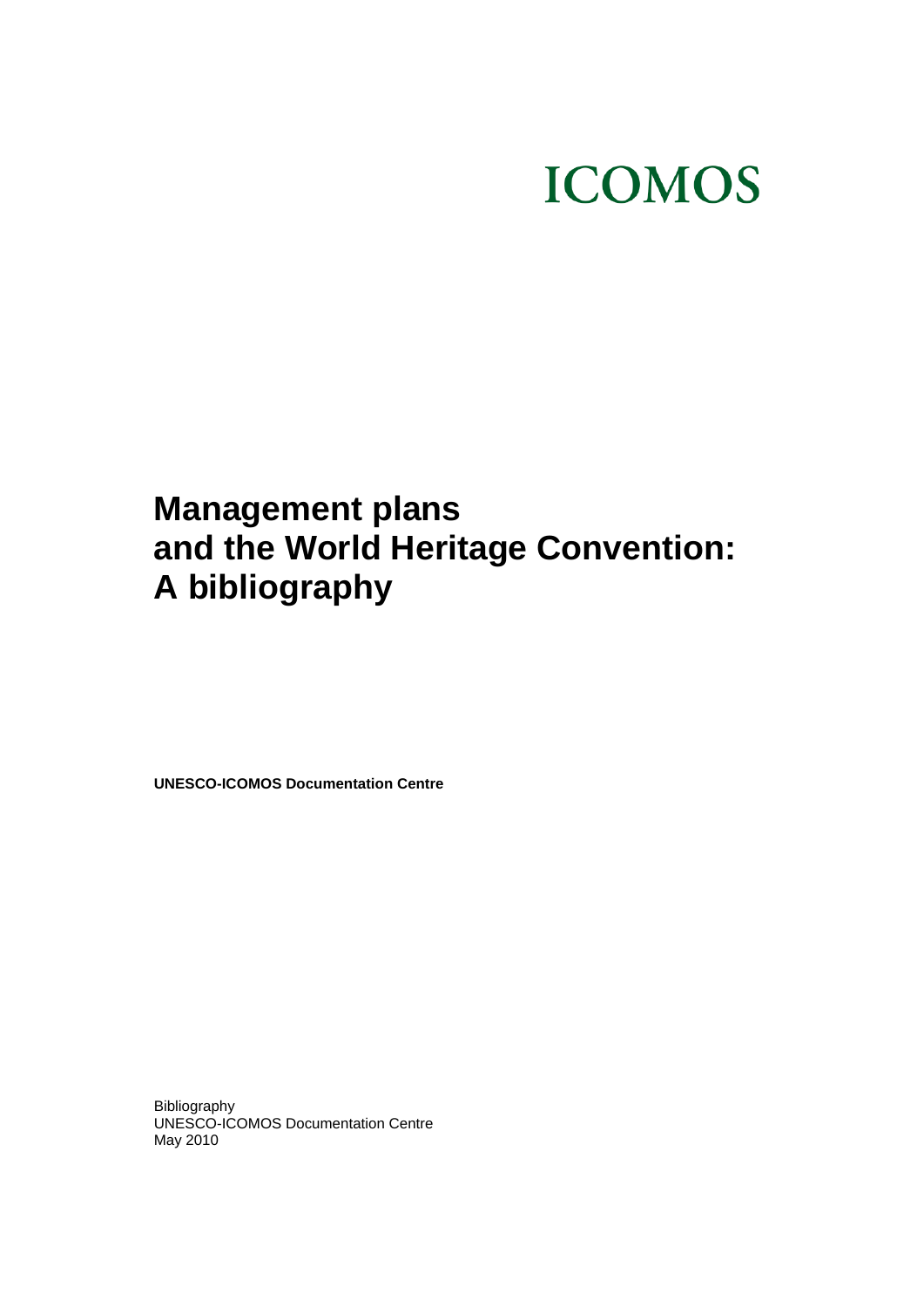**Management plans and the World Heritage Convention: A Bibliography by the UNESCO-ICOMOS Documentation Centre. May 2010.**  Authors: José Garcia Vicente, Lucile Smirnov Paris: ICOMOS, 2010 Available at [http://www.international.icomos.org/centre\\_documentation/bib/](http://www.international.icomos.org/centre_documentation/bib/)

ICOMOS Documentation Centre 49-51 rue de la fédération 75015 Paris France Contact: [documentation@icomos.org](mailto:documentation@icomos.org)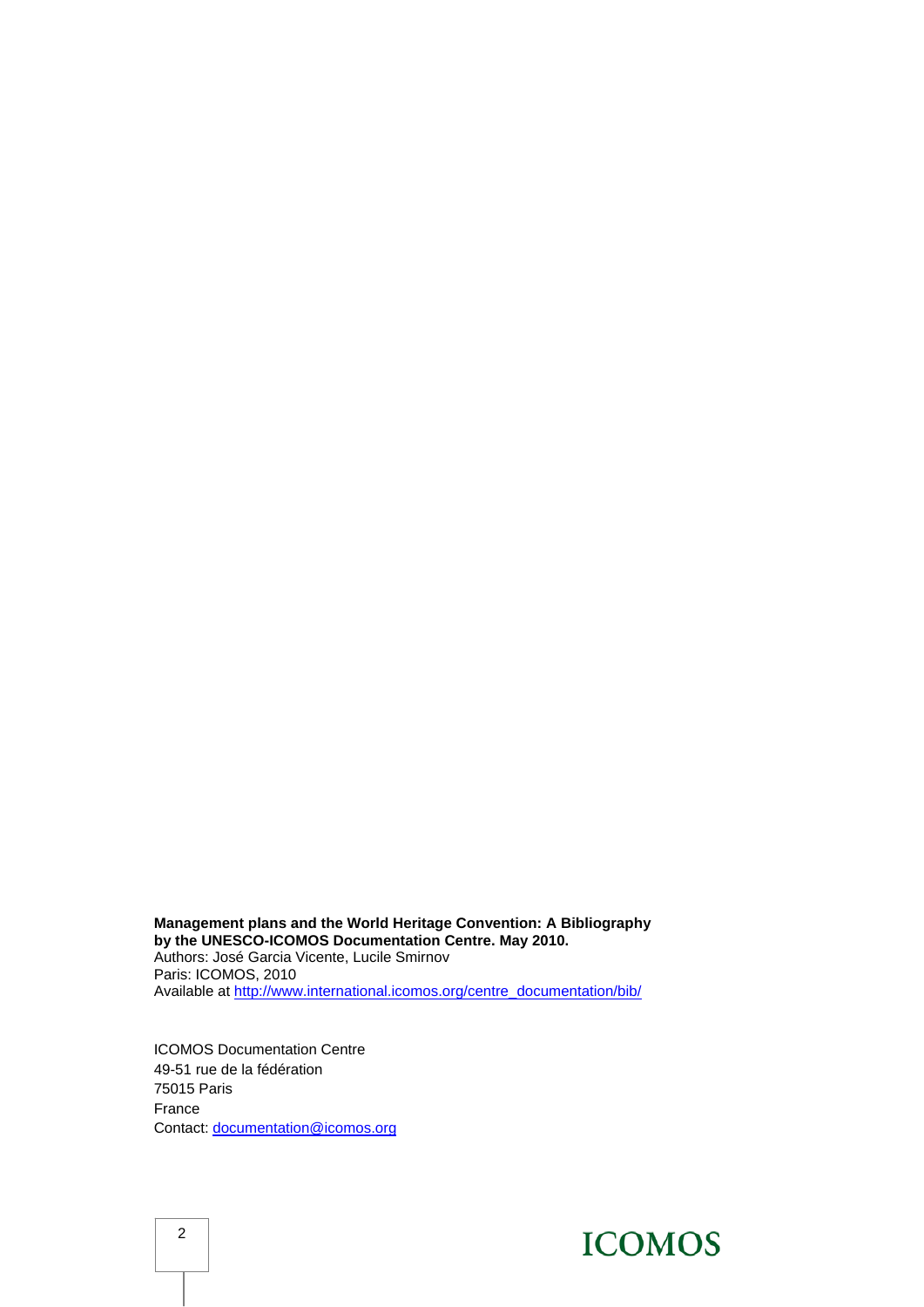#### **Index**

|    |                                               | 1. Excerpt from the 'Operational Guidelines for the Implementation of the World |  |
|----|-----------------------------------------------|---------------------------------------------------------------------------------|--|
| 2. | <b>Bibliography</b>                           |                                                                                 |  |
|    |                                               |                                                                                 |  |
|    | Case studies (by UNESCO Regions)<br>$\bullet$ |                                                                                 |  |
|    |                                               |                                                                                 |  |
|    |                                               |                                                                                 |  |
|    |                                               |                                                                                 |  |
|    | ٠                                             |                                                                                 |  |
|    |                                               | Latin America and the Caribbean38                                               |  |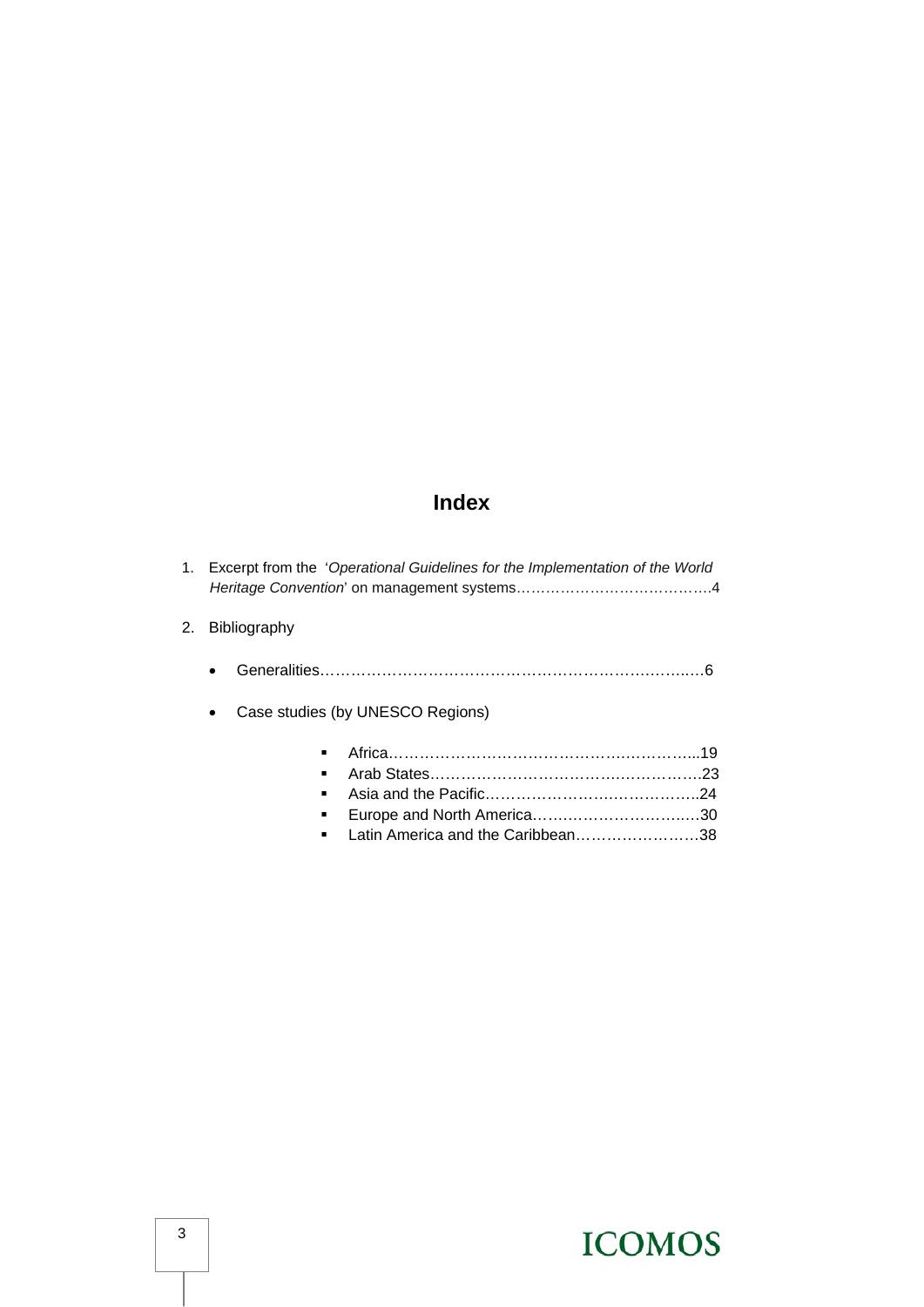#### **1. Excerpt from the "Operational guidelines for the implementation of the world heritage convention" (management systems)**

#### […]

*108. Each nominated property should have an appropriate management plan or other documented management system which should specify how the outstanding universal value of a property should be preserved, preferably through participatory means.* 

*109. The purpose of a management system is to ensure the effective protection of the nominated property for present and future generations.* 

*110. An effective management system depends on the type, characteristics and needs of the nominated property and its cultural and natural context. Management systems may vary according to different cultural perspectives, the resources available and other factors. They may incorporate traditional practices, existing urban or regional planning instruments, and other planning control mechanisms, both formal and informal.* 

*111. In recognizing the diversity mentioned above, common elements of an effective management system could include:* 

*a) a thorough shared understanding of the property by all stakeholders;* 

- *b) a cycle of planning, implementation, monitoring, evaluation and feedback;*
- *c) the involvement of partners and stakeholders;*
- *d) the allocation of necessary resources;*
- *e) capacity-building; and*

*f) an accountable, transparent description of how the management system functions.* 

*112. Effective management involves a cycle of long-term and day-to-day actions to protect, conserve and present the nominated property.* 

*113. Moreover, in the context of the implementation of the Convention, the World Heritage Committee has established a process of Reactive Monitoring (see Chapter IV) and a process of Periodic Reporting (see Chapter V).* 

*114. In the case of serial properties, a management system or mechanisms for ensuring the co-ordinated management of the separate components are essential and should be documented in the nomination (see paragraphs 137- 139).* 

*115. In some circumstances, a management plan or other management system may not be in place at the time when a property is nominated for the consideration of the World Heritage Committee. The State Party concerned should then indicate when such a management plan or system would be put in place, and how it proposes to mobilize the resources required for the preparation and implementation of the new management plan or system. The State Party should also provide other document(s) (e.g. operational plans) which will guide the management of the site until such time when a management plan is finalized.* 

*116. Where the intrinsic qualities of a property nominated are threatened by action of man and yet meet the criteria and the conditions of authenticity or integrity set out in paragraphs 78- 95, an action plan outlining the corrective measures required should be submitted with the nomination file.* 

*Should the corrective measures submitted by the nominating State Party not be taken within the time proposed by the State Party, the property will be considered by the Committee for delisting in accordance with the procedure adopted by the Committee (see Chapter IV.C).* 

*117. States Parties are responsible for implementing effective management activities for a World Heritage property. State Parties should do so in close collaboration with property*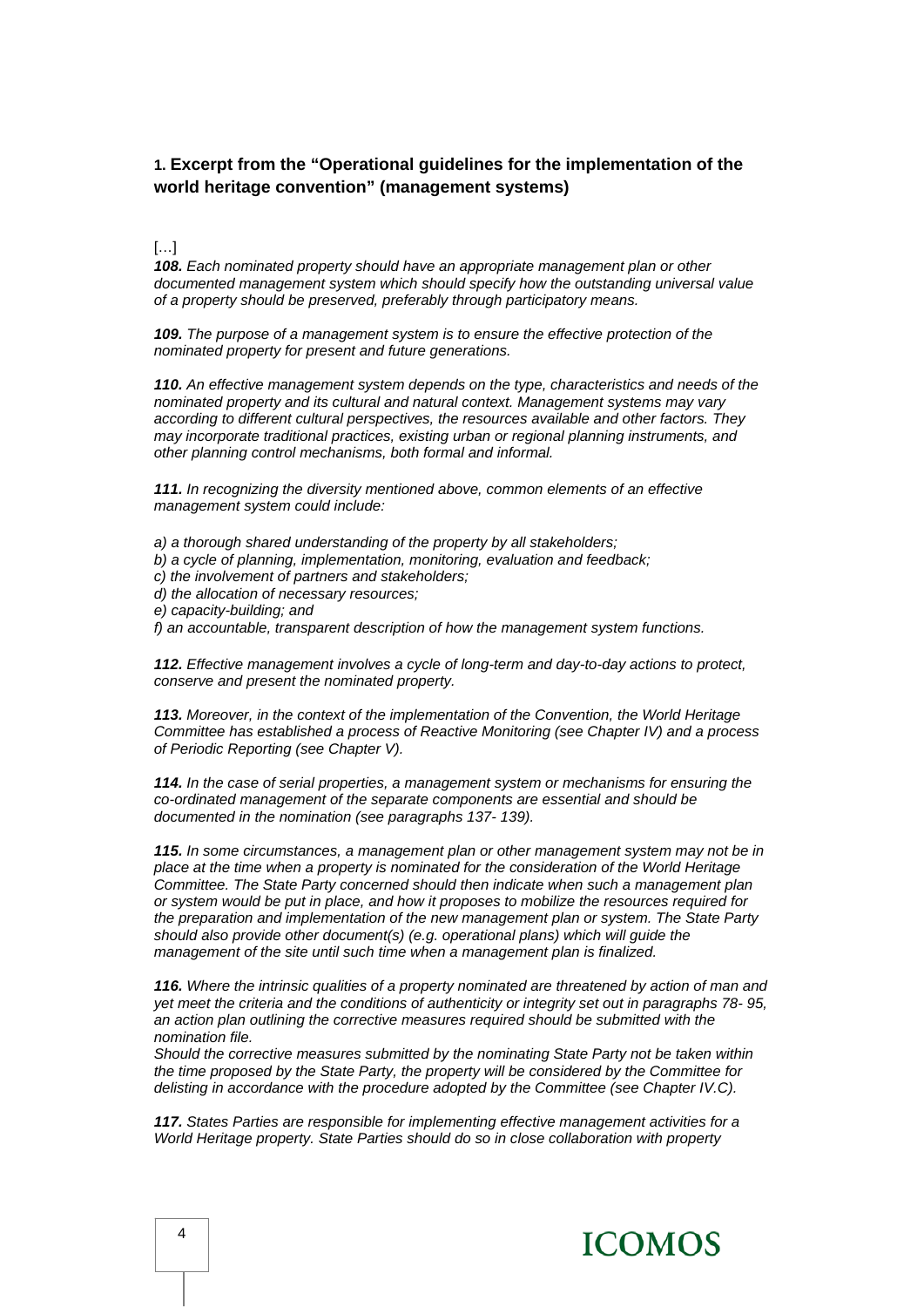*managers, the agency with management authority and other partners, and stakeholders in property management.* 

*118. The Committee recommends that States Parties include risk preparedness as an element in their World Heritage site management plans and training strategies.* 

[…]

Source: <http://whc.unesco.org/en/guidelines/>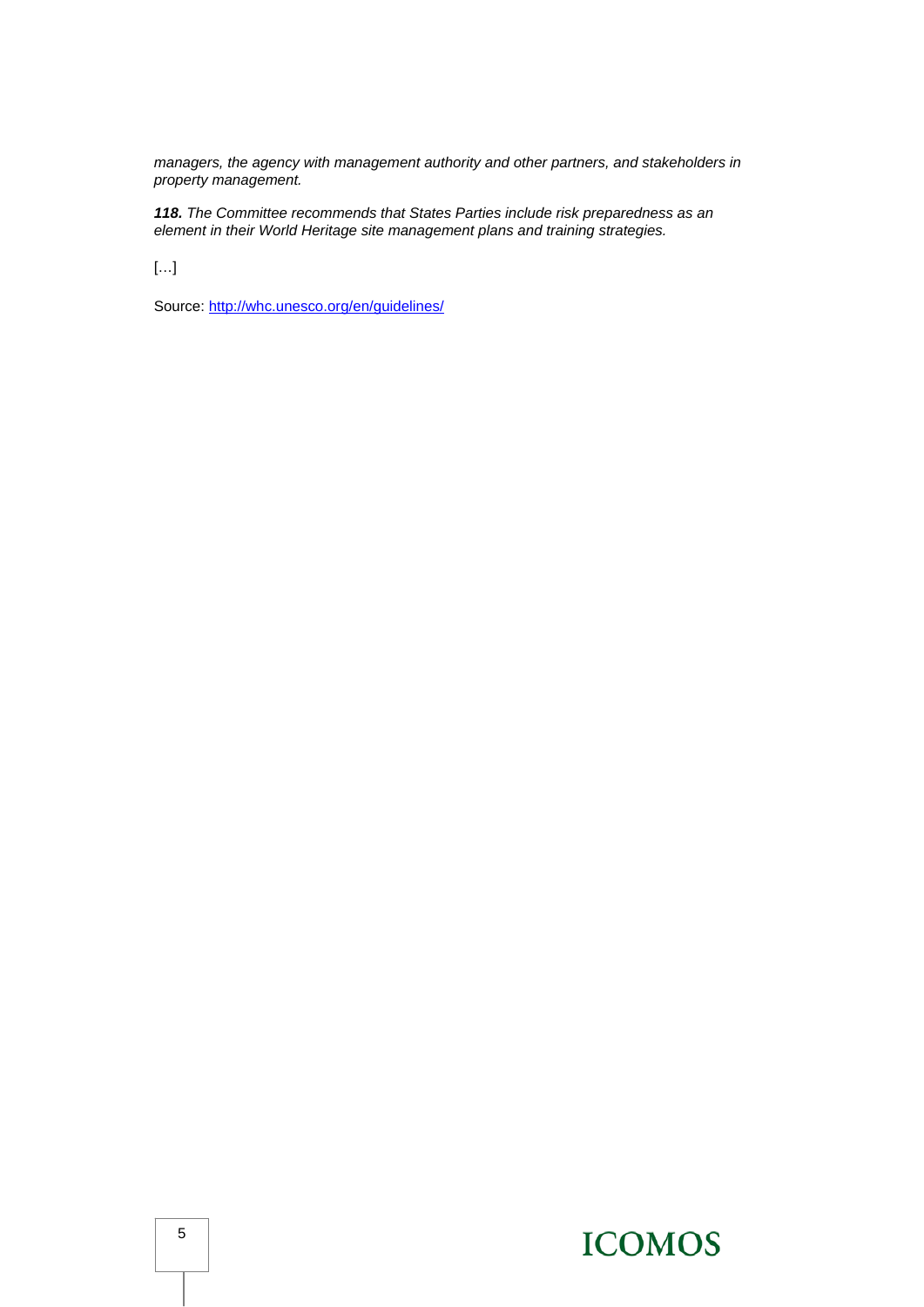#### **2. Management plans and the world heritage convention: A bibliography**

#### **Generalities**

006711 - **Manual for the management of World Cultural Heritage sites**. Feilden, Bernard M. Rome, ICCROM, 1985. 182 p. (eng). Incl. bibl.

 PRIMARY KEYWORDS: world heritage list; technical assistance; conservation of historic monuments; conservation of historic sites; management; guidelines.

 SECONDARY KEYWORDS: international conventions; international recommendations; Venice Charter; theory of conservation.

 // Unesco // Icomos // Iccrom ACCESSION NO: 8914.

025110 - **Manual para el manejo de los sitios del patrimonio mundial cultural**. Feilden, Bernard M.; Jokilehto, Jukka. Bogotá, Colcultura, 1995. 149p. (spa). Versión actualizada y coggerida.

 PRIMARY KEYWORDS: world cultural heritage; world heritage list; management; world heritage convention; conservation; authenticity; historic towns; town planning; cultural tourism; tourists; tourism management.

ACCESSION NO: 12556(sp). ISBN: 612-229-8.

025112 - **Guide de gestion des sites du patrimoine culturel mondial**. Feilden, Bernard M.; Jokilehto, Jukka. Rome, ICCROM, 1996. 127p. (fre). Incl. bibl. and annexes.

 PRIMARY KEYWORDS: world cultural heritage; world heritage list; management; management plans; world heritage convention; conservation; authenticity; historic towns; town planning; cultural tourism; tourists; tourism management. ACCESSION NO: 12556(fr). ISBN: 92-9077-135-6.

012685 - **Management guidelines for world cultural heritage sites**. Feilden, Bernard M.; Jokilehto, Jukka. Rome, ICCROM, 1993. 122 p. (eng). Incl. bibl. and annexes.

 PRIMARY KEYWORDS: world cultural heritage; world heritage list; management; management plans; world heritage convention; conservation; authenticity; historic towns; town

planning; cultural tourism; tourists; tourism management.

// Unesco World Heritage Committee

ACCESSION NO: 12556. ISBN: 92-9077-1110-X.

033816 - **Management plans for World Heritage Sites: a practical guide**. Ringbeck, Birgitta. Bonn, German Commission for UNESCO, 2008. 111 p. (eng). Incl. annexes, bibl. and a CD.

 PRIMARY KEYWORDS: world heritage; world heritage convention; world heritage list; management plans; protection of cultural heritage; legal protection; authenticity; protected areas; conservation areas; conservation; tourism management; threats; education; monitoring; international cooperation. - ACCESSION NO: 15722. ISBN: 978-3-940785-02-2.

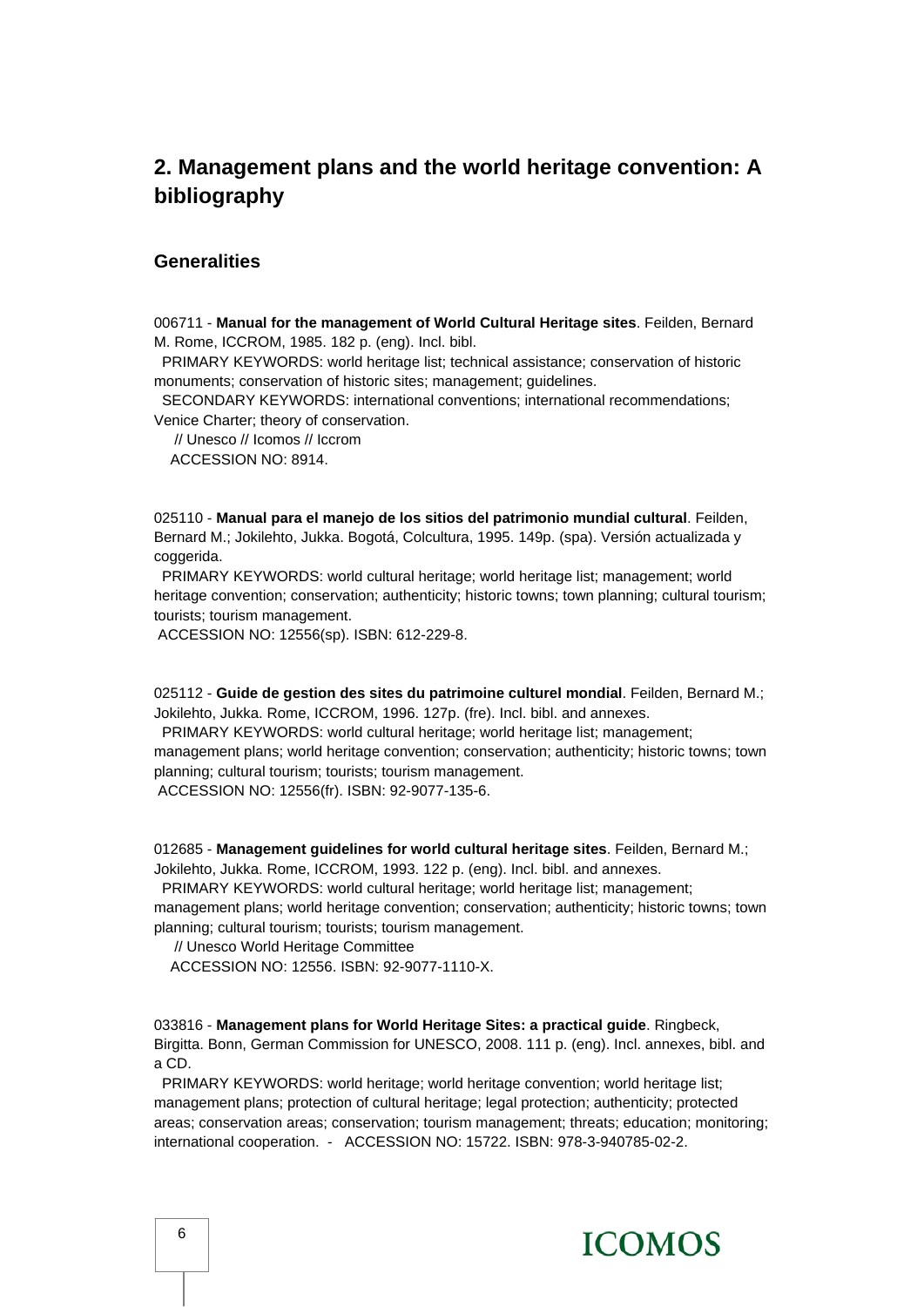012949 - **International Symposium on World Heritage Towns ,. Quebec, Canada, 1991. Safeguarding historic urban ensembles in a time of change : A management guide**.

Stovel, Herb. Management Guide subcommittee. Quebec, Symposium of World Heritage, 1991. 71 p., illus. (same text in eng, fre, spa).

 PRIMARY KEYWORDS: historic towns; world heritage; management; conservation; development.

 SECONDARY KEYWORDS: case studies; public participation; education; promotion; environment; planning; town planning; traffic control.

 // Dubrovnik (Yugoslavia) // Quito (Ecuador) // Roma (Italy) // Bath (UK) // Göteborg (Sweden) // Salamanca, Spain (WHC 381 rev)

ACCESSION NO: 10277. CALL NO: V.H. 1200.

013266 - **The role of the ICOMOS in cultural tourism at world heritage sites**. James, C. Peter. ICOMOS International Scientific Committee on Cultural Tourism. Colombo, Sri Lanka National Committee of ICOMOS, Sri Lanka Central Cultural Fund, 1993. p. 83-89. (Central Cultural Fund Publication n.133 : Cultural Tourism) In: "Cultural Tourism: International Scientific Symposium, 10th ICOMOS General Assembly, Sri Lanka" (eng). Incl. bibl.

 PRIMARY KEYWORDS: cultural tourism; world cultural heritage; guidelines; protection of cultural heritage; management.

 // ICOMOS // UNESCO // IUCN // Cultural Tourism Charter (Brussels Charter) // World Heritage Convention

 ACCESSION NO: 12558. CALL NO: To. 233. ISBN: 955-613044-6. URL: [http://www.international.icomos.org/publications/93sy\\_tou10.pdf](http://www.international.icomos.org/publications/93sy_tou10.pdf)

016227 - PNUE Séminaire International. Dakar, 1993. **La gestion du tourisme dans les sites naturels du patrimoine mondial**. PNUE; Unesco World Heritage Center. Paris, Unesco, 1993. 40 p., annexes. (fre). Incl. agenda, list of participants.

 PRIMARY KEYWORDS: world heritage list; natural sites; tourism; management; national level; international conventions; policy; tourist industry; tourist facilities.

// World heritage sites

ACCESSION NO: 13621. CALL NO: To.256.

016440 - **Geographical Information Systems (GIS) and cultural ressource management: a manual for heritage managers**. Box, Paul. UNESCO Principal Regional Office for Asia and the Pacific. Bangkok, UNESCO, 1999. 216 p., illus., maps, plans. (eng). Incl. bibl., glossary and appendix.

 PRIMARY KEYWORDS: protection of cultural heritage; world cultural heritage; GIS; information systems; geographical data; data processing; computer techniques; computer applications; management plans; monitoring; heritage managers; Cambodia; Thailand; Canada; UK; Viet Nam SR; Lao PDR; Nepal; Mexico.

SECONDARY KEYWORDS: case studies.

 // ICOMOS (International Council on Monuments and Sites) // UNESCO // IUCN // Angkor, Cambodia (WHC 668) // Historic Town of Sukhothai and Associated Historic Towns, Thailand (WHC 574) // Banff National Park, Canadian Rocky Mountain Parks, Canada (WHC 304) // Stonehenge, Avebury and Associated Sites, UK (WHC 373) // Complex of Hué Monuments, Viet Nam (WHC 678) // Vat Phou Champasak Heritage and Cultural Landscape protection zone, Lao PDR (WHC 481) // Patan Durbar Square, kathmandu Valley, Nepal (WHC 121) // Santa Rosa Xtampak, Campeche, Mexico - ACCESSION NO: 13731.

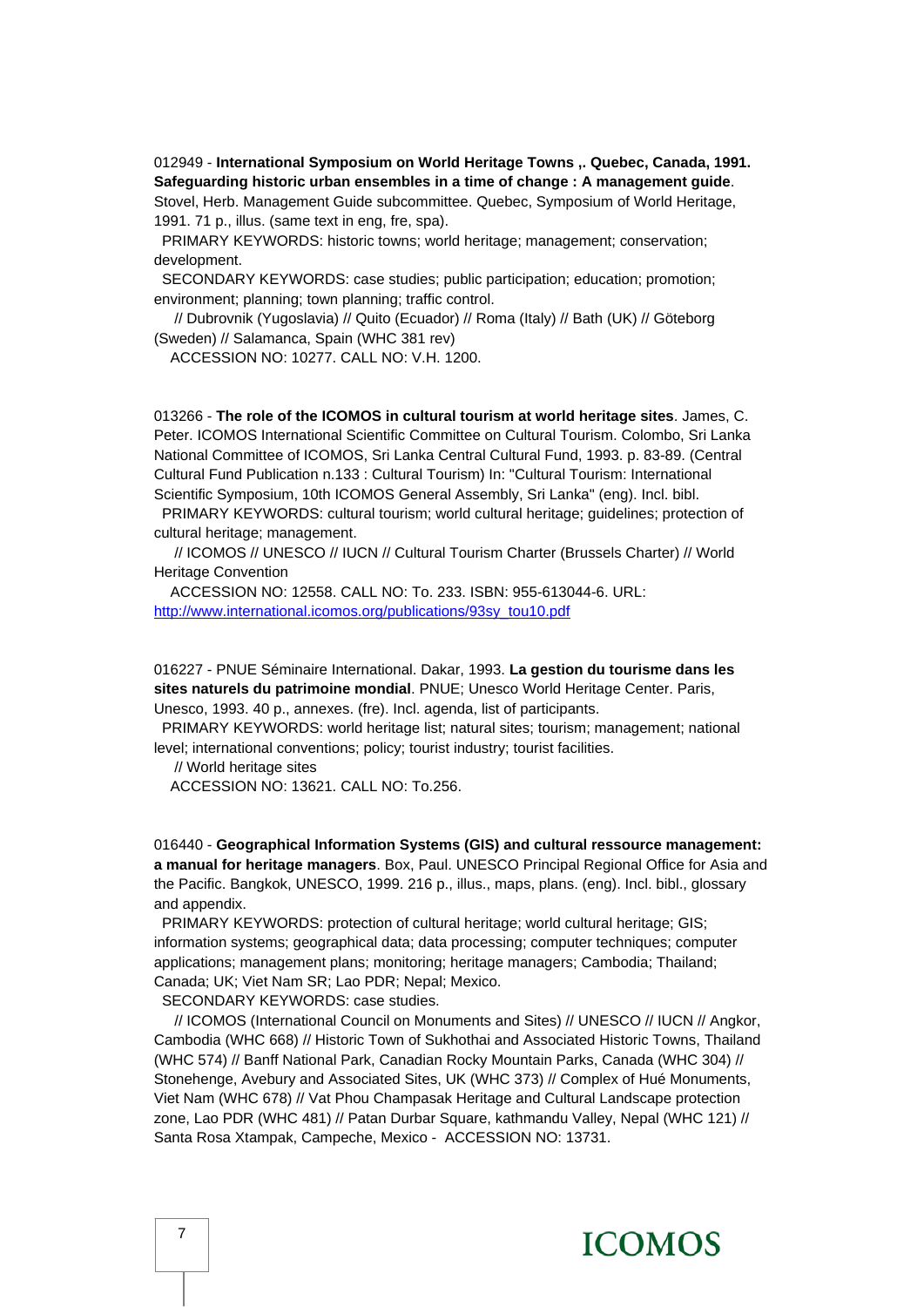016453 - **Managing historic sites and buildings: reconciling presentation and preservation.** Chitty, Gill, ed.; Baker, David, ed. London, Routledge, English Heritage, 1999. 193 p., illus. (eng). Incl. bibl. and index.

PRIMARY KEYWORDS: world cultural heritage; historic sites; historic monuments; management; management plans; world heritage list; protection of cultural heritage; conservation; restoration; industrial heritage; historic gardens; parks; architectural revivals; 20th; churches; cathedrals; castles; archaeological heritage; UK.

SECONDARY KEYWORDS: case studies.

 // Avebury, UK // Hadrian's Wall, UK (WHC 430) // Wigmore Castle, UK // Stokesay Castle, UK // Ironbridge Gorge, Uk (WHC 371) // Brodsworth Hall, UK

ACCESSION NO: 13752. ISBN: 0-415-20814-9; 0-415-20815-7.

016454 - **Managing the historic rural landscape**. Grenville, Jane, ed. London; New York, Routledge, English Heritage, 1999. 179 p., illus. (eng).

 PRIMARY KEYWORDS: rural areas; rural landscapes; management; historic sites; conservation of cultural heritage; management plans; cultural policy; cultural landscapes; landscaping; enhancement; sustainable development; forests; UK.

SECONDARY KEYWORDS: case studies.

ACCESSION NO: 13753. ISBN: 0-415-20790-8; 0-415-20791-6.

#### 016721 - **Tourism at World Heritage Cultural Sites: The site manager's handbook**.

ICOMOS. Washington, ICOMOS, OMT, 1993. 123 p., illus., maps. (eng). Incl. bibl. 2nd ed. PRIMARY KEYWORDS: cultural tourism; world heritage list; world heritage convention; management plans; tourist facilities; visitors; financial aspects; access to historic monuments. SECONDARY KEYWORDS: Tanzania; Sri Lanka; Poland; Turkey; Cambodia; UK; case

studies.

 // ICOMOS // UNESCO World Heritage Convention, 1972 // The ICOMOS Charter on Cultural Tourism // Zamzibar, Tanzania // City of Safranbolu, Turkey (WHC 614) // Angkor, Cambodia (WHC 668) // Westminster Abbey, London, UK (WHC 426)

ACCESSION NO: 13824. CALL NO: To. 266. ISBN: 92-844-0314-6.

016752 - **World natural heritage and the local community. Case studies from Asia-Pacific, Australia and New Zealand**. Thulstrup, Hans D., ed. UNESCO World Heritage Centre. Paris, UNESCO, 1999. 215 p. (eng). Incl. list of contributors.

 PRIMARY KEYWORDS: natural heritage; world cultural heritage; world heritage convention; natural sites; conservation; local level; local communities; community participation; management; human environment.

SECONDARY KEYWORDS: case studies; Asia; Pacific Islands; Australia; New Zealand.

 // Workshop on the role of local communities in the management of World Natural Heritage in Southest Asia, West Pacific, Australia and New Zealand. Thung Yai-Huay Kha Khaeng, Thailand, 1998

ACCESSION NO: 13833.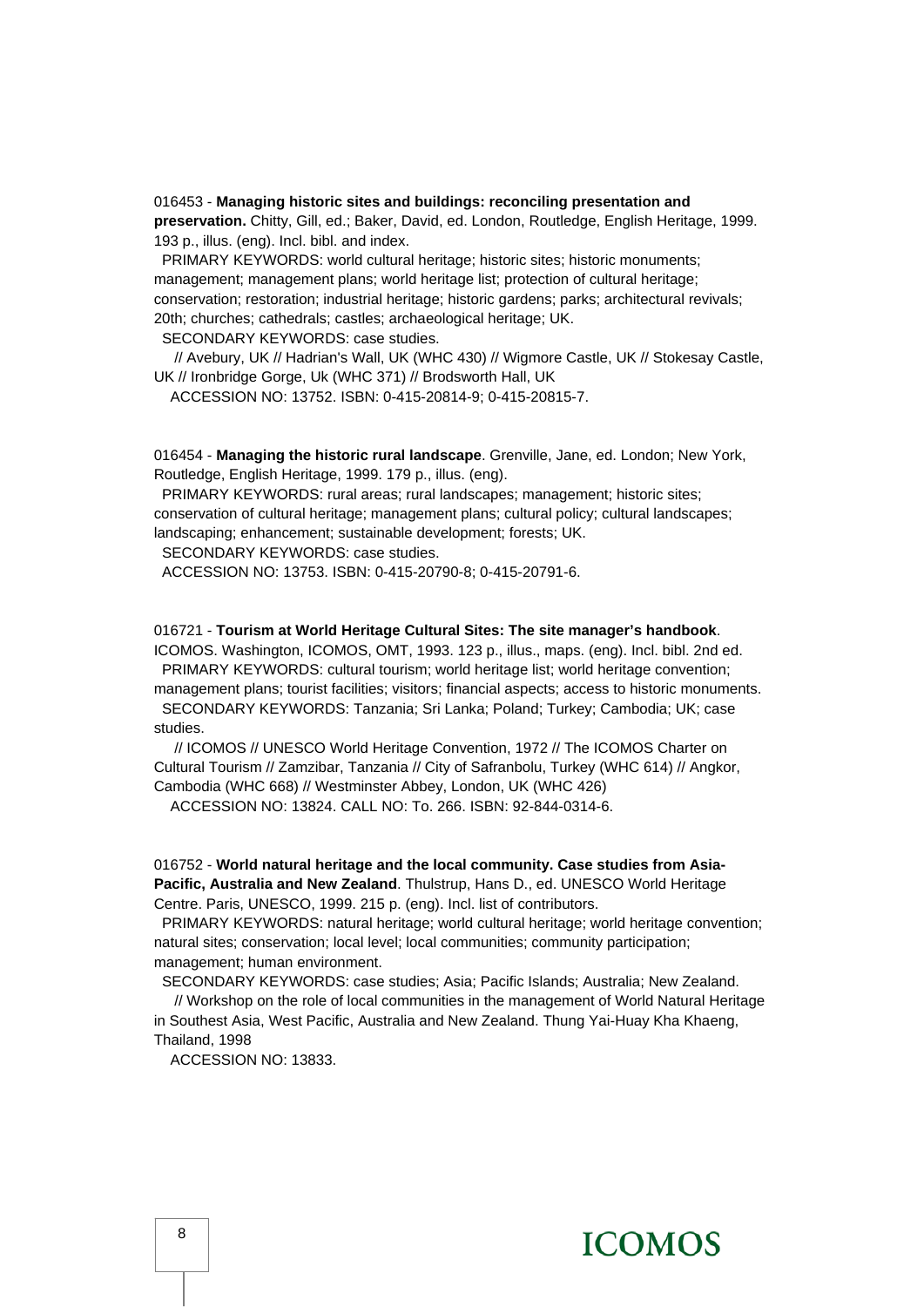016753 - **Changing perceptions of "nature" and "culture" and its implications for the management of World Natural Heritage sites**. Von Droste, Bernd. Paris, UNESCO, 1999. p.15-24. (eng). In : "World Natural Heritage and the local community", Incl.bibl.

 PRIMARY KEYWORDS: natural heritage; cultural heritage; world heritage convention; natural sites; management; local communities.

 // UNESCO // IUCN // Operational Guidelines for the Implementation of the World Heritage Convention

ACCESSION NO: 13833.

016754 - **Case studies as training materials in protected area management Ishwaran, Natarajan.** Paris, UNESCO, 1999. p.25-32. (eng). In : "World Natural Heritage and the local community", Incl.bibl.

 PRIMARY KEYWORDS: natural heritage; training; world heritage convention; case studies; management.

 // UNESCO // IUCN ACCESSION NO: 13833.

016755 - **The World Heritage Convention as a mechanism for the forest conservation**. Sayer, J.A.; Ishwaran, N.; Iremonger, S.; Thorshell, J. Paris, UNESCO, 1999. p.33-45. (eng). In : "World Natural Heritage and the local community", Incl.bibl.

 PRIMARY KEYWORDS: world heritage list; natural sites; world heritage convention; criteria; management; forests; tropical zones.

 // UNESCO // IUCN ACCESSION NO: 13833.

016765 - **Community management of conservation areas in countries of the South Pacific region**. Reti, Iosefatu. Paris, UNESCO, 1999. p. 141-154. In: World Natural Heritage and the local community (eng). Incl.bibl.

 PRIMARY KEYWORDS: natural heritage; management; community participation; local communities; world heritage list; world heritage convention; local level; Pacific Islands.

 // The South Pacific Biodiversity Conservation Programme (SPBCP) // Koroyanitu Conservation area, Fidji // The Arnaron Islands, Solomon Islands // Komarindi Conservation Area, Solomon Islands

ACCESSION NO: 13833.

016867 - **Patrimoine, site, tourisme : de quelques contradictions**. Beschaouch, Azedine. Paris, ICOMOS France , 2000. p. 19-23. (fre). In : "Accueil, aménagement et gestion dans les grands sites".

 PRIMARY KEYWORDS: cultural tourism; protection of cultural heritage; management plans; authenticity; case studies.

 // UNESCO // ICOMOS // Trohée, Carthage, Tunisia (WHC 37) // Pekin Man Site at Zhoukoudian, China (WHC 449) // Pyramides, Egypt (WHC 86)

ACCESSION NO: 13843. CALL NO: To. 267.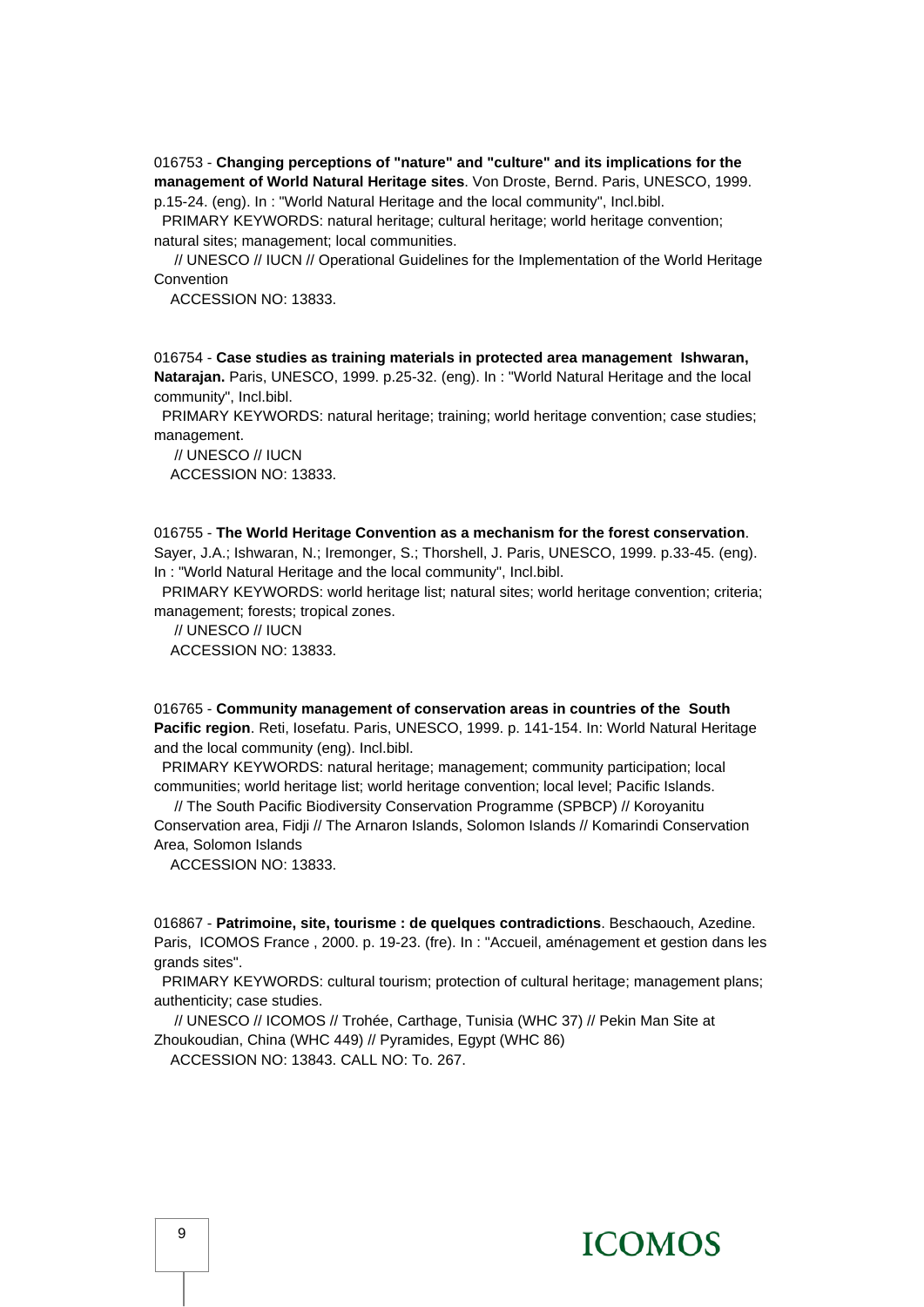018772 - **Preserving what matters. Value-led planning for cultural heritage sites**. Clark, Kate. Los Angeles. CI, 2001. p. 5-12 , illus. (Conservation: The Getty Conservation Institute Newsletter. 16, 3) (eng).

 PRIMARY KEYWORDS: historic sites; protection of cultural heritage; conservation; management plans.

ACCESSION NO: K-314.

018774 - **Building consensus, creating a vision. A discussion about site management planning**. Cameron, Christina; Castellanos, Carolina; Demas, Martha; Descamps, Françoise. Los Angeles, GCI, 2001. p. 13-19. (Conservation: The Getty Conservation Institute Newsletter. 16, 3) (eng).

 PRIMARY KEYWORDS: conservation of historic sites; management plans; cultural policy. ACCESSION NO: K-314

#### 019118 - **UNESCO Thematic Expert Meeting on Asia- Pacific Sacred Mountains**.

Wakayama City, Japan, 5-10 September 2001. Final report. UNESCO World Heritage Centre; Agency for Cultural Affairs of Japan; Wakayama Prefectural Government. Tokyo, UNESCO World Heritage Centre, 2001. 310 p., illus. (eng).

 PRIMARY KEYWORDS: cultural landscapes; intangible heritage; sacred places; mountains; world cultural heritage; management; recommendations; Asia; Pacific Islands. ACCESSION NO: 14509. CALL NO: P.C. 037.

#### 019146 - **Conservation of World Heritage monuments and management in India**.

Agrawal, R.C. [s.l.], [s.n.], [1995]. p.8-17. (Prachya Pratibha . XVI, 1994-1995) (eng). Incl. bibl. PRIMARY KEYWORDS: world heritage list; conservation of historic monuments; management; archaeological heritage; legislation; cultural tourism; India. ACCESSION NO: 14194.

021213 - **Propuesta para la conformación de un "grupo de expertos" en gestión de sitios inscritos en la Lista de Patrimonio Mundial**. Martorell Carreño, Alberto. Madrid, ICOMOS, 2002. p. 94-98. In: "XIII Asamblea General del ICOMOS. Actas" (spa). PRIMARY KEYWORDS: world cultural heritage; management. ACCESSION NO: 14328. URL: <http://www.international.icomos.org/madrid2002/actas/94.pdf>

021218 - **Conservation of world heritage monuments and management in India**. Agrawal, R.C. Madrid, ICOMOS, 2002. p. 113-116. In: "XIII Asamblea General del ICOMOS. Actas" (eng).

 PRIMARY KEYWORDS: world cultural heritage; management; conservation; legislation; India.

ACCESSION NO: 14328. URL:

<http://www.international.icomos.org/madrid2002/actas/113.pdf>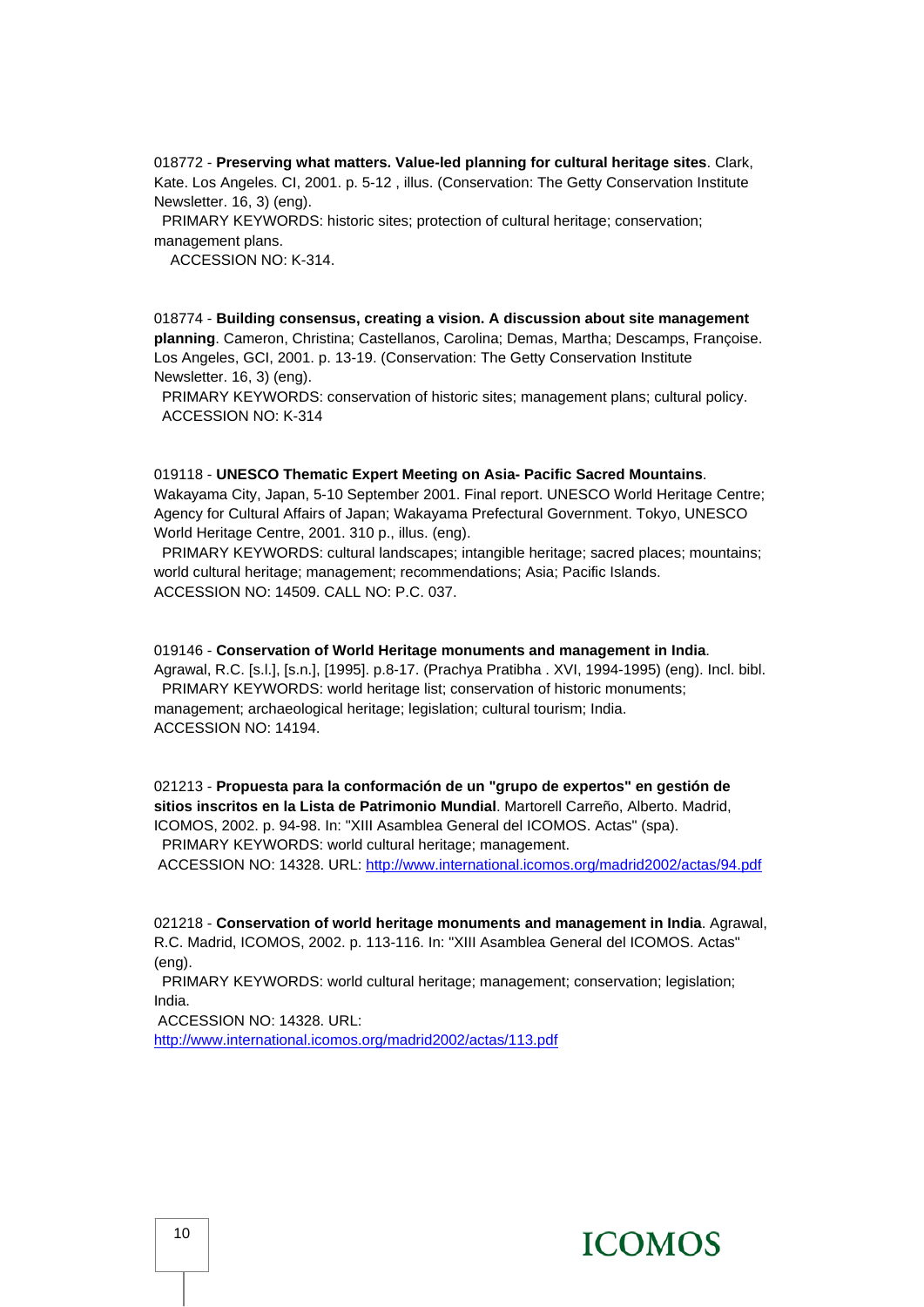021304 - **Who is in charge? The challenges of heritage management in a multicultural society?** Munjeri, Dawson. Québec, OVPM, 1996. p. 18-29, illus. In: "Proceedings of the 3rd International Symposium of World Heritage Cities, Bergen, June 28-30, 1995" (eng). Incl. Bibl. PRIMARY KEYWORDS: world heritage list; management; protection of cultural heritage; case studies; Zimbabwe.

// Great Zimbabwe, Zimbabwe (WHC 364)

ACCESSION NO: 13259. CALL NO: V.H. 1289. ISBN: 2-9804-190-0-1.

021325 - **Les possibilités de planification, de gestion et de développement des villes du patrimoine**. Serrhini, Fouad. Québec, OVPM, 1996. p. 76-82. In: "Proceedings of the 3rd International Symposium of World Heritage Cities, Bergen, June 28-30, 1995" (fre). PRIMARY KEYWORDS: historic towns; development; management; financing; world

heritage list; Morocco.

// Fez, Morocco (WHC 170)

ACCESSION NO: 13259. CALL NO: V.H. 1289. ISBN: 2-9804-190-0-1.

021328 - **Specialist seminar on the management guidelines of world cultural heritage sites**. Jokilehto, Jukka. Québec, OVPM, 1996. p. 93-104. In: "Proceedings of the 3rd International Symposium of World Heritage Cities, Bergen, June 28-30, 1995" (eng). Incl. bibl. et appendix.

 PRIMARY KEYWORDS: historic towns; conservation policy; management; training; world cultural heritage.

 // Guidelines on Education and Training in the Conservation of Monuments, Ensembles and Sites, (ICOMOS)

ACCESSION NO: 13259. CALL NO: V.H. 1289. ISBN: 2-9804-190-0-1.

022061 - **Values as the basis for management of world heritage cultural landscapes**. Lennon, Jane. Paris, UNESCO WHC, 2003. p.120-126. (World Heritage Papers. 7) In: "Cultural landscapes: the challenges of conservation" (eng). Incl. bibl.

 PRIMARY KEYWORDS: world heritage list; cultural landscapes; world cultural heritage; management; Australia.

 // Tasmanian Wilderness, Australia (WHC 181) ACCESSION NO: 14583. CALL NO: P.C. 54.

024806 - **Monitoring world heritage**. UNESCO World Heritage Center. Paris, World Heritage Centre/UNESCO, 2003. p.150-151, illus. In: "World Heritage 2002: Shared Legacy, Common Responsibility" (same text in fre, eng). Pour un suivi du patrimoine mondial. fre. PRIMARY KEYWORDS: world cultural heritage; monitoring; management.

 // Vicenza ACCESSION NO: 14814.

024809 - **World heritage site management**. UNESCO World Heritage Center. Paris, World Heritage Centre/UNESCO, 2003. p.158-160, illus. In: "World Heritage 2002: Shared Legacy, Common Responsibility" (same text in fre, eng). Gestion des sites du patrimoine mondial. fre. PRIMARY KEYWORDS: world cultural heritage; management.

// Padua - ACCESSION NO: 14814.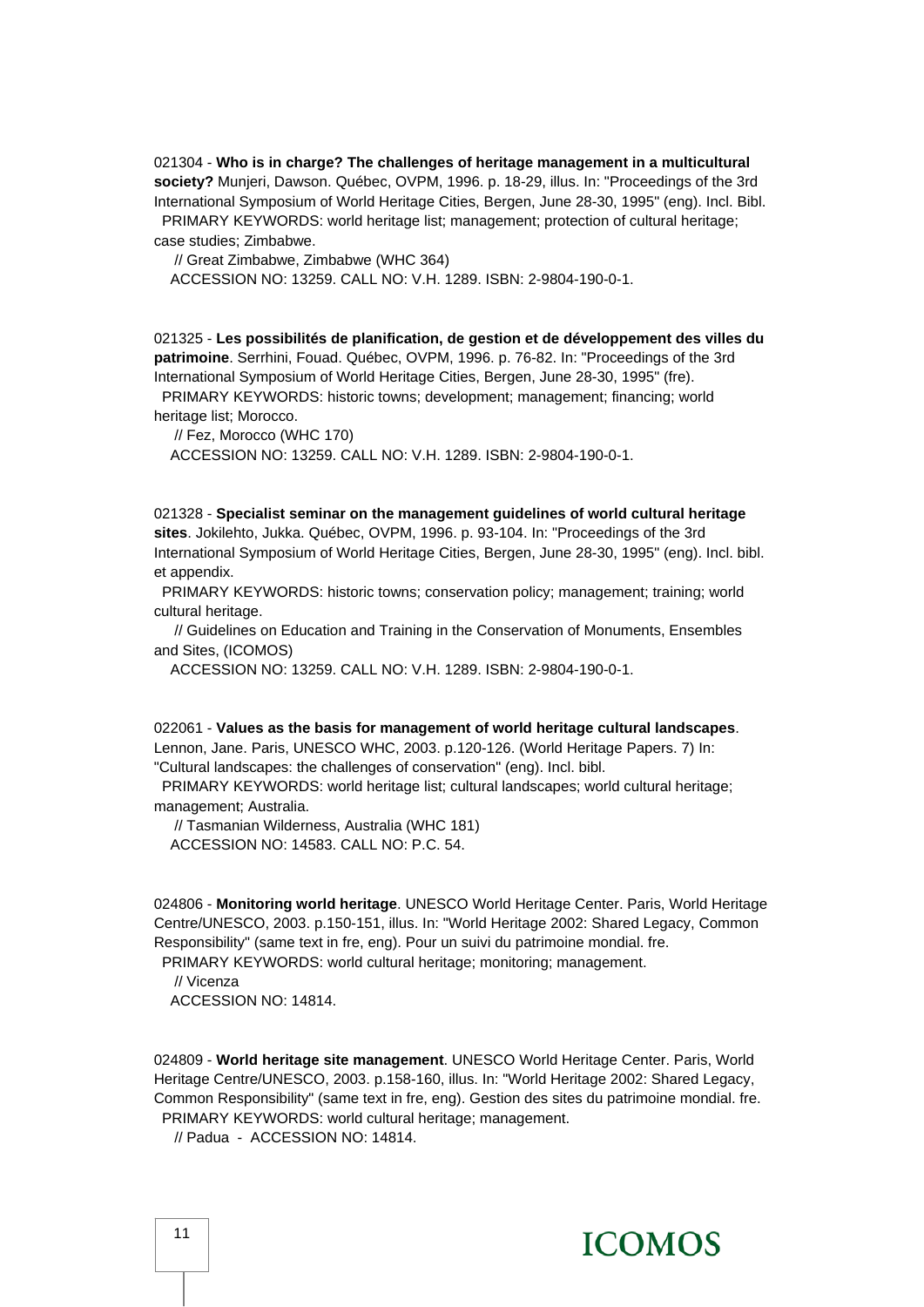024811 - **World heritage partners for conservation**. Bandarin, Francesco. Paris, World Heritage Centre/UNESCO, 2003. p.12-13, illus. In: "World Heritage 2002: Shared Legacy, Common Responsibility" (same text in fre, eng). Le patrimoine mondial: partenaires pour la conservation. fre.

 PRIMARY KEYWORDS: world cultural heritage; conservation; management. ACCESSION NO: 14814.

025423 - **Urban economies in transition: a pragmatic view on the management of a historic city by new local authorities**. Görlich, Krzysztof. Kraków, International Cultural Centre, 1993. p. 141-147. In: "Managing historic cities" (eng).

 PRIMARY KEYWORDS: historic towns; conservation of historic towns; management; economic aspects; urban development; world heritage list; Poland.

// Krákow, Poland (WHC 29)

ACCESSION NO: 13161. CALL NO: V.H. 1272. ISBN: 83-85739-07-6.

025427 - **An information support for urban planning and urban management**. Bronski, Krzysztof; Görlich, Krzysztof. Kraków, International Cultural Centre, 1993. p. 171-185. In: "Managing historic cities" (eng). Incl. bibl. and appendix.

 PRIMARY KEYWORDS: historic towns; town planning; management; information; data bases; GIS; data processing; Poland; world heritage list.

// Kraków, Poland (WHC 29)

ACCESSION NO: 13161. CALL NO: V.H. 1272. ISBN: 83-85739-07-6.

025663 - **Linking universal and local values**. Amsterdam, 22-24 May 2003. Linking universal and local values : managing a sustainable future for world heritage. The Netherlands National Commission for UNESCO; The Netherlands Ministry of Education, Culture and Science; UNESCO World Heritage Centre. Paris, UNESCO WHC, 2004. 204 p., illus. (World Heritage Papers. 13) (various texts in eng, fre). L'union des valeurs universelles et locales : la gestion d'un avenir durable pour le patrimoine mondial. fre. Incl. annexes.

 PRIMARY KEYWORDS: world cultural heritage; world heritage list; management; public awareness; local level; local communities.

ACCESSION NO: 14553-13.

025665 - **Linking universal and local values for the sustainable management of world heritage sites**. Edroma, Eric L. Paris, UNESCO WHC, 2004. p.36-42. (World Heritage Papers. 13) In: "Linking universal and local values : managing a sustainable future for world heritage" (eng). Incl. bibl.

 PRIMARY KEYWORDS: world cultural heritage; world heritage list; conservation; management; public awareness; community participation.

ACCESSION NO: 14553-13.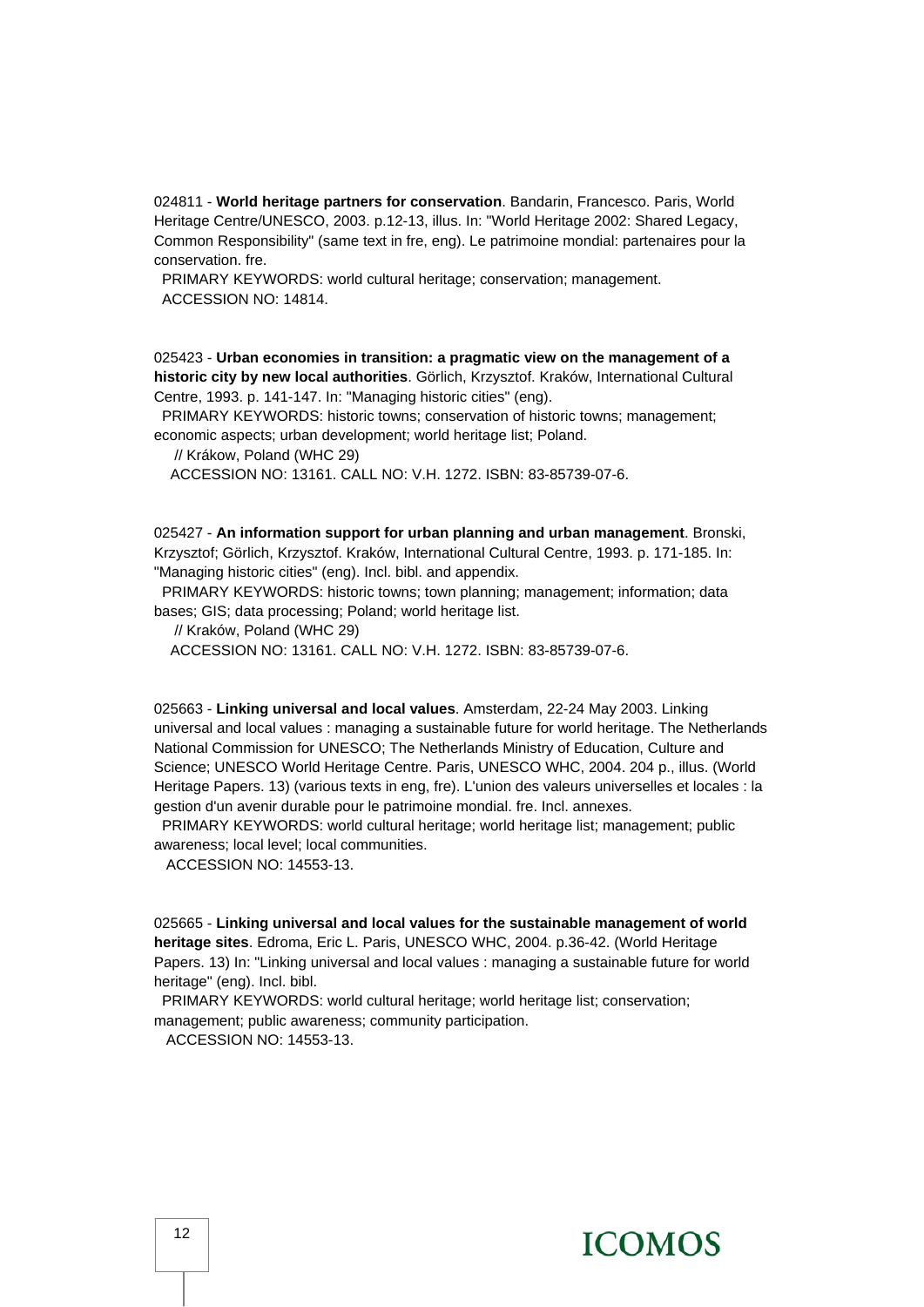025666 - **Community-based legal systems and the management of world heritage sites**. Mumma, Albert. Paris, UNESCO WHC, 2004. p.43-44. (World Heritage Papers. 13) In: "Linking universal and local values : managing a sustainable future for world heritage" (eng). PRIMARY KEYWORDS: world heritage list; management; community participation. ACCESSION NO: 14553-13.

025667 - **Managing world heritage cultural landscapes and sacred sites**. Rössler, Mechtild. Paris, UNESCO WHC, 2004. p.45-48, illus. (World Heritage Papers. 13) In: "Linking universal and local values : managing a sustainable future for world heritage" (eng). Incl. bibl. PRIMARY KEYWORDS: world heritage list; cultural landscapes; sacred places;

management; world heritage convention; intangible heritage. ACCESSION NO: 14553-13.

025668 - **Local involvement and traditional practices in the world heritage system**. Sullivan, Sharon. Paris, UNESCO WHC, 2004. p.49-55. (World Heritage Papers. 13) In: "Linking universal and local values : managing a sustainable future for world heritage" (eng). Incl. bibl.

 PRIMARY KEYWORDS: world cultural heritage; local level; management; community participation; Australia.

 // Willandra Lakes, Australia (WHC 167) ACCESSION NO: 14553-13.

025680 - **Partnerships for empowered participation: mainstreaming a community-based paradigm for world heritage management**. Kaldum, Beatrice. Paris, UNESCO WHC, 2004. p.115-120, illus. (World Heritage Papers. 13) In: "Linking universal and local values : managing a sustainable future for world heritage" (eng). Incl. bibl.

 PRIMARY KEYWORDS: world cultural heritage; management; local communities. ACCESSION NO: 14553-13.

025681 - **Involving aboriginal people in site management**. Cameron, Christina. Paris, UNESCO WHC, 2004. p.121-124, illus. (World Heritage Papers. 13) In: "Linking Universal and Local Values : Managing a Sustainable Future for World Heritage" (eng).

PRIMARY KEYWORDS: aboriginal cultures; aboriginal sites; world cultural heritage;

community participation; management; protected areas; Canada.

ACCESSION NO: 14553-13.

025707 - **The WCPA management effectiveness evaluation framework - a basis for developing monitoring and evaluation programs to assess management of protected areas**. Hockings, Marc. Paris, UNESCO WHC, 2004. p. 24-30. (World Heritage Papers. 10) In: "Monitoring World Heritage" (eng). Incl. bibl.

 PRIMARY KEYWORDS: protected areas; world cultural heritage; monitoring; management. // WCPA

ACCESSION NO: 14553-10.

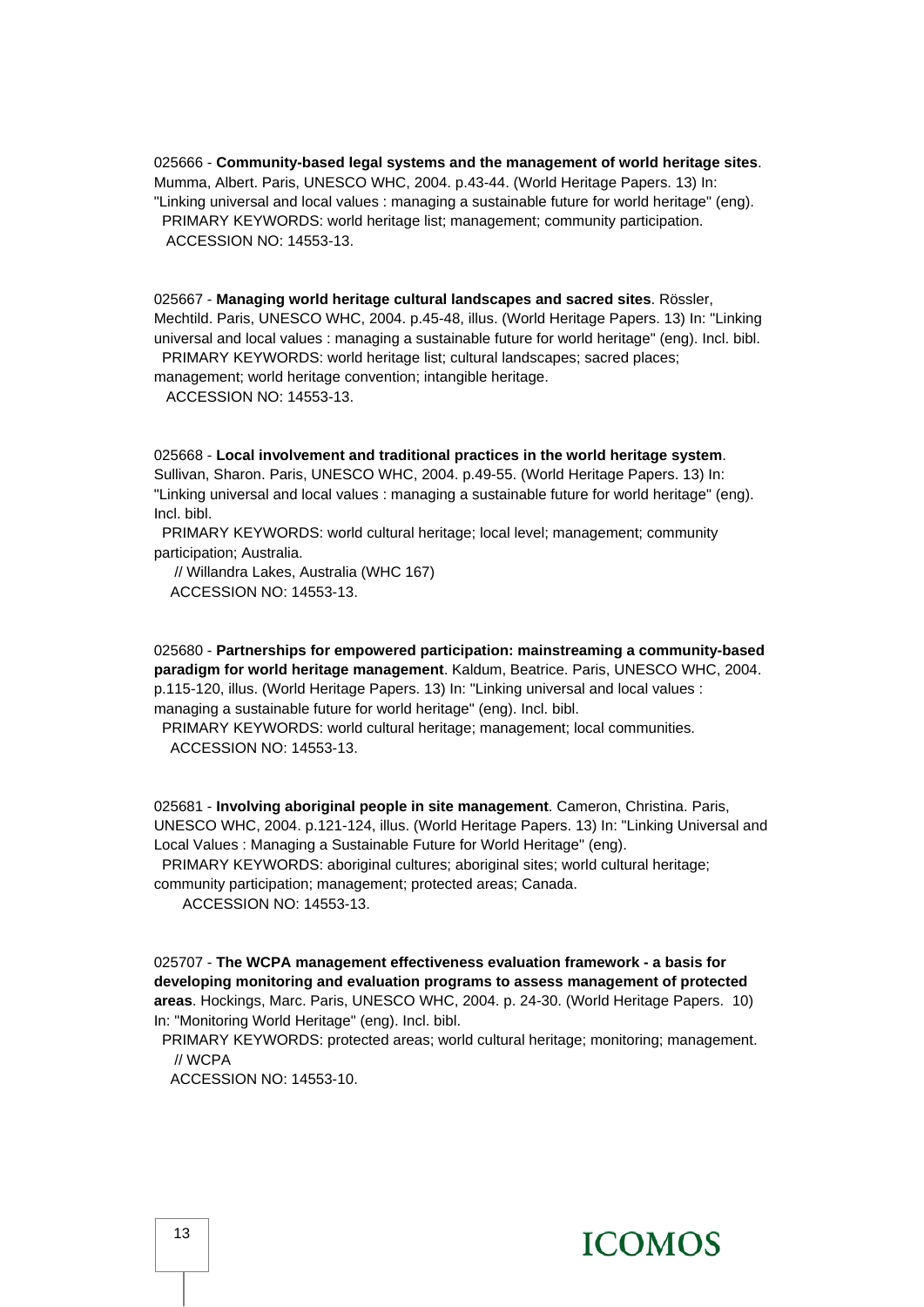025727 - **Partenariats pour les villes du patrimoine mondial. La culture comme vecteur de développement urbain durable**. Centre du Patrimoine Mondial de l'UNESCO. Paris, UNESCO WHC, 2004. 108 p., illus. (Cahiers du Patrimoine Mondial. 9) (fre). Incl. annexes.

 PRIMARY KEYWORDS: historic towns; world cultural heritage; world heritage list; conservation of historic towns; urban development; management; cultural tourism; sustainable development.

 // Patrimoine mondial 2002, héritage partagé, responsabilité commune, ateliers. Urbino, Pesaro (Italie), 11-12 Novembre 2002

ACCESSION NO: 14553-9.

026345 - **Heritage values in site management. Four case studies.** MacLean, Margaret G;H;; Mason, Randall; Myers, David; Torre, Marta de la. Los Angeles, GCI, 2005. 233P., illus. (eng). Incl. bibl.

 PRIMARY KEYWORDS: historic sites; conservation; management; case studies; national parks; world heritage list.

 // Grosse Ile and the Irish Memorial National Historic Site, Canada // Chaco Culture National Historical Park, USA (WHC 353) // Port Arthur Historic Site, Australia // Adrian's Wall World Heritage Site, UK (WHC 430)

ACCESSION NO: 14504. ISBN: 978-0-89236-797.

026450 - **Introducing young people to heritage site management and protection. A practical manual for secondary school teachers in the Arab Region**. UNESCO; ICCROM. Amman, UNESCO, ICCROM, 2003. 104p., illus. (eng). Incl. bibl.

 PRIMARY KEYWORDS: protection of cultural heritage; public awareness; management; youth participation; training; educational activities; world cultural heritage; tourism management; archaeological sites; Jordan; Arab countries.

// Petra, Jordan (WHC 326)

ACCESSION NO: 14880. CALL NO: F. 222.

026500 - **Management of a world heritage site: an exercise in mediation**. Köstlin, Thomas. Cottbus, Deutsche UNESCO-Kommission, 2002. p.43-50. In: "Nature and culture: ambivalent dimensions of our heritage. Change of perspective" (eng). Das management einer Welterbest"tte: Eine vermittlungsufgabe. ger. Incl. bibl.

 PRIMARY KEYWORDS: world cultural heritage; management; conservation. ACCESSION NO: 14881. ISBN: 3-927907-84-7.

026512 - **Site management plans: what are they all about?** Solar, Giora. Madrid, San Marcos, UNESCO, 2003. p.22-23, illus. (World Heritage Review. 31) (same text in eng, fre, spa). Planes de gestión de los sitios: en qué consisten?. spa. En quoi consiste le plan de gestion d'un site?. fre.

 PRIMARY KEYWORDS: world cultural heritage; management plans. ACCESSION NO: K-382-b. ISSN: 1020-4202.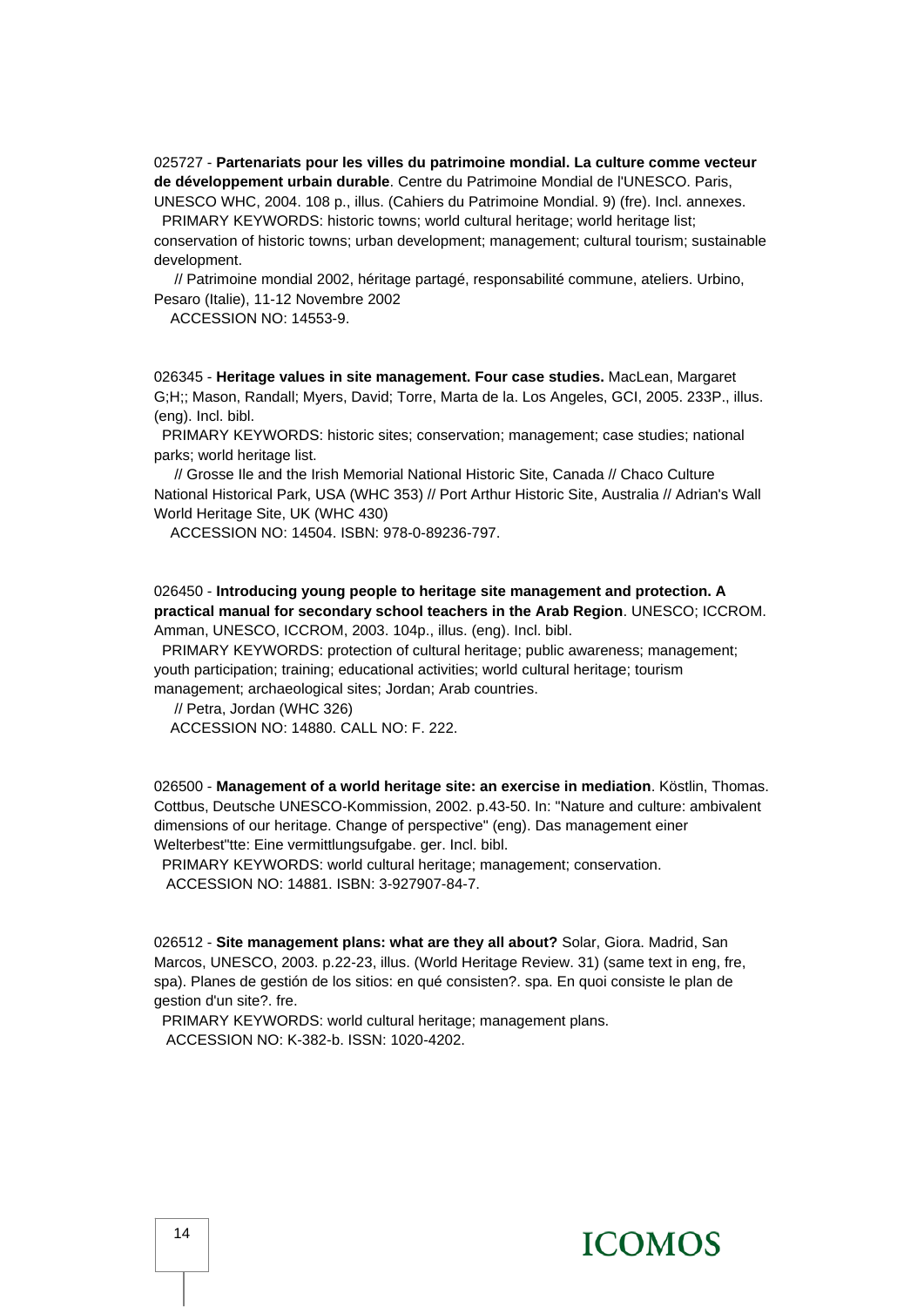026946 - **The management of world heritage cities : evolving concepts, new strategies.** Engelhardt, Richard. Macao, Cultural Institute of Macao, 2004. p. 33-48. In: "The conservation of urban heritage : Macao vision" (eng).

 PRIMARY KEYWORDS: historic towns; world cultural heritage; management; world heritage convention; economic and social development; local communities.

// UNESCO // ICCROM

ACCESSION NO: 14879. CALL NO: V.H. 1439. ISBN: 99937-0-058-4.

026950 - **Approaches to managing urban transformation for historic cities**. Stovel, Herb. Macao, Cultural Institute of Macao, 2004. p. 103-120. In: "The conservation of urban heritage : Macao vision" (eng). Incl. bibl.

 PRIMARY KEYWORDS: historic towns; management; conservation of historic towns; world heritage convention; urban renewal.

ACCESSION NO: 14879. CALL NO: V.H. 1439. ISBN: 99937-0-058-4.

026951 - **Lessons from world heritage**. Pound, Christopher. Macao, Cultural Institute of Macao, 2004. p. 121-134. In: "The conservation of urban heritage : Macao vision" (eng). Incl. bibl.

 PRIMARY KEYWORDS: world heritage convention; world heritage list; management; development; conservation; UK.

 // City of Bath, UK (WHC 428) ACCESSION NO: 14879. CALL NO: V.H. 1439. ISBN: 99937-0-058-4.

027683 - OWHC Regional Conference. Bamberg, Germany, May 26-28, 2004. **Preservation and World Heritage Cities: integration by rehabilitation**. Roedlein , Mirko (ed); Distler, Christina (ed). Department of Planning and Building Affairs, Documentation Centre World heritage. Bamberg, City of Bamberg, 2004. p. 91, illus. (eng).

 PRIMARY KEYWORDS: world cultural heritage; world heritage list; historic towns; historic town centres; conservation of historic towns; management; cultural tourism; tourism management; case studies.

ACCESSION NO: 14961. CALL NO: V.H. 1447.

029097 - **Peripheral vision : implications of spatial contextualisation for communities surrounding heritage sites**. Butland, Rowena. Xi'an, World Publishing Corporation, 2005. p. 559-568, illus. In: "Proceedings of the ICOMOS 15th General Assembly and Scientific Symposium. Volume 2" (eng). Incl. bibl. and abstract.

 PRIMARY KEYWORDS: historic sites; management; local communities; setting; world heritage list; surroundings of historic monuments; urban development; town and country planning; GIS; Cambodia.

// Angkor, Cambodia (WHC 668)

 ACCESSION NO: 15017. ISBN: 7-5062-7372-1. URL: <http://www.international.icomos.org/xian2005/papers/3-11.pdf>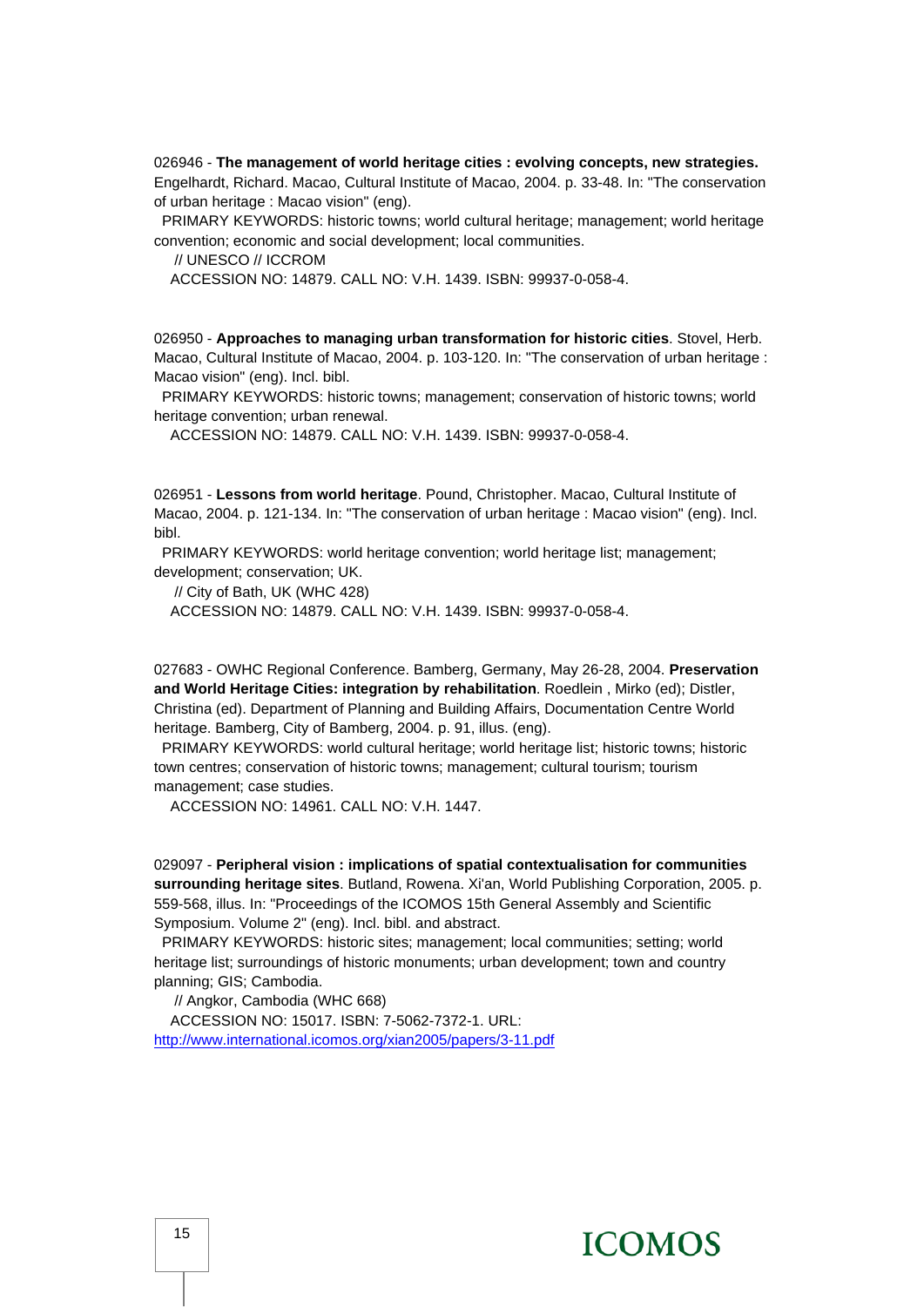029291 - **Application of geographical information system (GIS) to world heritage site management**. Box, Paul. Bangkok, UNESCO Principal Regional Office for Asia and the Pacific, 1995. p. 158-159. In: "Workshop on sustainable tourism development in world heritage sites - planning for Hue. Hue, Viet Nam, 3-6 May 1995 : Final report" (eng).

PRIMARY KEYWORDS: GIS; world heritage list; management; Viet Nam SR.

// Hue, Viet Nam (WHC 678)

ACCESSION NO: 15189. CALL NO: To. 296.

030079 - **Management of cultural heritage: a goal programming approach**. A thesis submitted to the Department of Operations Research, Institute of Statistical Studies and Research, Cairo University. El-Sayed El-Iraqi, Dania. Cairo, Cairo University, 2006. 232 p. (eng). Incl. appendices and bibl.

 PRIMARY KEYWORDS: cultural heritage; management; conservation; historic sites; tourism management; deterioration; tombs; recommendations; world heritage list; Egypt.

 // Valley of the Kings, Ancient Thebes with its Necropolis, WadilMeluk, Egypt ACCESSION NO: 15229.

030289 - **The World Heritage Convention and the exemplary management of complex heritage sites**. Rodwell, Dennis. Dorset, Donhead Publishing, 2002. [11 p.]. (Journal of Architectural Conservation. 8,3) (eng).

 PRIMARY KEYWORDS: world heritage convention; world cultural heritage; world heritage list; historic sites; management; management plans; conservation; industrial heritage; industrial sites; UK.

ACCESSION NO: 15260. ISSN: 1355-6207.

030976 - **Management guidelines for IUCN Category V Protected Areas, Protected landscapes/Seascapes**. Phillips, Adrian (ed.). World Commission on Protected Areas (WCPA). Cardiff, Cardiff University, IUCN, 2002. 122 p., illus. (Best Practice Protected Area Guidelines Series. 9) (eng). Incl. bibl. and annexes.

 PRIMARY KEYWORDS: protected areas; landscapes; management; conservation; town and country planning; land use plans; protection of environment; sustainable development; community participation; public awareness; management plans; guidelines.

ACCESSION NO: 15347. ISBN: 2-8317-0685-8.

030977 - **Guidelines for management planning of protected areas**. Phillips, Adrian (ed.). Gland; Cambridge, IUCN, 2003. 79 p., illus. (Best Practice Protected Area Guidelines Series. 10) (eng). Incl. bibl. and annexes.

 PRIMARY KEYWORDS: protected areas; management; conservation; management plans; community participation; public awareness; guidelines. ACCESSION NO: 15348. ISBN: 2-8317-0673-4.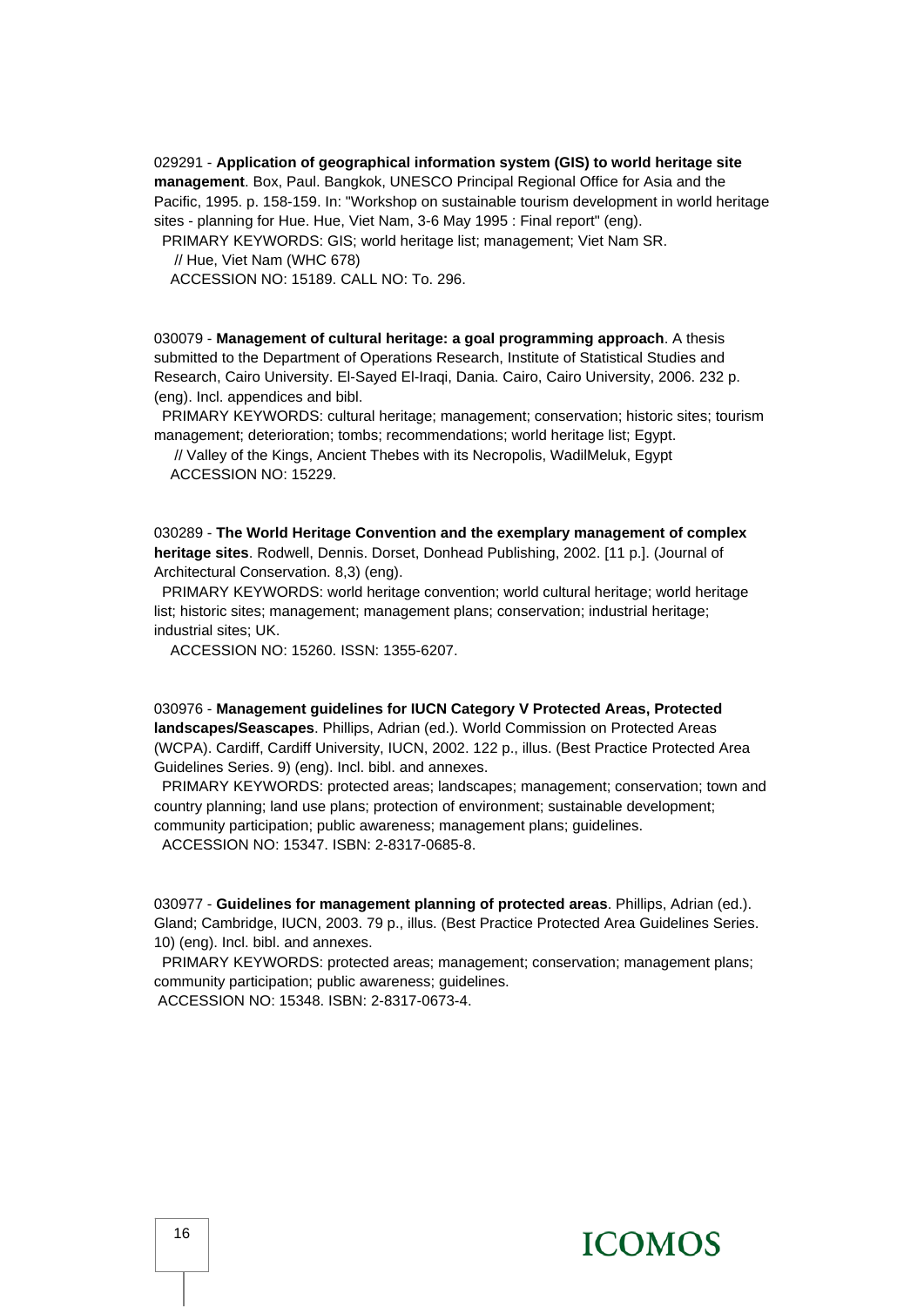031621 - Nuevas miradas sobre la autenticidad e integridad en el Patrimonio Mundial de las Américas. San Miguel de Allende, Guanajuato, Mexico, 2005. Nuevas miradas sobre la autenticidad e integridad en el patrimonio mundial de las Américas. López Morales, Francisco Javier (ed.). s.l., ICOMOS, 2007. 192 p., illus. (Monuments and Sites. XIII) (various texts in eng, spa). New views on authenticity and integrity in the world heritage of the Americas. eng. Incl. bibl. and list of participants.

 PRIMARY KEYWORDS: authenticity; integrity; world heritage convention; world heritage; management; America.

 // ICOMOS // IUCN // Declaracion de San Miguel de Allende, 2005 ACCESSION NO: 15401.

031756 - **Management Plans for Places on the Commonwealth Heritage List. A guide for Commonwealth agencies**. Australian Government. Department of the Environment and Heritage. (eng). Incl. bibl.

PRIMARY KEYWORDS: historic monumentshistoric sites; management plans; management; conservation of natural heritage; conservation of cultural heritage; legislation; Australia; Commonwealth. ACCESSION NO: 15409.

031763 - **Perspektiven des Welterbes / Constructing World Heritage**. Albert, Marie-Theres (ed.); Gauer-Lietz, Sieglinde (ed.). Frankfurt, IKO, 2006. 276 p. (same text in eng, ger). Incl. bibl.

PRIMARY KEYWORDS: world cultural heritage; world heritage convention; management; education; cultural identity; intangible heritage; cultural diversity; cultural landscapes; mobility; cultural tourism; world heritage list; historic towns; Germany.

 // UNESCO // Brandenburgische Technische Universität Cottbus ACCESSION NO: 15413. ISBN: 3-88939-795-6.

031836 - **Heritage as an object and product of identity - Conditions for using world heritage in education**. Epstein, Norbert. Frankfurt, IKO, 2006. p. 38-47. In: "Perspektiven des Welterbes / Constructing world heritage" (same text in eng, ger). Erbe als objekt und produkt von identität - Bedingungen der pädagogischen Nutzung des Welterbes. ger. Incl. bibl.

 PRIMARY KEYWORDS: world heritage; management; education; cultural identity; intangible heritage; cultural diversity.

ACCESSION NO: 15413. ISBN: 3-88939-795-6.

031859 - **Towards an internet database for better management of world heritage sites**. Detlef Kammeier, H. Frankfurt, IKO, 2006. p. 264-276. In: "Perspektiven des Welterbes / Constructing World Heritage" (same text in eng, ger). Towards an internet database for better management of world heritage sites. ger. Incl. bibl.

 PRIMARY KEYWORDS: new technologies; data bases; internet; world heritage; world heritage list; management; documentation; information sources; information systems.

ACCESSION NO: 15413. ISBN: 3-88939-795-6.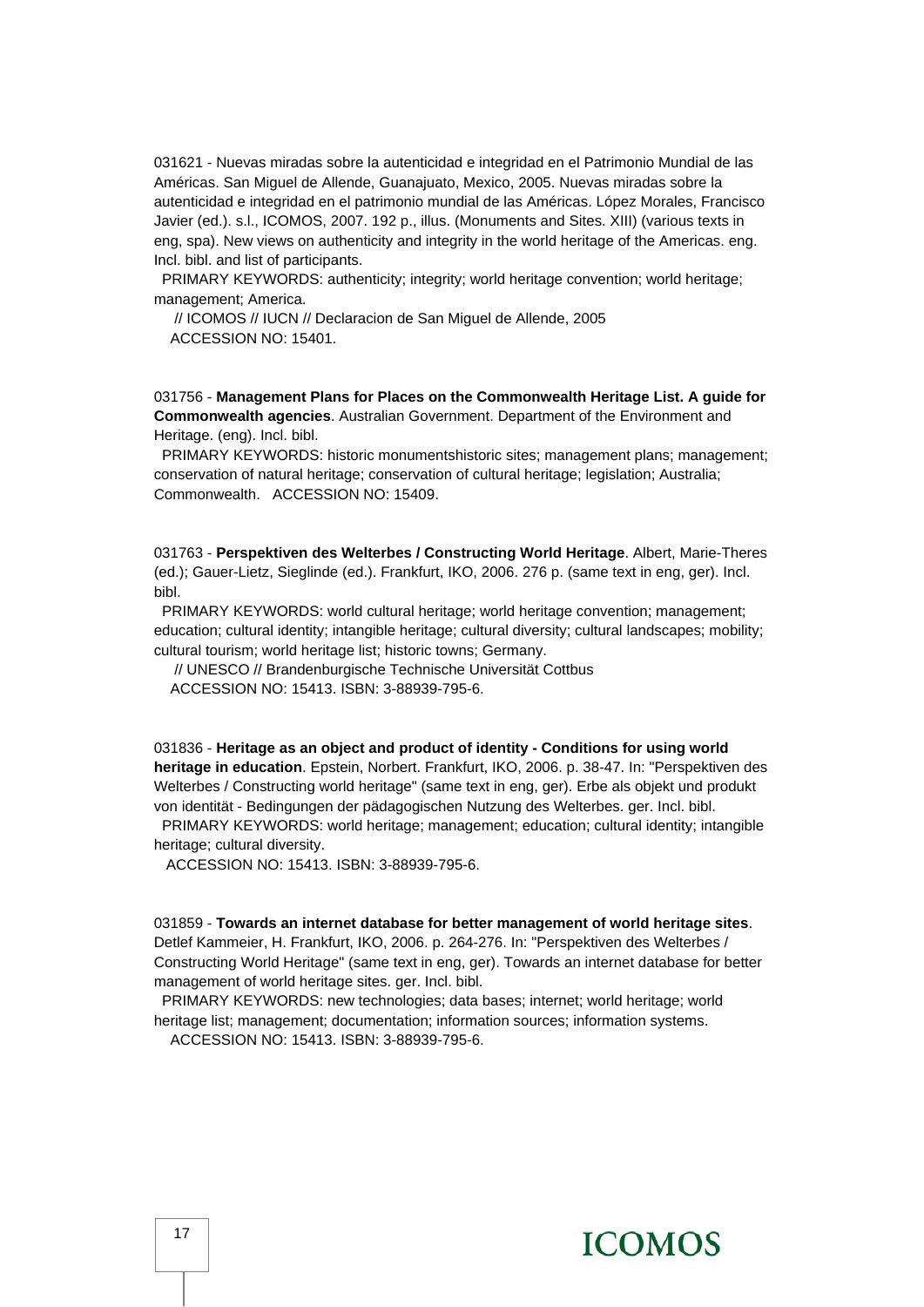032884 - **Training strategies for World Heritage Management.** Albert, Marie-Theres (ed.); Bernecker, Roland (ed.); Gutierrez Perez, Diego (ed.); Thakur, Nalini (ed.); Nairen, Zhang (ed.). Bonn, German Commission for UNESCO, 2007. 227 p., illus. (eng).

 PRIMARY KEYWORDS: world cultural heritage; world heritage list; world heritage convention; management; management plans; conservation; training; education; universities; case studies.

ACCESSION NO: 15384. ISBN: 3-927907-93-6.

033175 - **The MUMA Project - An integrated approach to heritage management**. Albert, Marie-Theres. Bonn, German Commission for UNESCO, 2007. p. 26-32. In: "Training strategies for World Heritage Management" (eng).

 PRIMARY KEYWORDS: world cultural heritage; management; conservation of cultural heritage; sustainability; partnerships; international cooperation.

// MUMA Project ACCESSION NO: 15384. ISBN: 3-927907-93-6.

033178 - **World Heritage Cities - Challenges and Chances**. Bülher, Barbara; Karpati, Thomas Hardy. Bonn, German Commission for UNESCO, 2007. p. 42-46. In: "Training strategies for World Heritage Management" (eng). Incl. bibl.

 PRIMARY KEYWORDS: world heritage convention; world cultural heritage; historic towns; management; conservation of historic towns.

ACCESSION NO: 15384. ISBN: 3-927907-93-6.

033180 - **Continuing Professional Development (CPD) for Heritage Managers**. Stanley-Price, Nicholas. Bonn, German Commission for UNESCO, 2007. p. 50-55. In: "Training strategies for World Heritage Management" (eng). Incl. bibl.

 PRIMARY KEYWORDS: world heritage; world heritage list; cultural heritage; historic sites; management; conservation; restoration; training.

// ICCROM ACCESSION NO: 15384. ISBN: 3-927907-93-6.

033510 - **Climate change and world heritage: Report on predicting and managing the impacts of climate change on World Heritage and strategy to assist States Parties to implement appropriate management responses**. UNESCO World Heritage Centre. Paris, UNESCO, 2007. 54 p. +58 p., illus. (World Heritage Reports. 22) (same text in fre, eng). Changement climatique et patrimoine mondial: Rapport sur la prévision et la gestion des effets du changement climatique sur le patrimoine mondial et Stratégie pour aider les Etats parties á mettre en oeuvre des réactions de gestion adaptées. fre. Incl. appendices.

 PRIMARY KEYWORDS: climate change; world heritage; world heritage convention; risk preparedness; management; world heritage list; international cooperation; legal aspects.

ACCESSION NO: 14553-22. CALL NO: CC.009.

033586 - **La gestion des biens inscrits**. Cousin, Anne-Marie; Longuet, Isabelle. Paris, Editions du Patrimoine, 2008. p. 28-32, illus. (Monumental. Revue scientifique et technique des monuments historiques. 1) (fre).

 PRIMARY KEYWORDS: world heritage; world heritage list; management; conservation; monitoring; legal protection; management plans; periodic reports.

ACCESSION NO: K-594. ISBN: 978-2-85822-994-9. ISSN: 1168-4534.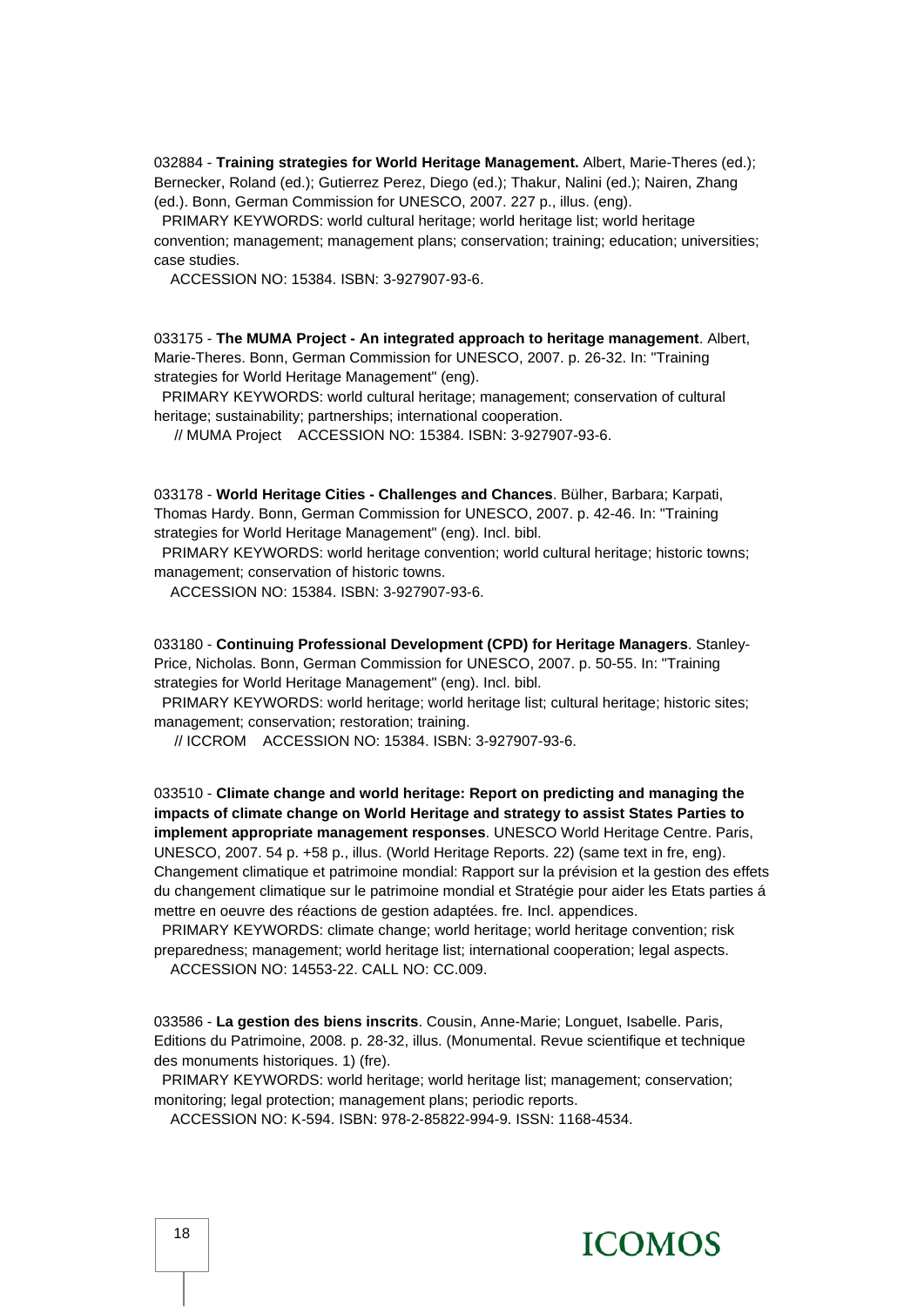033588 - **Les enjeux de la gestion et de la conservation urbaine**. Tournoux, Marie-Noel; Duché, Daniel. Paris, Editions du Patrimoine, 2008. p.34-37, illus. (Monumental. Revue scientifique et technique des monuments historiques. 1) (fre). Incl.bibl.

 PRIMARY KEYWORDS: historic towns; urban areas; conservation; management; world heritage list; conservation areas.

ACCESSION NO: K-594. ISBN: 978-2-85822-994-9. ISSN: 1168-4534.

034706 - Regional Thematic Seminar. 7th. Gondar, Ethiopia, 24-27 October 2006. **Sustainable management of cultural heritage places**. Africa 2009. African Cultural Heritage Oranizations. Roma, Africa 2009, 2006. 127 p. (eng).

 PRIMARY KEYWORDS: historic sites; historic monuments; conservation of cultural heritage; management; sustainable development; tourism management; local communities; community participation; sustainable tourism; restoration; case studies; national parks; historic towns; international cooperation; world heritage list.

// Africa 2009 - ACCESSION NO: 15819.

#### **Case studies (by UNESCO regions)**

#### **Africa**

017997 - **Architectural conservation and environmental management of Great Zimbabwe.** Matenga, Edward. Paris, UNESCO, 2001. p.114-119. In: Authenticity and integrity in an African context. Expert meeting (eng).

 PRIMARY KEYWORDS: archaeological sites; world heritage list; stone; walls; management plans; environmental planning; community participation; Zimbabwe.

// Great Zimbabwe National monument, Zimbabwe (WHC 364)

ACCESSION NO: 14030. ISBN: 2-906901-29-6.

021335 - **Identity of the stone town of Zanzibar and management on the heritage**. Ahmed, Ahmed Sheikh. Québec, OVPM, 1996. p. 139-160, plans. In: "Proceedings of the 3rd International Symposium of World Heritage Cities, Bergen, June 28-30, 1995" (eng). Incl. appendix.

 PRIMARY KEYWORDS: historic towns; cultural identity; historical surveys; management; public awareness; world heritage list; Tanzania UR.

 // Stone Town of Zanzibar, United Republic of Tanzania (WHC 173); Incl. appendix ACCESSION NO: 13259. CALL NO: V.H. 1289. ISBN: 2-9804-190-0-1.

#### 022064 - **Sukur cultural landscape of Nigeria: a challenge to conservation**

**management**. Eboreime, Joseph. Paris, UNESCO WHC, 2003. p.144-146. (World Heritage Papers. 7) In: "Cultural landscapes: the challenges of conservation" (eng). Incl. bibl.

 PRIMARY KEYWORDS: cultural landscapes; conservation; management; world heritage list; Nigeria.

 // Sukural cultural landscape, Nigeria (WHC 938) ACCESSION NO: 14583. CALL NO: P.C. 54.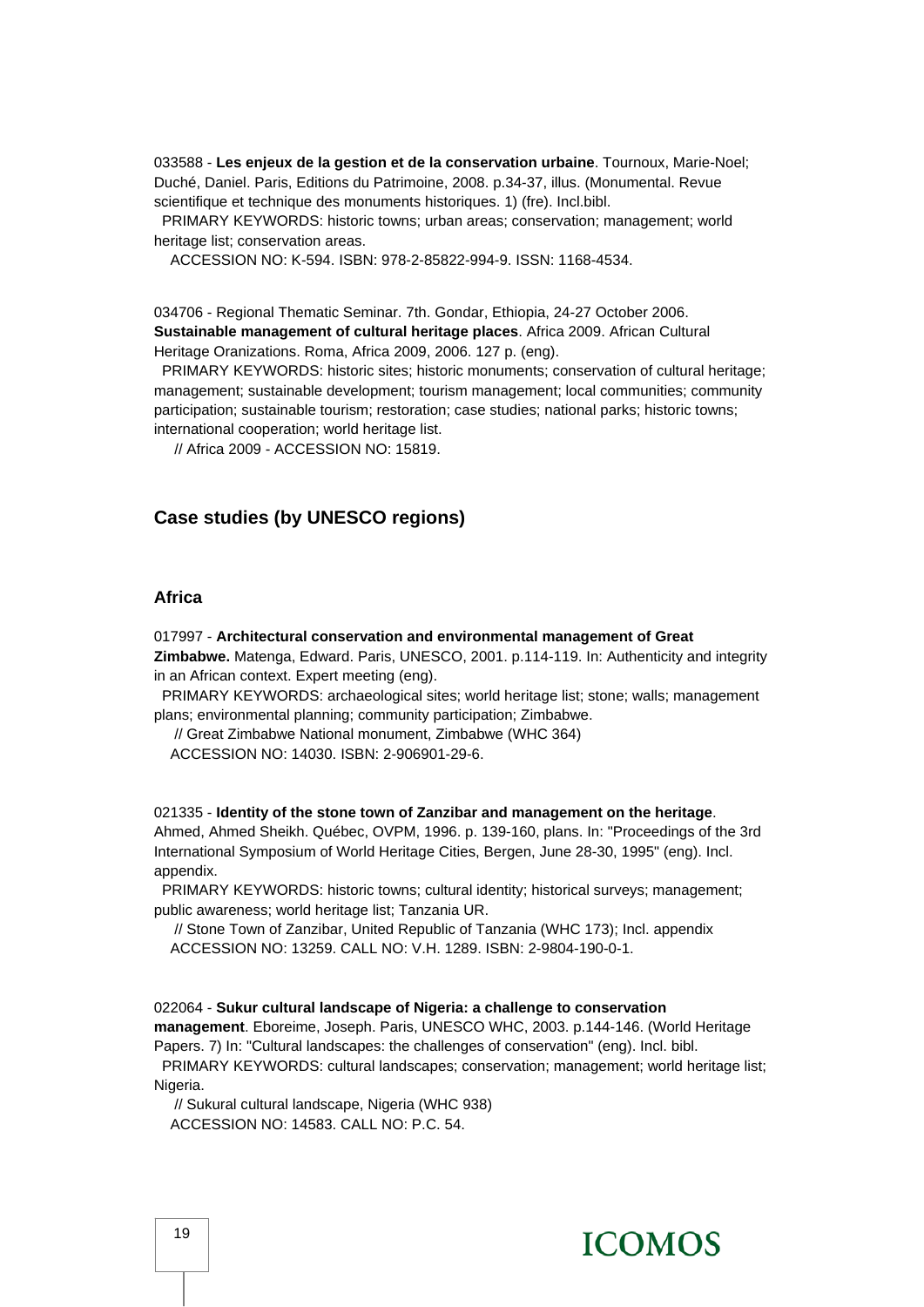022799 - **Robben Island Museum. Conservation management plan**. Summary document, september 2003. Robben Island Museum. Robben Island, RIM, 2003. 28 p., illus. (eng). PRIMARY KEYWORDS: world heritage list; prisons; management plans; South Africa. // Robben Island Museum // Robben Island, South Africa (WHC 916) ACCESSION NO: 14653.

025669 - **La participation communautaire à la gestion du site de la falaise de Bandiagara : "Ecotourisme en pays Dogon".** Cissé, Lassana. Paris, UNESCO WHC, 2004. p.58-63. (World Heritage Papers. 13) In: "Linking universal and local values : managing a sustainable future for world heritage" (fre). Incl. bibl.

 PRIMARY KEYWORDS: world heritage list; vernacular architecture; management; community participation; cultural tourism; museums; Mali.

 // Pays Dogon, Mali (WHC 516) ACCESSION NO: 14553-13.

025673 - **Traditional and customary heritage systems: nostalgia or reality? The implications of managing heritage sites in Africa.** Ndoro, Webber. Paris, UNESCO WHC, 2004. p.81-84. (World Heritage Papers. 13) In: "Linking universal and local values : managing a sustainable future for world heritage" (eng). Incl. bibl.

 PRIMARY KEYWORDS: world cultural heritage; world heritage list; management; community participation; local level; case studies; Africa; Zimbabwe; Uganda; Tanzania UR.

 // Kasubi Tombs, Uganda (WHC 1022) // Kondoa Irangi rock paintings, Tanzania // Silozwane, Matopo Hills, Zimbabwe (WHC 306) // Domboshava, Zimbabwe ACCESSION NO: 14553-13.

026367 - **Mount Kenia. National Park**. Woodley, Bongo. Madrid, San Marcos, UNESCO, 2003. p. 52-63, illus., map. (World Heritage Review. 32) (eng).

 PRIMARY KEYWORDS: natural parks; forests; world heritage list; natural environment; wildlife; management; Kenya.

 // Mount Kenya National Park, Natural forest, Kenya (WHC 200) ACCESSION NO: K-382-b. ISSN: 1020-4202.

026616 - **Robben Isaland - Developing an integrated environmental and heritage management system**. Pastor Makhurane, Juanita. [Paris], [ICOMOS], [2005]. p.295-298. In: "ICOMOS Scientific Symposium: Place-memory-meaning: preserving intangible values in monuments and sites" (eng). Incl. abstract.

 PRIMARY KEYWORDS: world heritage list; conservation; prisons; place of pilgrimage; management; intangible heritage; South Africa.

ACCESSION NO: 14852. URL:

[http://www.international.icomos.org/victoriafalls2003/papers/C2-1 - Pastor.pdf](http://www.international.icomos.org/victoriafalls2003/papers/C2-1%20-%20Pastor.pdf)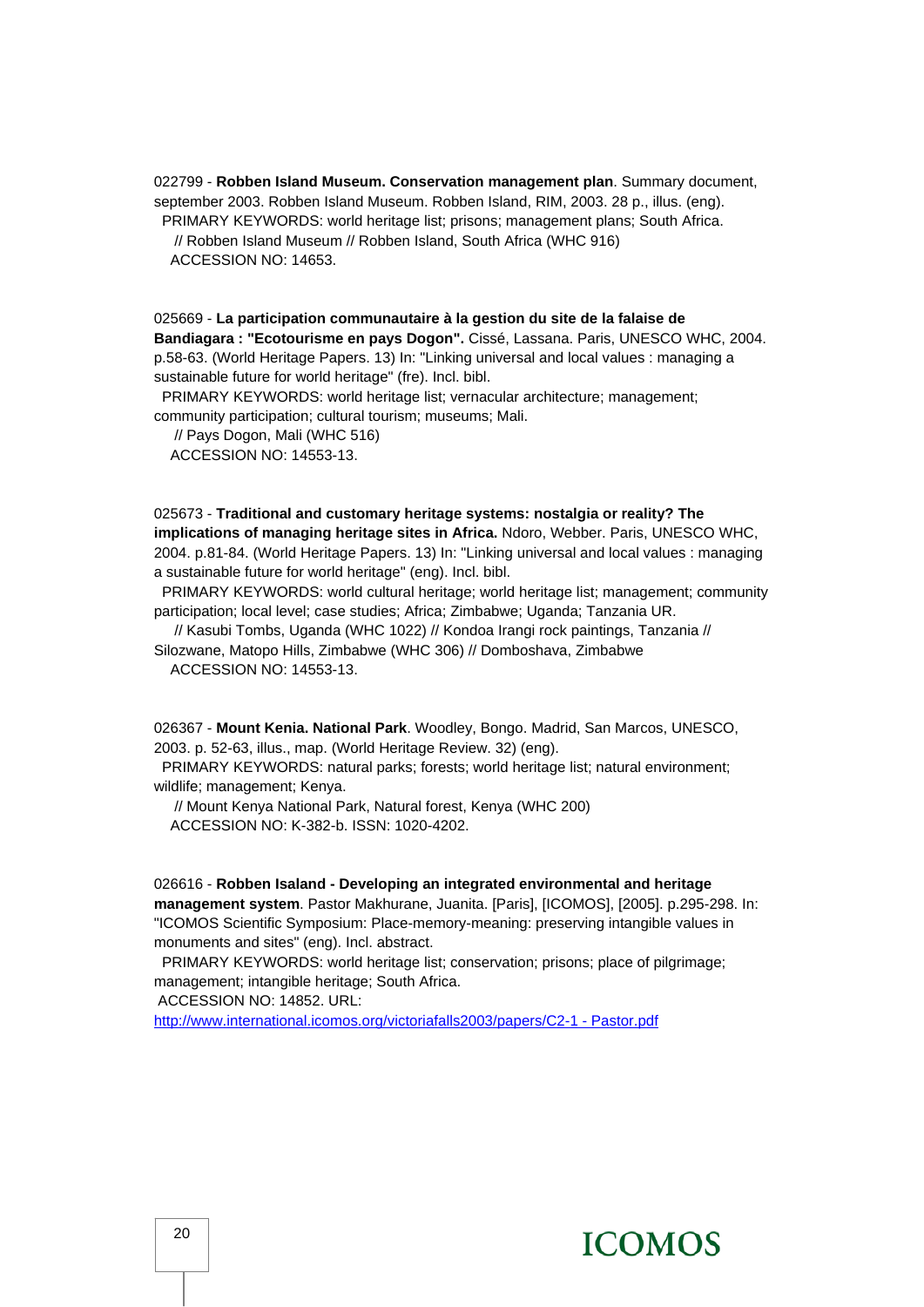027512 - **The preservation of Great Zimbabwe.Your monument, our shrine**. Ndoro, Webber. Rome, ICCROM, 2005. 90p., illus. (ICCROM Conservation Studies. 4) (eng). Incl.bibl.

 PRIMARY KEYWORDS: historic monuments; archaeological heritage; world heritage list; conservation; management; cultural landscapes; dry stone; Zimbabwe.

// Great Zimbabwe, Zimbabwe (WHC 364)

ACCESSION NO: 14644 (4). ISBN: 92-9077-199-2.

028291 - **The cultural landscape of the Shashe-Limpopo confluence zone: threats and challenges of preserving a world heritage setting**. Pikirayi, Innocent. Xi'an, World Publishing Corporation, 2005. p.427-433. In: "Proceedings of the ICOMOS 15th General Assembly and Scientific Symposium. Volume 1" (eng). Incl. bibl. and abstract.

 PRIMARY KEYWORDS: cultural landscapes; world heritage list; archaeological heritage; conservation; local communities; community participation; management; South Africa; Zimbabwe.

 // Mapungubwe Cultural Landscape, Shashe-Limpopo (WHC 1099) ACCESSION NO: 15017. ISBN: 7-5062-7372-1. URL:

<http://www.international.icomos.org/xian2005/papers/2-29.pdf>

029316 - **La colline royale d'Ambohimanga, paysage culturel et patrimoine immatériel**. Le Berre, Michel. Paris, ICOMOS France, 2006. p. 51-56, illus. (Les Cahiers de la Section Française de l'ICOMOS. 22) In: "Vivre dans un grand site : le pari du développement durable" (fre). Incl. bibl.

 PRIMARY KEYWORDS: historic sites; cultural landscapes; world heritage list; management; cultural tourism; tourists; overvisiting; tourism management; intangible heritage; Madagascar.

 // Royal Hill of Ambohimanga, Madagascar (WHC 950) ACCESSION NO: 15190. CALL NO: To. 267-2.

029323 - **Décentralisation et enjeux du tourisme culturel en Pays Dogon**. Cissé, Lassana. Paris, ICOMOS France, 2006. p. 99-104, illus. (Les Cahiers de la Section Française de l'ICOMOS. 22) In: "Vivre dans un grand site : le pari du développement durable" (fre).

 PRIMARY KEYWORDS: world heritage list; historic sites; management; cultural tourism; tourism management; local communities; community participation; sustainable tourism; conservation plans; Mali.

 // Pays Dogon, Mali (WHC 516) ACCESSION NO: 15190. CALL NO: To. 267-2.

029838 - **Heritage management and tourism in the Obudu Castle Ranch and Sukur Kingdom, Nigeria**. Okpoko, Pat Uche; Okonkwo, Emeka. Washington, National Park Service, 2005. p.79-89, illus. (CRM: The Journal of Heritage Stweardship . 2, 2) (eng).

 PRIMARY KEYWORDS: conservation; management; natural heritage; forests; conservation areas; cultural tourism; tourism management; cultural landscapes; world heritage list; traditional techniques; Nigeria.

 // Sukur Cultural Landscape, Nigeria (WHC 938) ACCESSION NO: K-308. ISSN: 1068-4999.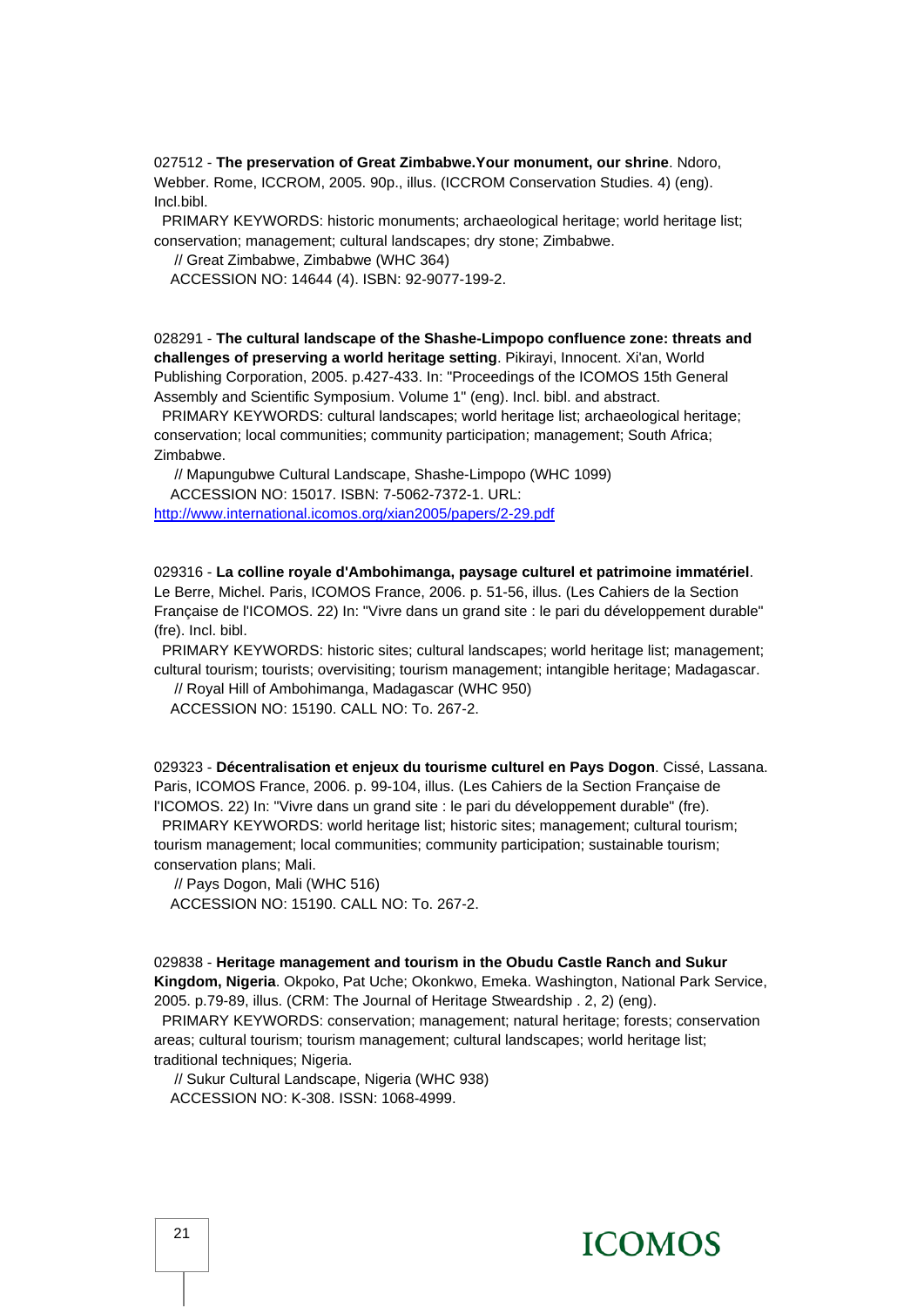#### 029945 - **Robben Island. Nemaheni, Tshimangadzo**. Madrid, San Marcos, UNESCO, 2005. p. 34-41, illus. (World Heritage Review. 40) (eng).

PRIMARY KEYWORDS: world heritage list; prisons; islands; conservation plans;

management plans; South Africa.

// Robben Island (WHC 916)

ACCESSION NO: K-382-b. ISSN: 1020-4202.

030346 - **Intangible heritage in conservation management planning: The case of Robben Island.** Deacon, Harriet. Paris, UNESCO, 2006. 9 p. In: "Expert meeting on community involvement in safeguarding intangible cultural heritage: towards the implementation of the 2003 convention" (eng).

 PRIMARY KEYWORDS: intangible heritage; conservation; community participation; public awareness; world heritage list; management.

 // UNESCO Convention for the Safeguarding of the Intangible Cultural Heritage, 2003 // Robben Island, South Africa (WHC 916)

ACCESSION NO: 14809-4.

033637 - **African Workshop for the World Natural Heritage Site Managers**. Southern African Wildlife College, 18-22 September 2000. Proceedings of the African Workshop for the World Natural Heritage Site managers. Edroma, Eric L. (ed.); Wangari, Elizabeth (ed.). Paris, UNESCO, 2001. 143 p. (eng). Incl. annexes.

 PRIMARY KEYWORDS: natural sites; world heritage; world heritage convention; nomination forms; management; case studies; Africa.

ACCESSION NO: 15595.

034706 - Regional Thematic Seminar. 7th. Gondar, Ethiopia, 24-27 October 2006. **Sustainable management of cultural heritage places**. Africa 2009. African Cultural Heritage Oranizations. Roma, Africa 2009, 2006. 127 p. (eng).

 PRIMARY KEYWORDS: historic sites; historic monuments; conservation of cultural heritage; management; sustainable development; tourism management; local communities; community participation; sustainable tourism; restoration; case studies; national parks; historic towns; international cooperation; world heritage list.

 // Africa 2009 ACCESSION NO: 15819.

034752 - **Cradle of Humankind World Heritage Site and Dinokeng Blue IQ Projects**. Gauteng Provincial Government. Johannesburg, Gauteng Provincial Government, 2008. 138 p., illus. (eng).

 PRIMARY KEYWORDS: archaeological heritage; prehistoric sites; world heritage list; human remains; fossils; conservation; management; master plans; activity reports; annual reports; South Africa.

 // Fossil Hominid Sites of Sterkfontein, Swartkrans, Kromdraai, and Environs, South Africa (WHC 915)

ACCESSION NO: 15787. CALL NO: Arch. 652.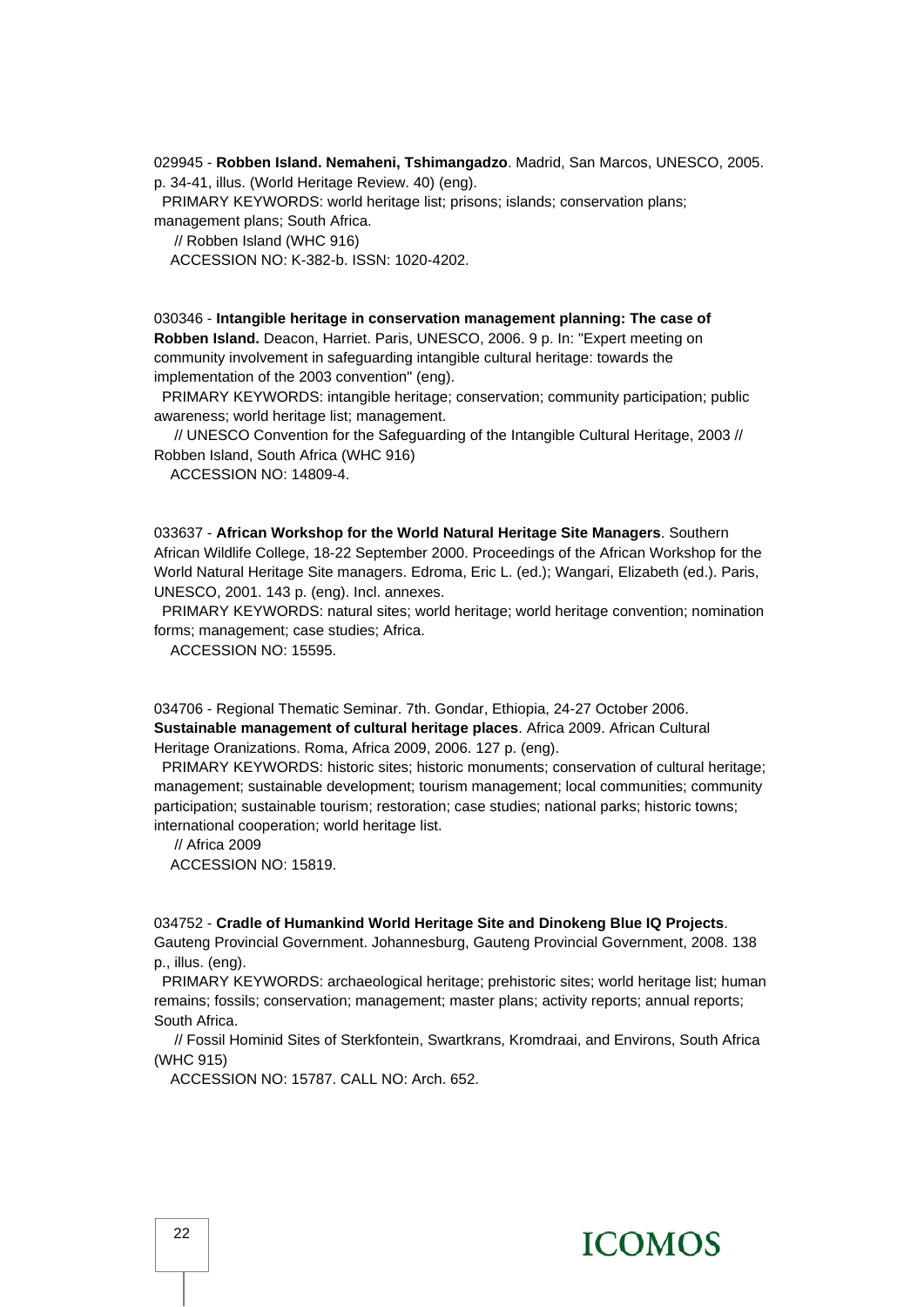#### **Arab States**

016174 - **Towards a management strategy for the Giza Plateau Egypt**. Stow, B. In: «Curso "Documento, espacio y entorno. La protección del monumento en el paisaje urbano y rural". Santiago de Compostela, 1996 ». Santiago de Compostela, Xunta de Galicia, 1998. p.235- 243. (spa).

 PRIMARY KEYWORDS: World cultural heritage; world heritage list; management plans; strategies: Egypt.

 // Unesco // Giza Plateau, Egypt (WHC086) ACCESSION NO: 13595. CALL NO: F.212. ISBN: 84-453-2159-5.

021955 - **Petra, Jordan**. Akrawi, Aysar. Los Angeles, GCI, 2002. p. 98-112, illus. In: "Management planning for archaeological sites. Proceedings" (eng). Incl. bibl.

 PRIMARY KEYWORDS: management of archaeological sites; management plans; world heritage list; Jordan.

// Petra, Jordan (WHC 326)

ACCESSION NO: 14539. CALL NO: Arch. 580. ISBN: 0-89236-691-5.

026450 - **Introducing young people to heritage site management and protection. A practical manual for secondary school teachers in the Arab Region**. UNESCO; ICCROM. Amman, UNESCO, ICCROM, 2003. 104p., illus. (eng). Incl. bibl.

 PRIMARY KEYWORDS: protection of cultural heritage; public awareness; management; youth participation; training; educational activities; world cultural heritage; tourism management; archaeological sites; Jordan; Arab countries.

// Petra, Jordan (WHC 326)

ACCESSION NO: 14880. CALL NO: F. 222.

027229 - **Negociating life in the city of the dead : the political economy of tourism, heritage management, academia, and the national interest in the Theban necropolis, Luxor, Egypt**. Van der Spek, Kees. US/ICOMOS, 2003. 65 p. In: "6th US/ICOMOS International Symposium : Managing conflict and conservation in historic cities : integrating conservation with tourism, development and politics" (eng). Incl. bibl.

 PRIMARY KEYWORDS: archaeological sites; management of archaeological sites; management; necropoles; cultural tourism; tourism management; world heritage list; community participation; local level; social aspects; economic aspects; legislation; conservation policy; Egypt.

 // Theban necropolis, Luxor, Egypt (WHC 87) ACCESSION NO: 14915.

033941 - **Developing a management plan for Egypt's Valley of the Kings**. Weeks, Kent R. Los Angeles, GCI, 2008. p. 12-15, illus. (Conservation: The Getty Conservation Institute Newsletter. 23, 2) (eng).

 PRIMARY KEYWORDS: historic sites; management; management plans; tourism management; Egypt.

 // Valley of the Kings, Egypt ACCESSION NO: K-314.

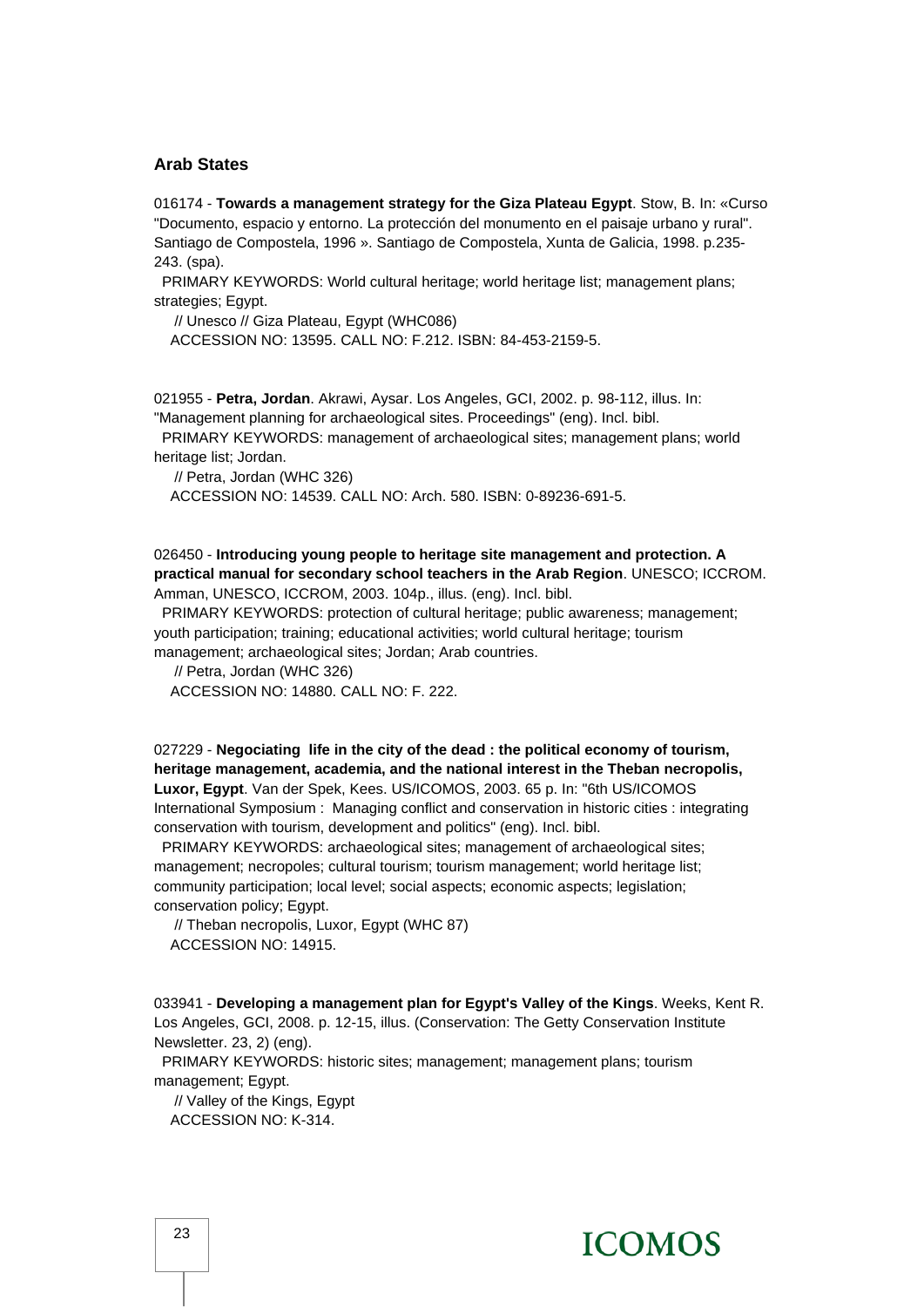#### **Asia and the Pacific**

016674 - **Cultural landscapes of Angkor region, Cambodia. A case study of planning for a world heritage site: the Zoning and Environmental Management Plan for Angkor** 

**(ZEMP)**. Wager, Jonathan. Jena; Stuttgart; New York, G. Fischer, 1995. p. 139-153, plans. (Cultural Landscapes of Universal Value: components of a global strategy) (eng). Incl. bibl. PRIMARY KEYWORDS: cultural landscapes; world heritage list; protection of cultural

heritage; management plans; environmental planning; Cambodia.

 // Zoning and Environmental Management Planning Project (ZEMP) // Angkor, Cambodia (WHC 668)

ACCESSION NO: 13757. CALL NO: P.C. 003. ISBN: 3-334-61022-5.

016752 - **World natural heritage and the local community. Case studies from Asia-Pacific, Australia and New Zealand.** Thulstrup, Hans D., ed. UNESCO World Heritage Centre. Paris, UNESCO, 1999. 215 p. (eng). Incl. list of contributors.

 PRIMARY KEYWORDS: natural heritage; world cultural heritage; world heritage convention; natural sites; conservation; local level; local communities; community participation; management; human environment.

SECONDARY KEYWORDS: case studies; Asia; Pacific Islands; Australia; New Zealand.

 // Workshop on the role of local communities in the management of World Natural Heritage in Southest Asia, West Pacific, Australia and New Zealand. Thung Yai-Huay Kha Khaeng, Thailand, 1998

ACCESSION NO: 13833.

016757 - **Involvement of local people in the management of a proposed World Heritage site at East Rennell, Solomon Islands**. Wingham, Elspeth J.; Devi, Ben. Paris, UNESCO, 1999. p.79-84. (eng). In : "World Natural Heritage and the local community", Incl.bibl. PRIMARY KEYWORDS: world heritage list; natural sites; Solomon Islands; human environment; local communities; management; community participation; conservation. // UNESCO // IUCN // East Rennell, Solomon Islands (WHC 854)

ACCESSION NO: 13833.

016758 - **The role of local communities in the management of Komodo National Park.** Hartono, Bambang. Paris, UNESCO, 1999. p.85-88. (eng). In : "World Natural Heritage and the local community", Incl.bibl.

 PRIMARY KEYWORDS: world heritage list; natural sites; human environment; local communities; management; community participation; Indonesia.

// Komodo National Park, Indonesia (WHC 609)

ACCESSION NO: 13833.

016759 - **Operationalising joint management. A case study from Uluru-Kata Tjuta National Park, Australia (WHC 447 rev)**. Holden, Annie; Josif, Paul. Paris, UNESCO, 1999. p. 89-96. In: World Natural Heritage and the local community (eng). Incl.bibl. PRIMARY KEYWORDS: world heritage list; natural sites; human environment; local communities; management; aboriginal sites; community participation; Australia. // Uluru-Kata Tjuta National Park, Australia (WHC 447 rev)

ACCESSION NO: 13833.

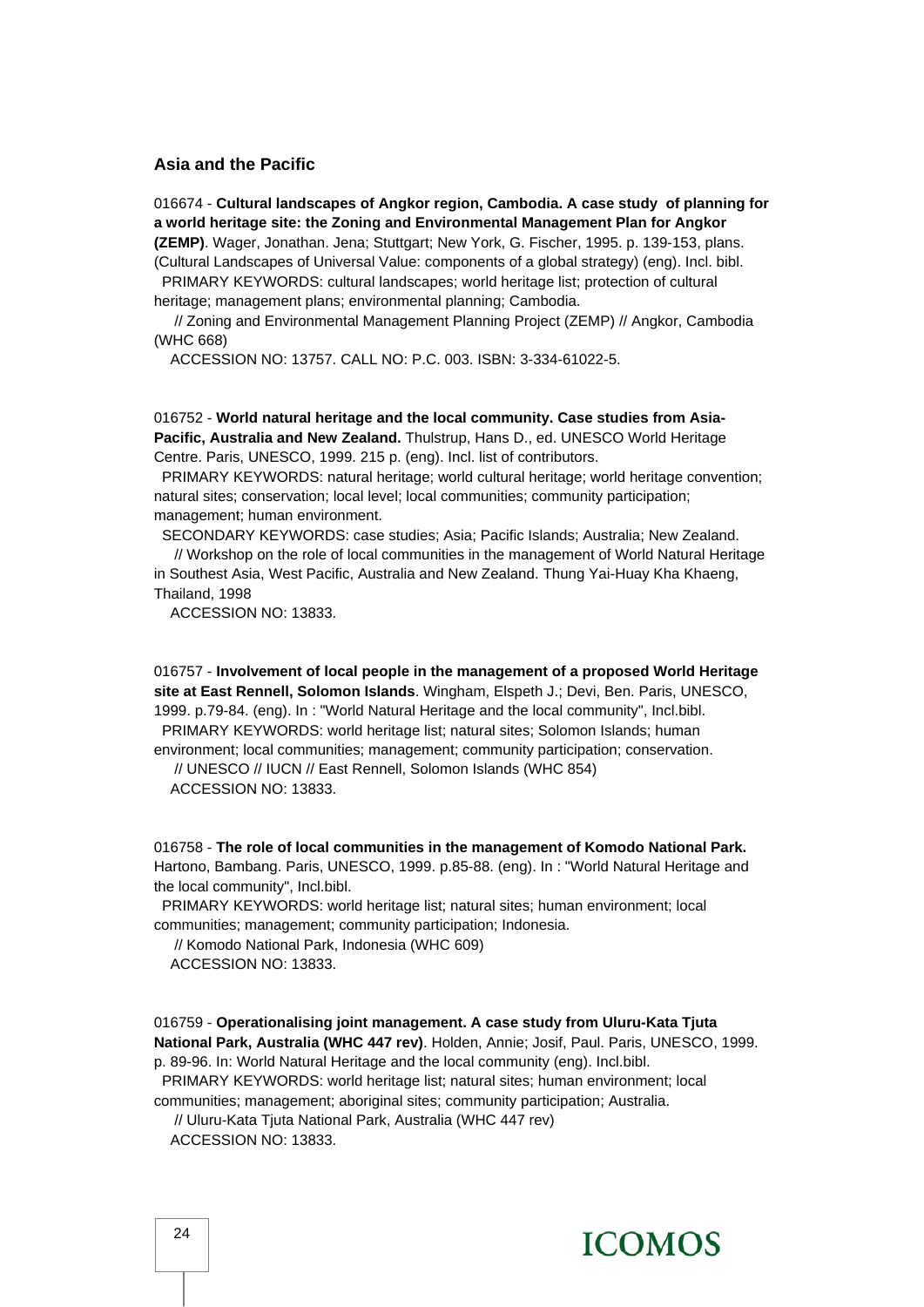016760 - **The role of local government in the conservation of the World Natural Heritage of Yakushima Island**. Hoschino, Kasuaki. Paris, UNESCO, 1999. p. 97-101. (eng). Incl.bibl. PRIMARY KEYWORDS: world heritage list; natural sites; conservation; management; local communities; local level; Japan.

 // Yakushima, Japan (WHC 662) ACCESSION NO: 13833.

016761 - **Community involvement in the management of the Great Barrier Reef World Heritage Area**. Lloyd, David. Paris, UNESCO, 1999. p. 102-112. In: World Natural Heritage and the local community (eng). Incl.bibl.

 PRIMARY KEYWORDS: world heritage list; natural heritage; conservation; management; public awareness; community participation; Australia.

 // Great Barrier Reef, Australia (WHC 154) ACCESSION NO: 13833.

016762 - **The partnership approach to managing the Wet Tropics World Heritage Area, Quennsland, Australia**. Mckenzie, Andrew. Paris, UNESCO, 1999. p.113-124. In: World Natural Heritage and the local community (eng). Incl.bibl.

 PRIMARY KEYWORDS: world heritage list; natural heritage; management; local level; community participation; Australia.

 // Wet Tropics of Quennsland, Australia (WHC 486) ACCESSION NO: 13833.

016763 - L**ocal communities and the management of the World Natural Heritage of Ha Long Bay**. Quang Tho, Pham; Van Thuang, Nguyen. Paris, UNESCO, 1999. p.130-135. In: World Natural Heritage and the local community (eng). Incl.bibl.

 PRIMARY KEYWORDS: world heritage list; natural heritage; management; local communities; local level; community participation; Viet Nam SR.

 // Ha Long Bay, Vietnam (WHC 672) ACCESSION NO: 13833.

016764 - **Description of the Tubbataha Reef National Marine Park and World Natural Heritage Site**. Quisumbing, Lourdes. Paris, UNESCO, 1999. p.136-140. In: World Natural Heritage and the local community (eng). Incl.bibl.

 PRIMARY KEYWORDS: world heritage list; natural heritage; management; local communities; local level; community participation; Philippines.

 // UNESCO // Tubbaha Reef Marine Park, Philippines (WHC 653) ACCESSION NO: 13833.

016765 - **Community management of conservation areas in countries of the South Pacific region**. Reti, Iosefatu. Paris, UNESCO, 1999. p. 141-154. In: World Natural Heritage and the local community (eng). Incl.bibl.

 PRIMARY KEYWORDS: natural heritage; management; community participation; local communities; world heritage list; world heritage convention; local level; Pacific Islands.

 // The South Pacific Biodiversity Conservation Programme (SPBCP) // Koroyanitu Conservation area, Fidji // The Arnaron Islands, Solomon Islands // Komarindi Conservation Area, Solomon Islands - ACCESSION NO: 13833.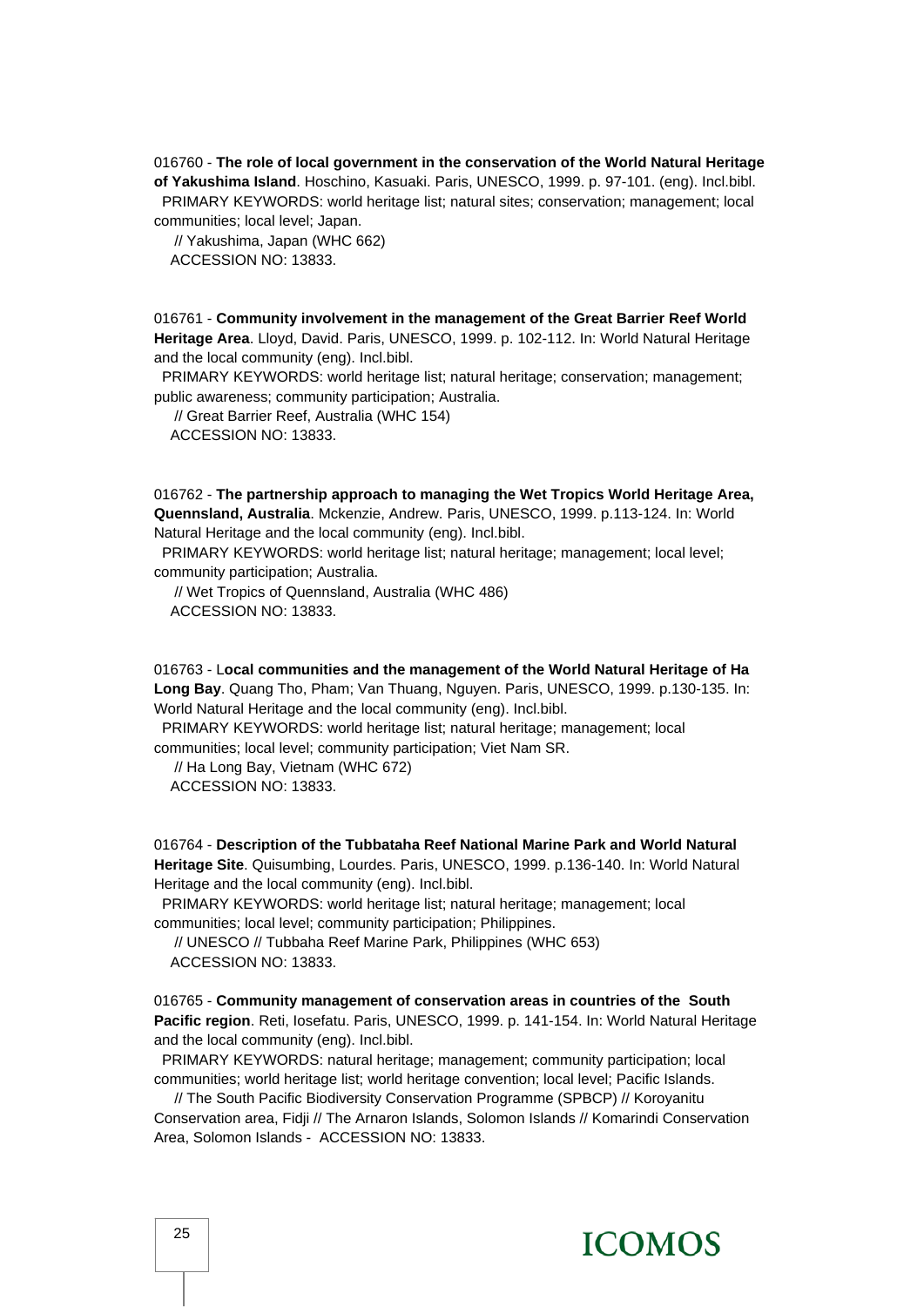016767 - **The issue of access conditions at the Shirakami-Sanchi World Heritage Area**. Saito, Norio. Paris, UNESCO, 1999. p.155-159. (eng). In : "World Natural Heritage and the local community", Incl.bibl.

 PRIMARY KEYWORDS: world heritage list; natural heritage; local communities; access; management; local level; Japan.

 // IUCN // Shirakami-Sanchi, Japan (WHC 663) ACCESSION NO: 13833.

016768 - **The role of the local community in the management of World Heritage in Shark Bay, Western Australia**. Sercombe, Nigel. Paris, UNESCO, 1999. p.160-165. (eng). In : "World Natural Heritage and the local community", Incl.bibl.

 PRIMARY KEYWORDS: world heritage list; natural heritage; local communities; community participation; management; local level; Australia.

 // Shark Bay, Western Australia (WHC 578) ACCESSION NO: 13833.

016771 - **The role of the local communities involvement in the management of World Natural Heritage**. Towsend, George. Paris, UNESCO, 1999. p.180-184. (eng). In : "World Natural Heritage and the local community", Incl.bibl.

 PRIMARY KEYWORDS: world heritage list; natural heritage; local communities; community participation; aboriginal cultures; conservation; management; local level; Australia.

// Willandra Lakes Region, Australia (WHC 167)

ACCESSION NO: 13833.

016772 - **Local communities participation in tourism development and visitor management in Australia**. Valentine, Peter. Paris, UNESCO, 1999. p.185-192. (eng). In : "World Natural Heritage and the local community", Incl.bibl.

 PRIMARY KEYWORDS: world heritage list; natural heritage; local communities; community participation; management; cultural tourism; visitors; Australia.

// IUCN

ACCESSION NO: 13833

#### 019118 - **UNESCO Thematic Expert Meeting on Asia- Pacific Sacred Mountains**.

Wakayama City, Japan, 5-10 September 2001. Final report. UNESCO World Heritage Centre; Agency for Cultural Affairs of Japan; Wakayama Prefectural Government. Tokyo, UNESCO World Heritage Centre, 2001. 310 p., illus. (eng).

 PRIMARY KEYWORDS: cultural landscapes; intangible heritage; sacred places; mountains; world cultural heritage; management; recommendations; Asia; Pacific Islands. ACCESSION NO: 14509. CALL NO: P.C. 037.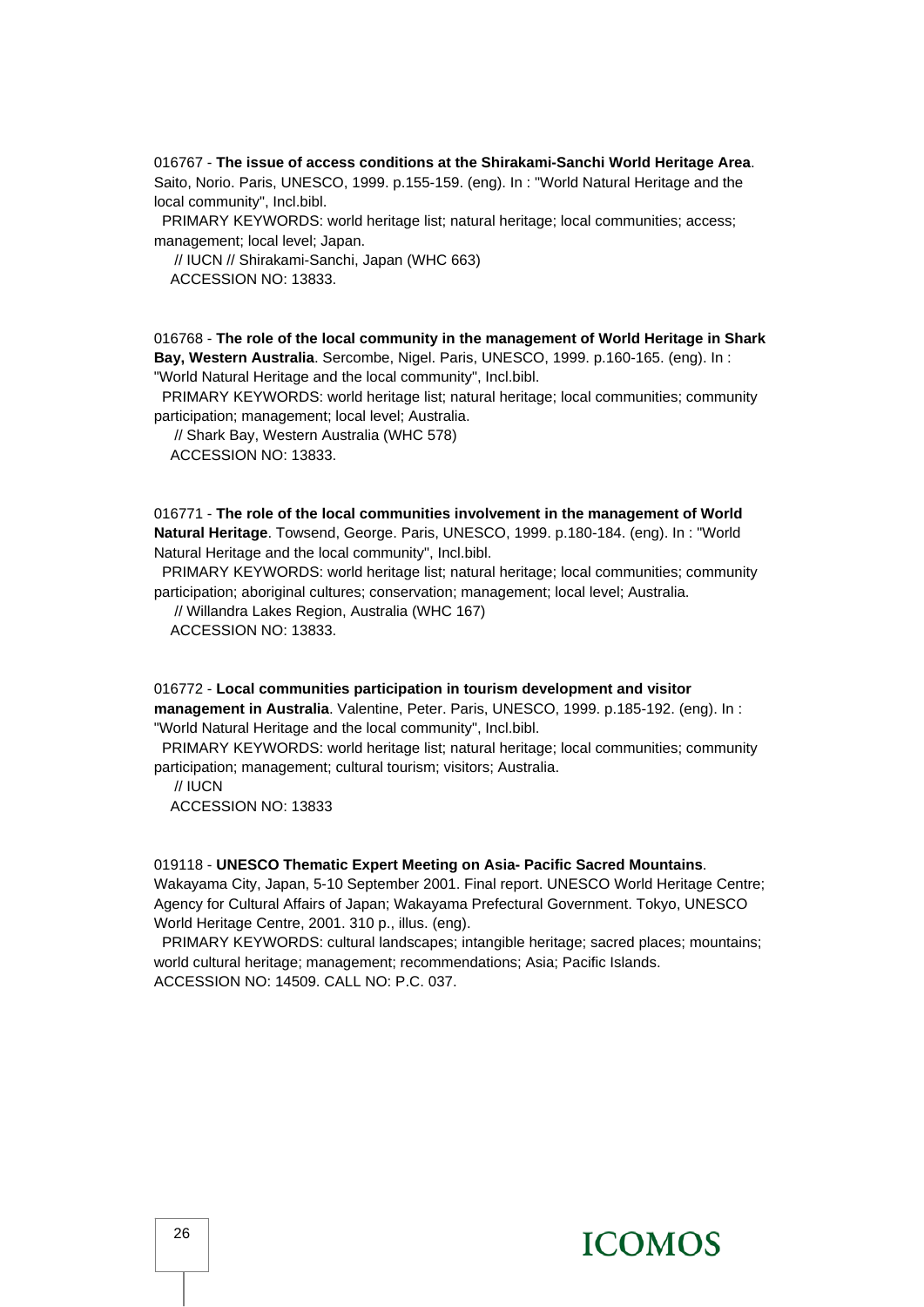019146 - C**onservation of World Heritage monuments and management in India**. Agrawal, R.C. [s.l.], [s.n.], [1995]. p.8-17. (Prachya Pratibha . XVI, 1994-1995) (eng). Incl. bibl. PRIMARY KEYWORDS: world heritage list; conservation of historic monuments; management; archaeological heritage; legislation; cultural tourism; India. ACCESSION NO: 14194.

021021 - **The use of monitoring as a decision-making tool in the Mawson's Huts Historic Site Conservation Management Plan and the results of monitoring for the period 1999- 2002**. Daniel, Vinod; Ashley, Geoff. Canberra, AICCM, 2003. p. 25-35, illus. (AICCM Bulletin. 27, 2002) (eng). Incl. bibl.

 PRIMARY KEYWORDS: polar heritage; antarctic regions; monitoring; management plans; Australia.

 // Mawson's Huts Historic Site, Commonwealth Bay, Australia ACCESSION NO: K-350. ISSN: 031-3-5381.

021218 - **Conservation of world heritage monuments and management in India.** Agrawal, R.C. Madrid, ICOMOS, 2002. p. 113-116. In: "XIII Asamblea General del ICOMOS. Actas" (eng).

 PRIMARY KEYWORDS: world cultural heritage; management; conservation; legislation; India.

ACCESSION NO: 14328. URL:

<http://www.international.icomos.org/madrid2002/actas/113.pdf>

022060 - **Uluru-Kata Tjuta National Park: sustainable management and development**. Calma, Graeme; Liddle, Lynette. Paris, UNESCO WHC, 2003. p.104-119. (World Heritage Papers. 7) In: "Cultural landscapes: the challenges of conservation" (eng). Incl. bibl. PRIMARY KEYWORDS: national parks; world heritage list; cultural landscapes; management; conservation; Australia.

 // Uluru-Kata Tjuta National Park, Australia (WHC 447) ACCESSION NO: 14583. CALL NO: P.C. 54.

024298 - **Preservation and management of the cultural heritage on a self-supporting basis as evolved at the world heritage sites in Sri Lanka**. Cooray, Nilan. Sofia, BNC/ICOMOS, 1996. p. 273-275. In: "11th ICOMOS General Assembly and International

symposium: The heritage and social changes - symposium papers" (eng). PRIMARY KEYWORDS: protection of cultural heritage; management; world cultural heritage; Sri Lanka.

ACCESSION NO: 14683.

025678 - **Role of the Maori in New Zealand's world heritage management**. Te Heuheu, Tumu. Paris, UNESCO WHC, 2004. p.108-110, illus. (World Heritage Papers. 13) In: "Linking universal and local values : managing a sustainable future for world heritage" (eng). PRIMARY KEYWORDS: world cultural heritage; aboriginal cultures; local communities; management; New Zealand.

 // Maori, New Zealand ACCESSION NO: 14553-13.

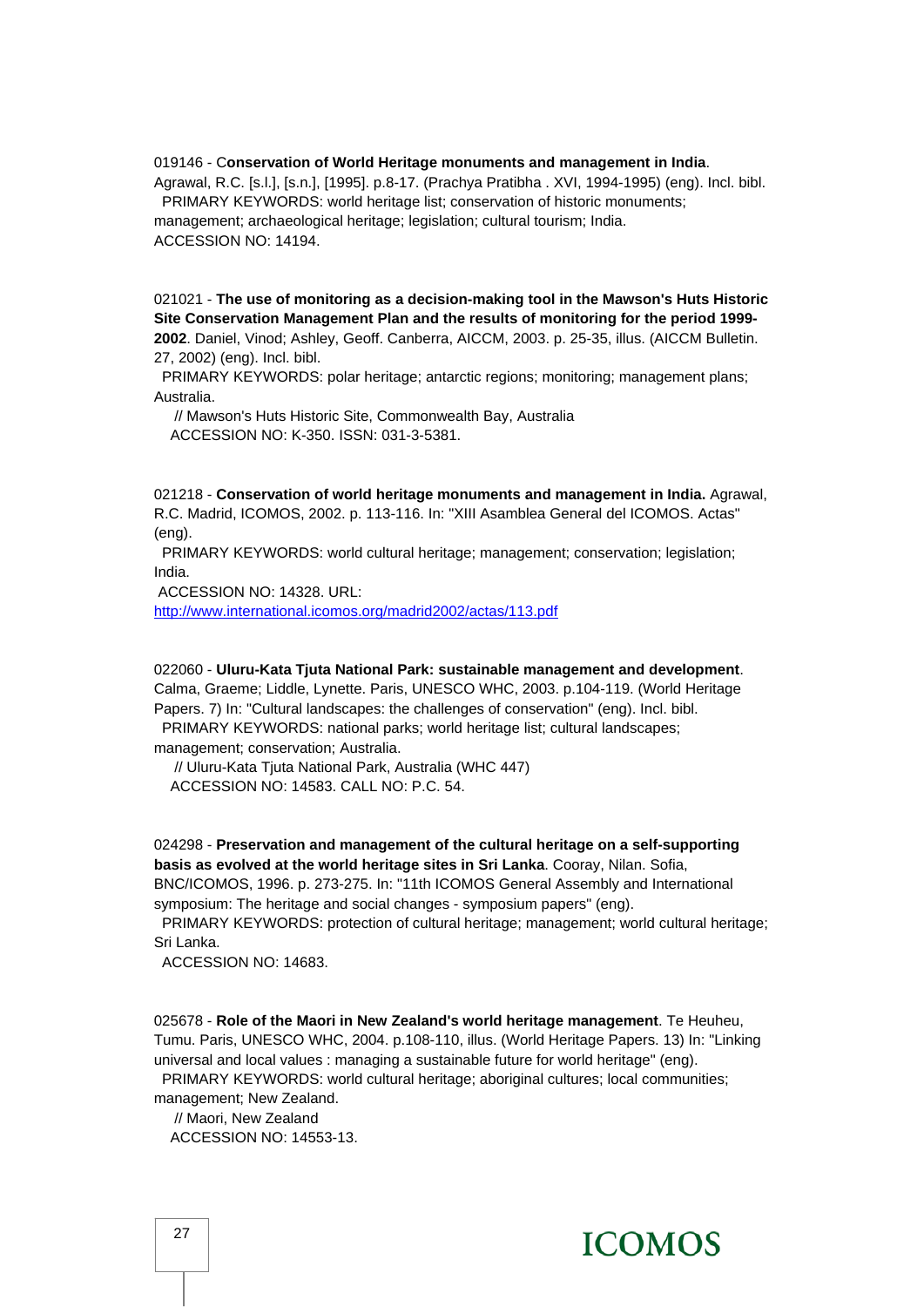027174 - **Joint management : Kakadu National Park and its art sites**. Domicelj, Joan. Hildesheim, City of Hidelsheim, 1997. p.60-65, illus. p. 122-123. In: "International Symposium : World cultural heritage, a global challenge. Hildesheim, Germany, 23/02 - 01/03 1997" (eng). Incl. bibl.

 PRIMARY KEYWORDS: world heritage list; management; national parks; cultural landscapes; aboriginal sites; Australia.

 // Kakadu National Park, Australia (WHC 147 bis) ACCESSION NO: 14939.

027232 - **Heritage conservation and planning new development in Bhaktapur, Nepal**. Shah, Biresh. US/ICOMOS, 2003. [20] p., illus. In: "6th US/ICOMOS International Symposium : Managing conflict and conservation in historic cities : integrating conservation with tourism, development and politics" (eng). Incl. bibl.

 PRIMARY KEYWORDS: historic towns; management; development; tourism management; urbanization; development projects; conservation policy; world heritage list; Nepal.

// Kathmandu, Nepal // Bhaktapur, Nepal

ACCESSION NO: 14915.

028262 - **Conserving the comprehensive image of natural settings for world heritage sites: a case study of the Yulongxueshan Snow Mountain as the Landmark for the Old Town of Lijiang**. Tianxin, Zhang; Takayoshi, Yamamura; Yosuke, Fujiki. Xi'an, World Publishing Corporation, 2005. p. 231-237. In: "Proceedings of the ICOMOS 15th General Assembly and Scientific Symposium. Volume 1" (eng). Incl. bibl. and abstract.

 PRIMARY KEYWORDS: natural sites; historic towns; setting; world heritage list; conservation; management; China; conservation areas.

 // Yulongxueshan Snow Mountain, China // Old Town of Lijiang, China (WHC 811) ACCESSION NO: 15017. ISBN: 7-5062-7372-1. URL:

<http://www.international.icomos.org/xian2005/papers/1-40.pdf>

029097 - **Peripheral vision : implications of spatial contextualisation for communities surrounding heritage sites**. Butland, Rowena. Xi'an, World Publishing Corporation, 2005. p. 559-568, illus. In: "Proceedings of the ICOMOS 15th General Assembly and Scientific Symposium. Volume 2" (eng). Incl. bibl. and abstract.

 PRIMARY KEYWORDS: historic sites; management; local communities; setting; world heritage list; surroundings of historic monuments; urban development; town and country planning; GIS; Cambodia.

// Angkor, Cambodia (WHC 668)

 ACCESSION NO: 15017. ISBN: 7-5062-7372-1. URL: <http://www.international.icomos.org/xian2005/papers/3-11.pdf>

029291 - **Application of geographical information system (GIS) to world heritage site management**. Box, Paul. Bangkok, UNESCO Principal Regional Office for Asia and the Pacific, 1995. p. 158-159. In: "Workshop on sustainable tourism development in world heritage sites - planning for Hue. Hue, Viet Nam, 3-6 May 1995 : Final report" (eng).

PRIMARY KEYWORDS: GIS; world heritage list; management; Viet Nam SR.

// Hue, Viet Nam (WHC 678)

ACCESSION NO: 15189. CALL NO: To. 296.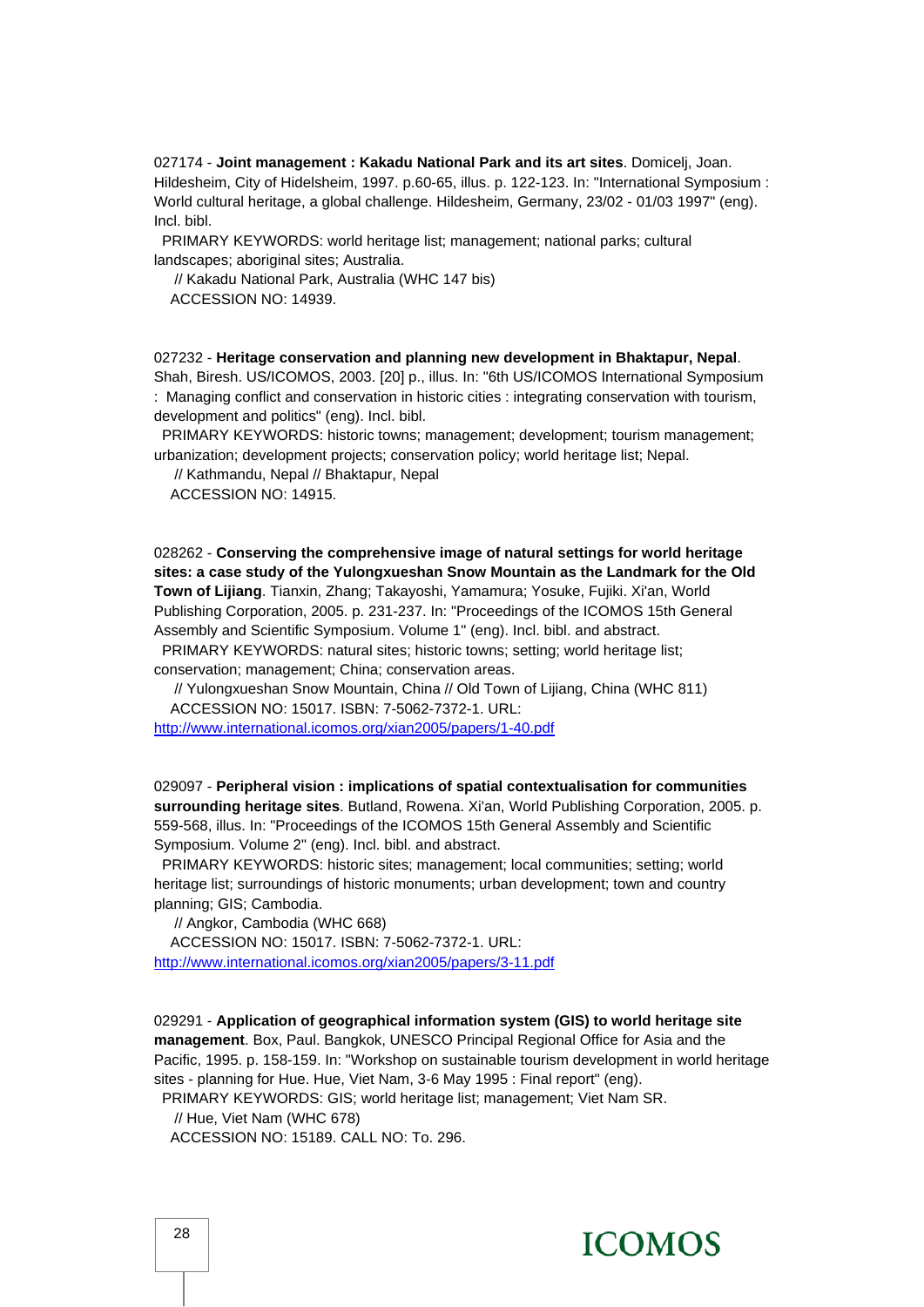030844 - **Conservation and management of te Old Town of Lijiang**. Niangu, He. Seoul, ICOMOS-Korea, 2006. p. 85-95. In: "Impact of mass tourism on historic villages : identifying key indicators of tourism impact" (eng). Incl. abstract in English and Korean.

 PRIMARY KEYWORDS: historic town centres; world heritage list; conservation of historic towns; management; tourism management; legal protection; conservation policy; China.

// Old Town of Lijian, China (wc 811)

ACCESSION NO: 15289. CALL NO: To. 298.

031138 - **Ajanta project and implications on Tourism**. Kant, Amitabh. Seoul, ICOMOS-Korea, 2005. 5 p. In: "Managing tourism in historic towns and areas in Asia : 2005 ICOMOS Regional Conference in Seoul" (eng).

 PRIMARY KEYWORDS: world heritage list; buddhist architecture; caves; management plans; cultural tourism; tourism management; India

// Ajanta Caves, India (WHC 242)

ACCESSION NO: 15290. CALL NO: To. 299.

031612 - **The Diaolou Towers and villages of Kaiping: A plan for conservation and development, cultural heritage, architecture, tourism**. The Guangdong Cultural Department - The Protection and management office for Kaiping Diaolou and villages. s.l., The

State administration of cultural heritage of the People's Republic of China, 2006. 122 p., illus., maps. (eng).

 PRIMARY KEYWORDS: world heritage list; villages; management plans; vernacular architecture; development planning; tourism management; China.

// Kaiping Diaolou and Villages, China (WHC 1112)

ACCESSION NO: WHC 1112.

031756 - **Management Plans for Places on the Commonwealth Heritage List**. **A guide for Commonwealth agencies**. Australian Government. Department of the Environment and Heritage. (eng). Incl. bibl.

PRIMARY KEYWORDS: historic monumentshistoric sites; management plans; management; conservation of natural heritage; conservation of cultural heritage; legislation; Australia; Commonwealth.

ACCESSION NO: 15409.

033195 - **The conceptual model for Indian Heritage Site Protection and Management.** Thakur, Nalini. Bonn, German Commission for UNESCO, 2007. p. 136-143. In: "Training strategies for World Heritage Management" (eng). Incl. bibl.

 PRIMARY KEYWORDS: historic sites; protection of historic sites; management; legislation; management plans; India.

ACCESSION NO: 15384. ISBN: 3-927907-93-6.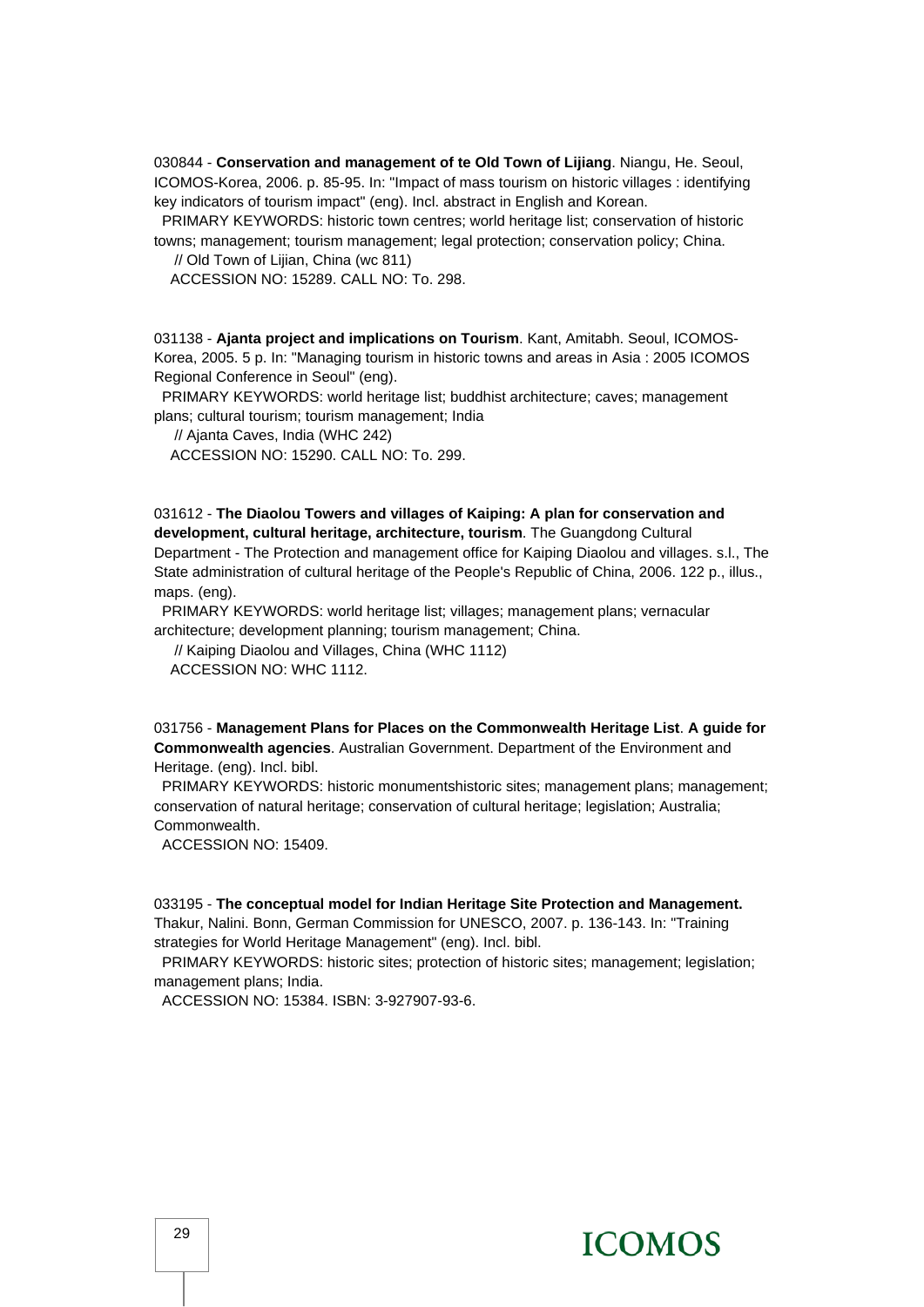033196 - **Master conservation plan as a contribution to Heritage Management in China - A case study of the Old Town of Lijiang**. Li, Fan. Bonn, German Commission for UNESCO, 2007. p. 144-149. In: "Training strategies for World Heritage Management" (eng). Incl. bibl. PRIMARY KEYWORDS: conservation plans; master plans; management plans; education; heritage managers; historic towns; world heritage list; China.

// Lijiang, Yunnan, China (WHC 811)

ACCESSION NO: 15384. ISBN: 3-927907-93-6.

033206 - **Management of the HAMPI Project, India**. Thakur, Nalini. Bonn, German Commission for UNESCO, 2007. p. 204-210. In: "Training strategies for World Heritage Management" (eng).

 PRIMARY KEYWORDS: world heritage list; historic monuments; world heritage convention; management plans; India.

 // HAMPI Project, India // Group of Monuments at Hampi, India (WHC 255) ACCESSION NO: 15384. ISBN: 3-927907-93-6.

033338 - **Between a rock and a data base: a cultural site management system for the rock paintings of Uluru, Central Australia**. Ogleby, C.L.; MacLaren, G.; Starkey, M. Instanbul, CIPA, 2003. p. 187-190, illus. In: "Proceedings of the XIXth International Symposium CIPA 2003. New perspectives to save cultural heritage, Antalya, Turkey, 30 September - 4 October, 2003" (eng). Incl. abstract and bibl.

 PRIMARY KEYWORDS: conservation; management; photographs; rock art; rock paintings; documentation; cultural landscapes; software; photogrammetry; world heritage list; Australia.

// Uluru, Kata Tjuto, Australia (WHC 447 rev.)

ACCESSION NO: 14875. CALL NO: Ph. 253. ISBN: 975-561-245-9.

#### **Europe and North America**

016873 - **Le Mur d'Hadrien : concevoir un plan de gestion concerté**. Young, Christopher. Paris, ICOMOS France , 2000. p. 63-71, illus. (fre). In : "Accueil, aménagement et gestion dans les grands sites".

PRIMARY KEYWORDS: world heritage list; roman architecture; cultural tourism;

management plans; protection of cultural heritage; visitors; tourism management; UK. // Hadrian's Wall, UK (WHC 430)

ACCESSION NO: 13843. CALL NO: To. 267.

016874 - **Le pont du Gard : de grands travaux pour un grand site**. Pouverel, Bernard; Bombal, Veronique. Paris, ICOMOS France , 2000. p. 73-79, illus. (fre). In : "Accueil, aménagement et gestion dans les grands sites".

 PRIMARY KEYWORDS: world heritage list; roman architecture; aqueducts; cultural tourism; management plans; protection of cultural heritage; enhancement; visitors; tourism management; France.

 // Pont du Gard (roman aqueduc), France (WHC 344) ACCESSION NO: 13843. CALL NO: To. 267.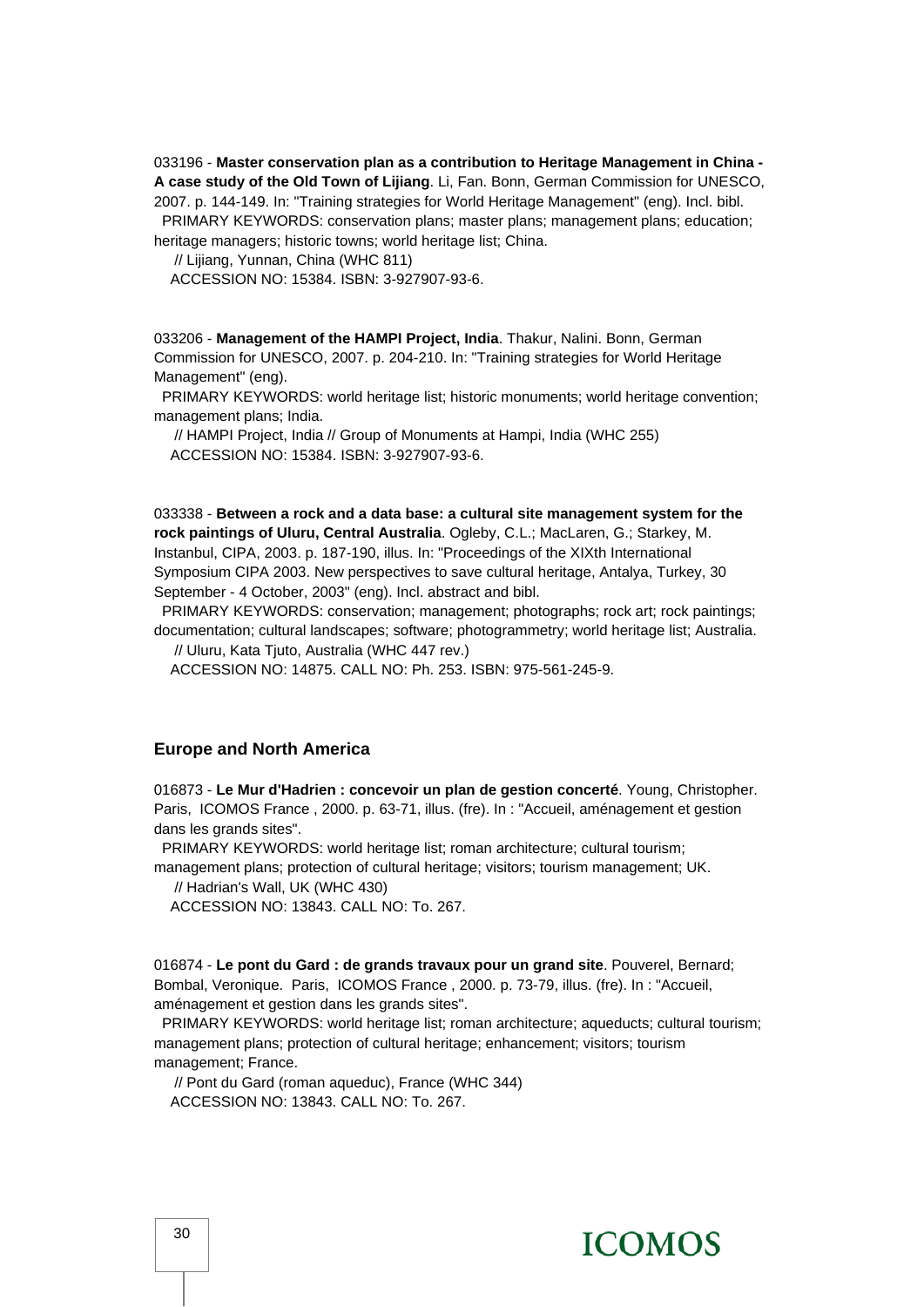#### 017908 - **An appraisal of the character of the ancient capital of Malta. A report prepared for the Environmental Management Unit of the Maltese Planning Authority**. Dundee

University's Centre for Conservation and Urban Studies. Dundee, 2001. 31 p., illus., plans. (eng). Incl. bibl. and appendices.

PRIMARY KEYWORDS: historic towns; historic monuments; management plans;

conservation of historic towns; archaeological heritage; Malta.

// Mdina, Malta

ACCESSION NO: 14010. CALL NO: V.H. 1369.

021337 - **Working towards management and stewardship in Bath**. Pound, Christopher. Québec, OVPM, 1996. p. 166-170. In: "Proceedings of the 3rd International Symposium of World Heritage Cities, Bergen, June 28-30, 1995" (eng).

 PRIMARY KEYWORDS: conservation of historic towns; management; world heritage list; UK.

// City of Bath, UK (WHC 428)

ACCESSION NO: 13259. CALL NO: V.H. 1289. ISBN: 2-9804-190-0-1.

022135 - **Toward a sustainable management plan: the case of Stonehenge and Avebury**. Batchelor, David. Los Angeles, GCI, 2003. p. 95-106, illus. In: "Managing change: sustainable approaches to the conservation of the built environment. 4th US/ICOMOS international symposium, April 2001" (eng). Incl. bibl.

 PRIMARY KEYWORDS: world heritage list; archaeological sites; management plans; UK. // stonehenge and Avebury, United Kingdom (WHC 373) ACCESSION NO: 14600. ISBN: 0-89236-692-3.

023195 - **Ensemble roman catalan de la Vall de Boí. Plan de developpement touristique**. Vall de Boi. Ayuntamiento; Alta Ribagorça. Conseil Comarcal; Lleida. Diputacio; Catalunya. Generalitat; España. Ministerio de Cultura. 2000. 43 p., illus., plans. (fre). Incl. bibl. PRIMARY KEYWORDS: romanesque architecture; churches; sustainable tourism; tourism management; management plans; world heritage list; Spain.

 // Catalan romanesque churches of the Vall de Boí, Spain (WHC 988) ACCESSION NO: WHC 988.

023196 - **Ensemble roman catalan de la Vall de Boí. Plan de gestion. Vall de Boi**. Mairie; Alta Ribagorça. Conseil Comarcal; Lleida. Diputacio; Catalunya. Generalitat; Espagne. Ministere de la Culture. 2000. 94 p., illus., plans. (fre).

 PRIMARY KEYWORDS: romanesque architecture; management plans; world heritage list; Spain.

 // Catalan romanesque churches of the Vall de Boí, Spain (WHC 988) ACCESSION NO: WHC 988.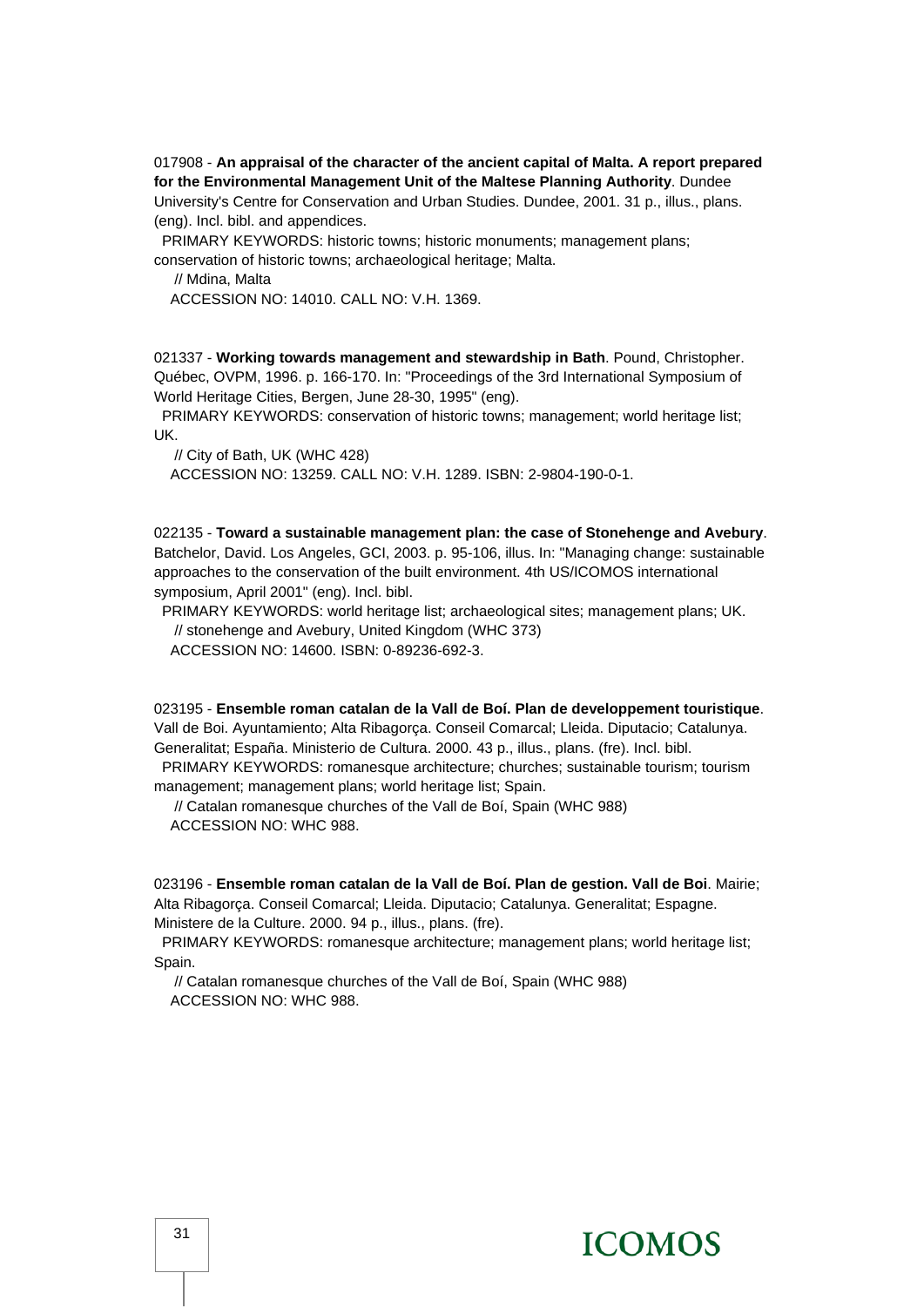023204 - **Plan director de los yacimientos de la Sierra de Atapuerca**. Ortega Martinez, Ana Isabel; Adrian Diez, Felix; Arsuaga Ferreras, Juan Luis; Bermudez de Castro, Jose Maria; Carbonell i Roura, Eudald. Castilla y Leon. Junta. Burgos, Junta de Castilla y Leon, 1993. illus., plans. (spa).

 PRIMARY KEYWORDS: archaeological sites; world heritage list; human remains; management plans; Spain.

 // Archaeological Site of Atapuerca, Spain (WHC 989) ACCESSION NO: WHC 989.

023206 - **Aranjuez Paisaje cultural. Informe complementario relativo al plan y organo de gestion para la defensa, conservacion, ciudadano y uso del bien a proteger**. Aranjuez, Ayuntamiento, 2001. 32 p. (same text in eng, spa). Aranjuez Cultural landscape. Additional report relating to plan and management body for the defence, conservation, care and use of the assets to protect. eng.

 PRIMARY KEYWORDS: cultural landscapes; management plans; legal protection; legislation; Spain; world heritage list.

 // Aranjuez Cultural Landscape, Spain (WHC 1044) ACCESSION NO: WHC 1044.

024557 - **Le réseau des villes de France et l'intercommunalité, relais essentiels pour une politique du patrimoine mondial**. Dauge, Yves. Paris, Sénat, [2003]. p. 47-49. In: "Les Colloques du Sénat: Politiques du patrimoine, du mondial au local" (fre).

 PRIMARY KEYWORDS: world heritage list; management; cooperation; decentralization; France; Lao PDR.

 // Le patrimoine mondial, enjeu de la décentralisation, 16 octobre 2001 // Luang Prabang, Lao PDR (WHC 479) // Val de Loire, France (WHC 933)

ACCESSION NO: 14805. ISBN: 2-11-111957-1. ISSN: 1295-6694.

024573 - **Quelles nouvelles stratégies d'exploitation, de gestion et de promotion du patrimoine?** Tremblay, Dominique. Paris, Sénat, [2003]. p. 153-154. In: "Les Colloques du Sénat: Politiques du patrimoine, du mondial au local" (fre).

 PRIMARY KEYWORDS: world heritage list; conservation policy; management; public awareness; France.

 // Les nouveaux territoires du patrimoine, 9 avril 2003 // Val-de-Loire, France (WHC 933) ACCESSION NO: 14805. ISBN: 2-11-111957-1. ISSN: 1295-6694.

025423 - **Urban economies in transition: a pragmatic view on the management of a historic city by new local authorities**. Görlich, Krzysztof. Kraków, International Cultural Centre, 1993. p. 141-147. In: "Managing historic cities" (eng).

 PRIMARY KEYWORDS: historic towns; conservation of historic towns; management; economic aspects; urban development; world heritage list; Poland.

// Krákow, Poland (WHC 29)

ACCESSION NO: 13161. CALL NO: V.H. 1272. ISBN: 83-85739-07-6.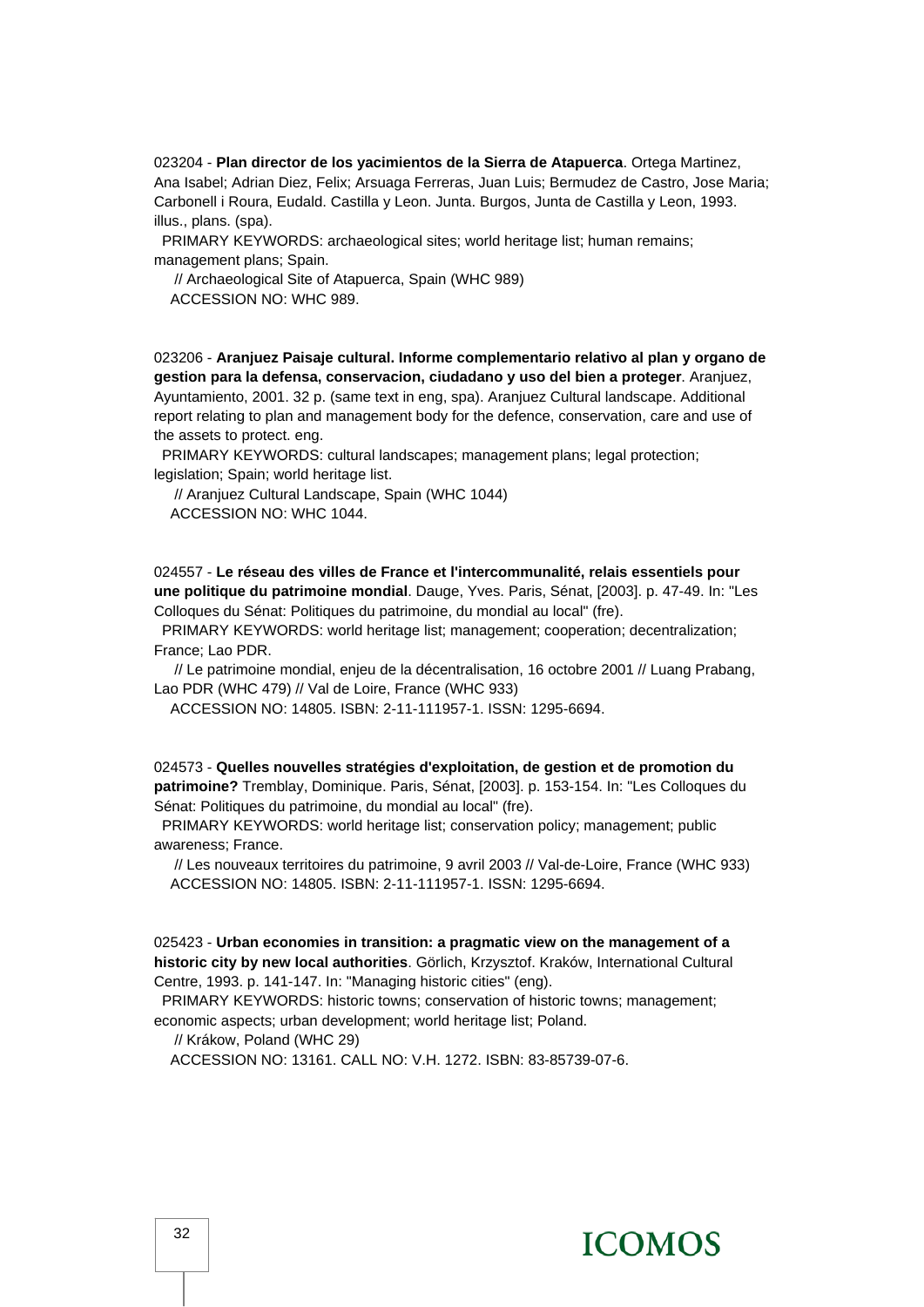025427 - **An information support for urban planning and urban management**. Bronski, Krzysztof; Görlich, Krzysztof. Kraków, International Cultural Centre, 1993. p. 171-185. In: "Managing historic cities" (eng). Incl. bibl. and appendix.

 PRIMARY KEYWORDS: historic towns; town planning; management; information; data bases; GIS; data processing; Poland; world heritage list.

// Kraków, Poland (WHC 29)

ACCESSION NO: 13161. CALL NO: V.H. 1272. ISBN: 83-85739-07-6.

025429 - **Change of ownership and property value and the management of historic city: a message from Kraków**. Bogdani-Czepita, Maria; Görlich, Krzysztof; Zuziak, Kbigniew. Kraków, International Cultural Centre, 1993. p. 201-225. In: "Managing historic cities" (eng). PRIMARY KEYWORDS: historic towns; management; housing; private ownership; financial policy; tax incentives; Poland; world heritage list.

// Kraków, Poland (WHC 29)

ACCESSION NO: 13161. CALL NO: V.H. 1272. ISBN: 83-85739-07-6.

025683 - **An operational view of managing world heritage sites in Canada**. Weninger, Rosie. Paris, UNESCO WHC, 2004. p.129-131. (World Heritage Papers. 13) In: "Linking universal and local values : managing a sustainable future for world heritage" (eng).

 PRIMARY KEYWORDS: world cultural heritage; world heritage list; management; aboriginal sites; aboriginal cultures; community participation; Canada.

 // Sahyoue-Edacho National Historic Site, Canada // Wood Buffalo National Park, Canada (WHC 256) // Nahanni National Park, Canada (WHC 24)

ACCESSION NO: 14553-13.

025937 - **Visiting Avebury**. Gingell, Chris. London, Routledge, English Heritage, 1999. p.23- 24, illus. In: "Managing historic sites and buildings: reconciling presentation and preservation" (eng). Incl. bibl.

 PRIMARY KEYWORDS: prehistoric sites; stone circles; archaeological sites; management plans; visitors; presentation; world heritage list; UK.

// Avebury, UK (WHC 373)

ACCESSION NO: 13752. ISBN: 0-415-20814-9; 0-415-20815-7.

025938 - **Hadrian's Wall**. Young, Christopher. London, Routledge, English Heritage, 1999. p.35-48, illus. In: "Managing historic sites and buildings: reconciling presentation and preservation" (eng). Incl. bibl.

 PRIMARY KEYWORDS: management plans; world heritage list; archaeological sites; visitors; cultural tourism; access to historic monuments; tourism management; UK.

// Hadrian's Wall, UK (WHC 430)

ACCESSION NO: 13752. ISBN: 0-415-20814-9; 0-415-20815-7.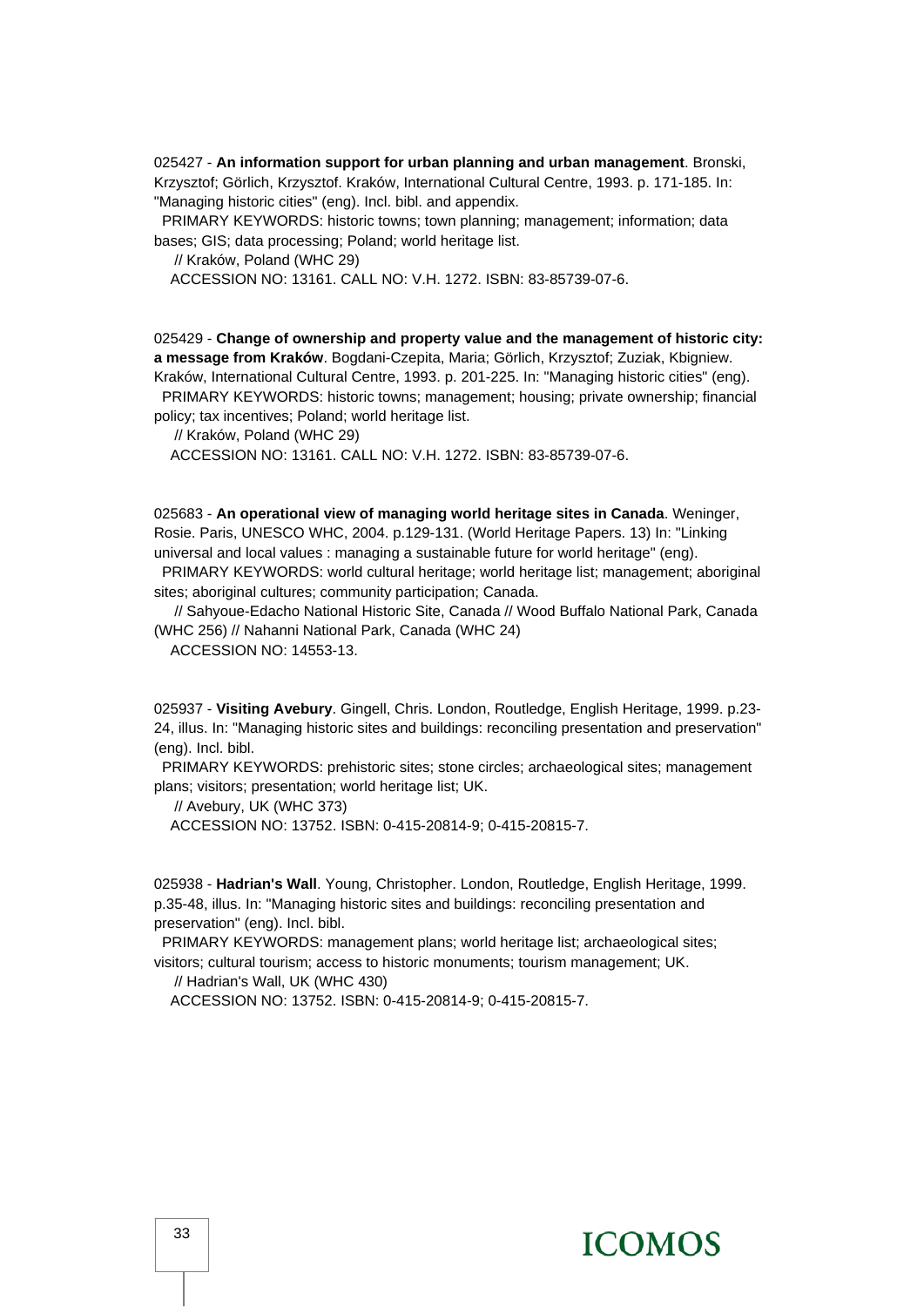027111 - **A gestão integrada de um sítio já incluído na Lista do Património Mundial**. O caso de Evora. Oliveira, Manuela. Lisboa, Câmara Municipal, 2004. p. 78-87, illus. In: "A Baixa Pombalina e a sua importância para o património mundial. Jornadas de 9-10 Outubro de 2003" (por).

 PRIMARY KEYWORDS: world heritage list; historic town centres; management; Portugal. // Baixa Pombalina, Lisboa, Portugal // Historic Centre of Evora, Portugal (WHC 361) ACCESSION NO: 14925. CALL NO: V.H. 1440. ISBN: 972-98786-8-4.

027457 - **Considerations on the borders and buffer zones of heritage sites in Vienna**. Maldoner, Bruno. Istambul, ICOMOS/CIVVIH, 2005. p. 15-16. In: "ICOMOS/CIVVIH 2005 Annual Meeting and Scientific Symposium, May 21-24, 2005, Istambul" (eng).

 PRIMARY KEYWORDS: world cultural heritage; world heritage list; management; abstracts; Austria.

 // Historic Centre of Vienna, Austria (WHC 1033) // Palace and Gardens of Schönbrunn, Austria (WHC 786)

ACCESSION NO: 14943. CALL NO: V.H. 1442. ISBN: 975-395-866-8.

027484 - **Une approche cohérente pour gérer un patrimoine urbain riche et diversifié. Le cas de la Ville de Québec**. Martin, Fernand. Ottawa, ICOMOS Canada, 2005. p. 53-55, illus. (ICOMOS Canada Bulletin: Momentum 2004-2005. 1) (fre).

 PRIMARY KEYWORDS: historic towns; conservation of historic towns; management; world heritage list; Canada.

// Historic District of Quebec, Quebec, Canada (WHC 300)

ACCESSION NO: K-385. ISSN: 1188-5092.

027688 - **Preservation in the World Heritage City of Visby**. Gronberg, Lars. Bamberg, City of Bamberg, 2004. p. 26-29, illus. In: "Preservation and World Heritage Cities: integration by rehabilitation" (eng). Incl.abstract in German.

 PRIMARY KEYWORDS: historic towns; world heritage list; hanseatic towns; world heritage list; management plans; conservation of historic towns; Sweden.

// Hanseatic Town of Visby, Sweden (WHC 731)

ACCESSION NO: 14961. CALL NO: V.H. 1447.

027698 - **Towards a strategy for protecting the setting of the Tower of London World Heritage Site. Consultation report**. August 2004. Historic Royal Palaces; Land Use Consultants. London, Historic Royal Palaces, 2004. 31 p., illus., plans. (eng).

 PRIMARY KEYWORDS: historic monuments; world heritage list; conservation of historic monuments; management; surroundings of historic monuments; town planning; landscaping of surroundings; plans; UK.

 // Tower of London, UK (WHC 488) ACCESSION NO: 15000 (2).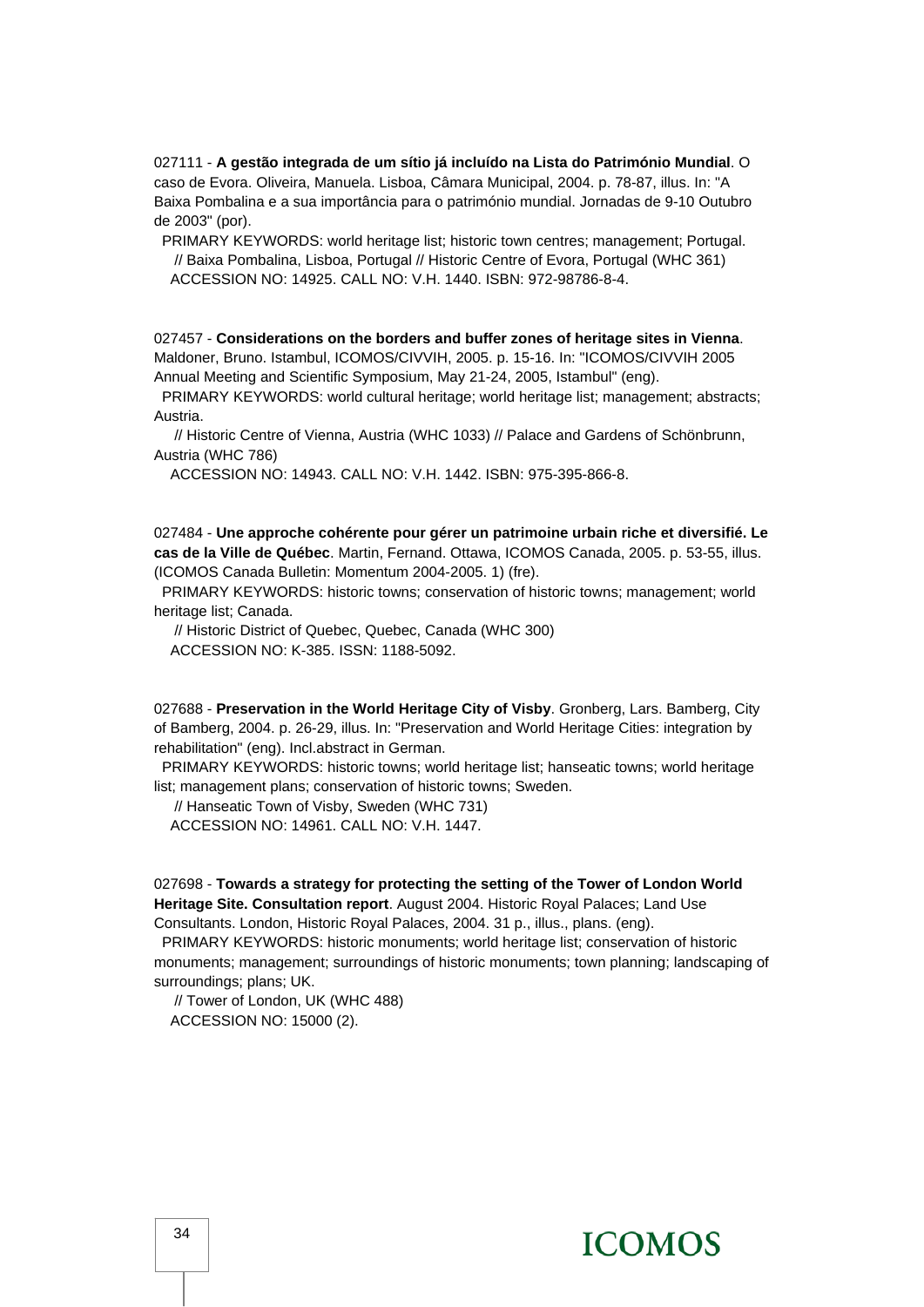027699 - **Towards a strategy for protecting the setting of the Tower of London World Heritage Site**. **Supporting Technical Report**. August 2004. Land Use Consultants; Historic Royal Palaces. London, Historic Royal Palaces, 2004. 221 p., illus., plans. (eng).

 PRIMARY KEYWORDS: historic monuments; world heritage list; conservation of historic monuments; management; surroundings of historic monuments; landscaping of surroundings; plans; UK.

 // Tower of London, UK (WHC 488) ACCESSION NO: 15000(1).

028268 - **Well padded? A case study of a Buffer zone**. Brazil Sarah Jane, Australia. Xi'an, World Publishing Corporation, 2005. p. 281-289. In: "Proceedings of the ICOMOS 15th General Assembly and Scientific Symposium. Volume 1" (eng). Incl. abstract.

 PRIMARY KEYWORDS: world heritage list; industrial heritage; industrial architecture; industrial sites; setting; surroundings of historic monuments; management; conservation; UK.

// New Lanark, Scotland, UK (WHC 429)

 ACCESSION NO: 15017. ISBN: 7-5062-7372-1. URL: <http://www.international.icomos.org/xian2005/papers/2-6.pdf>

028298 - **'Not punching it's weight...' is the protection of Hadrian's wall, UK under serious threat from proposed new management structures?** [abstract]. Stone, Peter. Xi'an, World Publishing Corporation, 2005. p.467. In: "Proceedings of the ICOMOS 15th

General Assembly and Scientific Symposium. Volume 1" (eng).

 PRIMARY KEYWORDS: world heritage list; walls; management; conservation; cultural heritage at risk; UK; abstracts.

// Hadrian's Wall, UK (WHC 430)

 ACCESSION NO: 15017. ISBN: 7-5062-7372-1. URL: <http://www.international.icomos.org/xian2005/papers/2-36.pdf>

028318 - **Pirin National Park: An Example of problems encountered with the implementation of the World Heritage Convention in Central and South-Eastern-Europe**. Furnadjieva, Borislava. Bonn, Bundesamt für Naturschutz, 2005. p. 105-112, illus. (BfN-Skripten. 149) In: "World natural heritage and cultural landscapes in Europe: The potential of Europe's World Natural Heritage" (eng).

 PRIMARY KEYWORDS: national parks; natural sites; world heritage list; world heritage convention; management; fauna; Bulgaria.

// Prin National Park, Bulgaria (WHC 225)

ACCESSION NO: 14984. CALL NO: P.C. 076.

028537 - **Nancy, un patrimoine où la ville résonne**. Grandjean, Denis. Paris, Section Française de l'ICOMOS, 2005. p. 62, illus. (Bulletin de Liaison. 57 - Special Xi'an) (fre). PRIMARY KEYWORDS: historic towns; world heritage list; management; France; abstracts. // Place de Stanislas, Nancy, France

ACCESSION NO: K-031.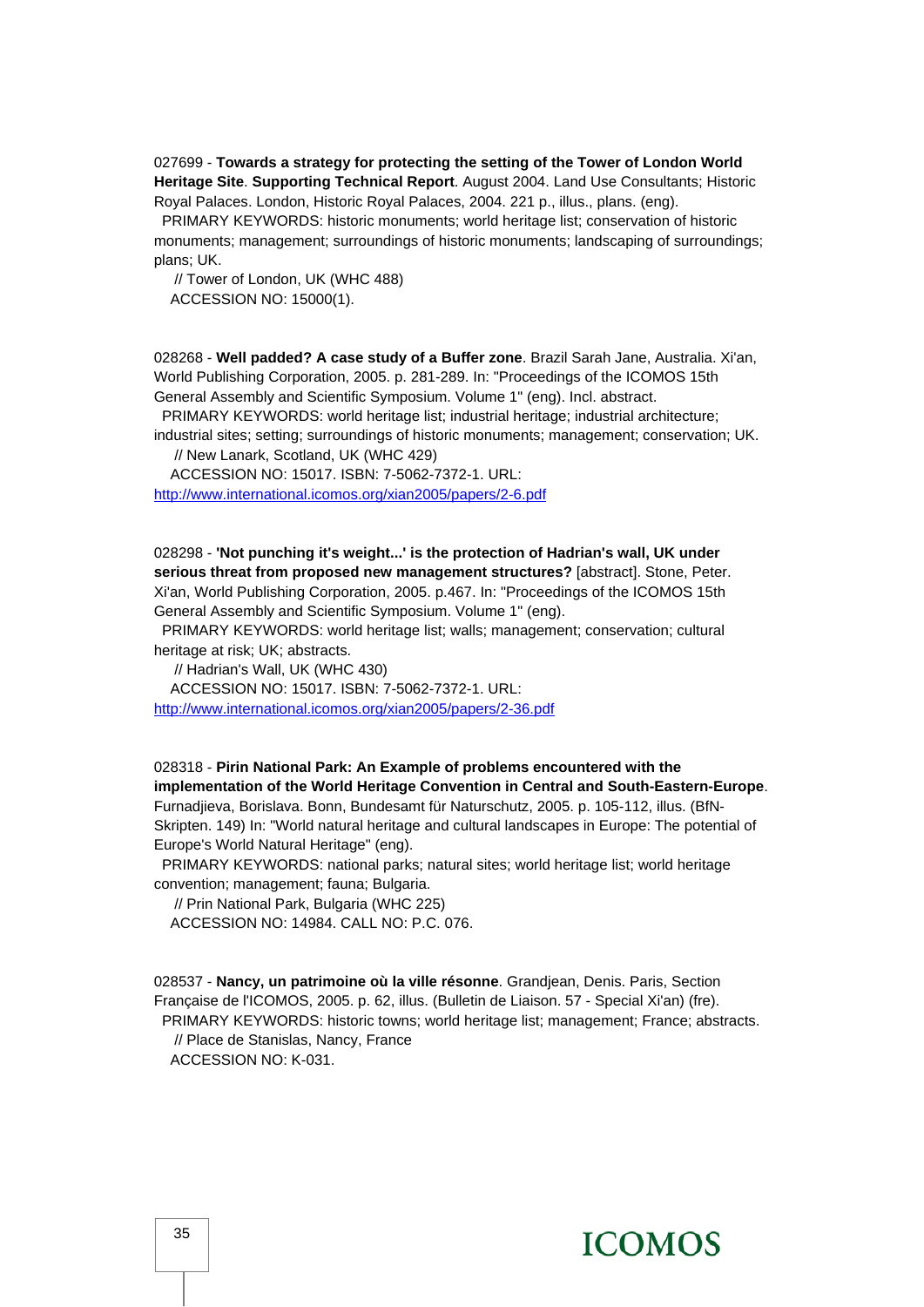029195 - **The route of Santiago in Spain (Camino Frances) as WHS: its conservation and management.** Martorell Carreño, Alberto. Xi'an, World Publishing Corporation, 2005. p. 1034- 1044, illus. In: "Proceedings of the ICOMOS 15th General Assembly and Scientific Symposium. Volume 2" (eng). Incl. bibl. and abstract.

PRIMARY KEYWORDS: cultural routes; historic monuments; world heritage list;

conservation; management; intangible heritage; historic towns; cultural landscapes; Spain. // Camino de Santiago, Spain (WHC 669)

ACCESSION NO: 15017. ISBN: 7-5062-7372-1. URL:

<http://www.international.icomos.org/xian2005/papers/4-33.pdf>

030290 - **The Antonine Wall: The North-West Frontier of the Roman Empire**. Proposed as a World Heritage Site. Breeze, David J. Edinburgh, Historic Scotland, 2005. 32 p., illus, maps. (eng). Incl. bibl.

 PRIMARY KEYWORDS: historic monuments; archaeological remains; archaeological sites; walls; roman architecture; military architecture; management; world cultural heritage; museums; UK.

 // The Antonine Wall, Romain Empire, Scotland, UK ACCESSION NO: 15216. ISBN: 1-902419-44-8.

#### 030679 - **Weltkulturerbe historische altstadt Graz managementplan 2007**.

Stadtbaudirektion Graz. Graz, ISG, 2007. p. 2-12, illus., plans. (ISG Magazin. 1, 2007) (ger). Incl. abstract in English.

 PRIMARY KEYWORDS: historic town centres; world heritage list; world heritage convention; management plans; conservation; master plans; Austria.

 // City of Graz - Historic Centre, Austria (WHC 931) ACCESSION NO: K-495.

031855 - **The world heritage site "Palaces and parks of Postdam and Berlin" - Access and preservation in times of high mobility**. Horn, Gabriele. Frankfurt, IKO, 2006. p. 232- 238. In: "Perspektiven des Welterbes / Constructing World Heritage" (same text in eng, ger). Die welterbestâtte "Schlösser und parks von Postdam un Berlin" - zwischen bewahren und vermitteln in zeiten hoher mobilität. ger. Incl. bibl.

 PRIMARY KEYWORDS: palaces; parks; world heritage list; management; cultural tourism; tourism management; sustainability; traffic control; Germany.

 // Palaces and Parks of Potsdam and Berlin, Germany (WHC 532) ACCESSION NO: 15413. ISBN: 3-88939-795-6.

031856 - **Scarce resources and competing development priorities: Quedlinburg as an example of a world heritage town in Germany**. Klimpke, Uta. Frankfurt, IKO, 2006. p. 239- 248. In: "Perspektiven des Welterbes / Constructing World Heritage" (same text in eng, ger). Knappe ressourcen und konkurrierende entwicklungsprioritäten: Quedlinburg als beispiel für eine welterbestadt in Deutschland. ger. Incl. bibl.

PRIMARY KEYWORDS: world heritage list; historic towns; urban development;

management; town planning; Germany.

// Quedlinburg, Germany

ACCESSION NO: 15413. ISBN: 3-88939-795-6.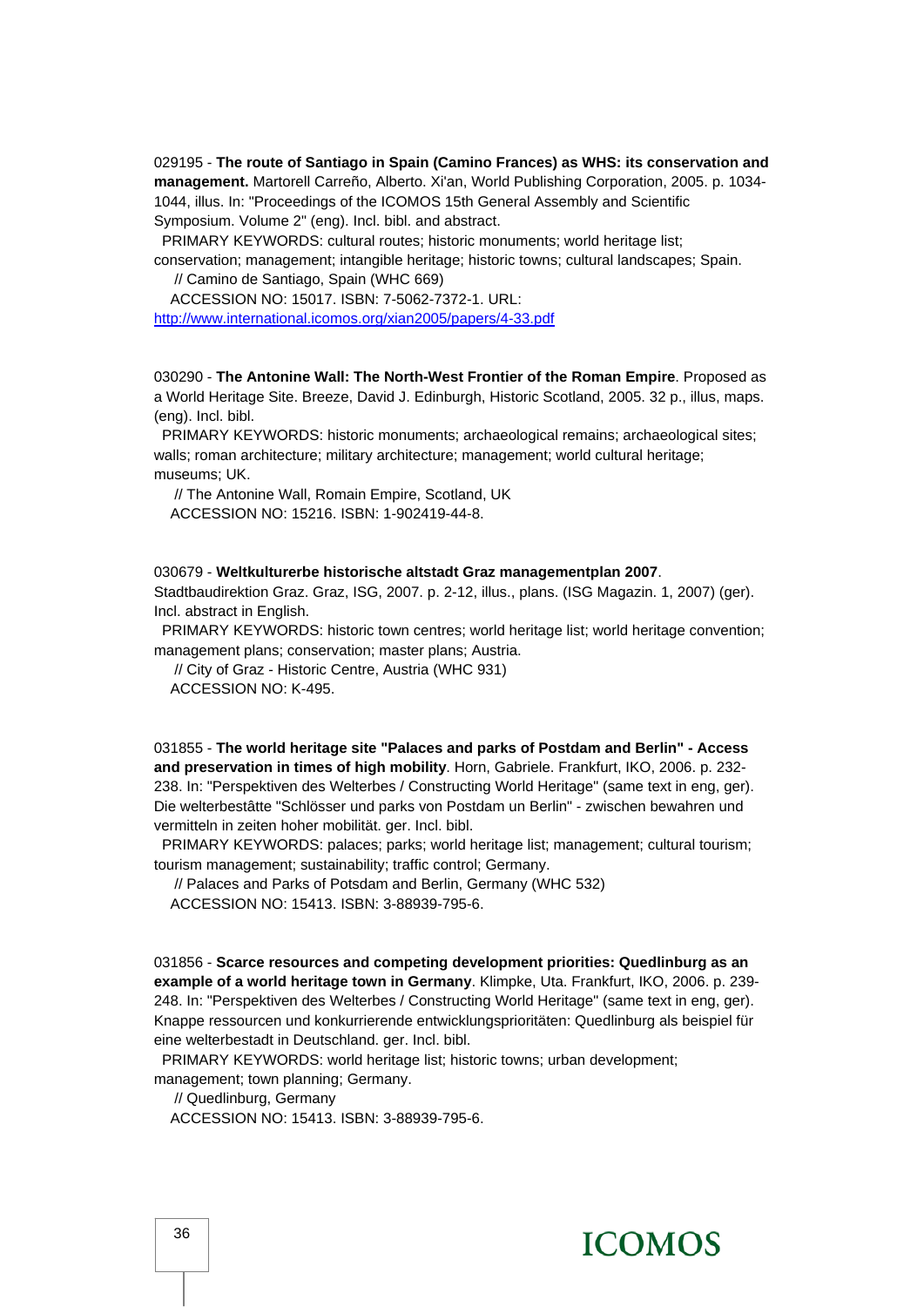032105 - **Empfehlungen für managementpläne deutscher Welterbestädte. Masterarbeit World Heritage Studies**. Lotz, Alexandra. Cottbus, Brandenburgische Technische Universität, 2007. 92 p., illus. (ger). Incl. bibl. and annexes.

 PRIMARY KEYWORDS: historic towns; historic town centres; world heritage list; conservation of historic towns; management plans; theses; Germany.

 // Hanseatic City of Lübleck, Germany (WHC 272 rev) // Town of Bamberg, Germany (WHC 624) // Old Town of Quedlinburg, Germany (WHC 535 rev) // Historic Centres of Stralsund and Wismar, Germany (WHC 1067) // Old Town of Regensburg with Stadtamhof, Germany (WHC 1155)

ACCESSION NO: 15478. CALL NO: VH. 1478.

032296 - **Management of the sites included on the UNESCO World Heritage List in Poland**. Rulewicz, Jacek. Warsaw, Conservator of Monuments of Capital City of Warsaw, 2006. p. 145-146. In: "Destroyed but not lost" (eng).

 PRIMARY KEYWORDS: world heritage list; historic sites; historic monuments; management; conservation; Poland.

ACCESSION NO: 15452. CALL NO: V.H.1476. ISBN: 83-60830-01-0.

033208 - **World Heritage Management in the Hanseatic City of Stralsund: strategies for capacity building and education**. Behrendt, Steffi. Bonn, German Commission for UNESCO, 2007. p. 211-217, illus. In: "Training strategies for World Heritage Management" (eng). Incl. bibl.

 PRIMARY KEYWORDS: historic towns; hanseatic towns; management; world heritage list; education; educational activities; public awareness; Germany.

 // Hanseatic City of Stralsund, Germany (WHC 1067) ACCESSION NO: 15384. ISBN: 3-927907-93-6.

033833 - **AKKO (Acri): tutela e svilluppo di una città costiera murata**. Solar, Giora. Napoli, Arte Tipografica Editrice, 2007. p. 153-176. In: "Archeologia, città, paesaggio" (same text in ita, eng). AKKO (Acre): Preservation and development of a coastal walled city. eng.

 PRIMARY KEYWORDS: historic towns; conservation of historic towns; management; development planning; urban development; urban areas; archaeology; housing; archaeological heritage; town planning; urban traffic; car-parking; rehabilitation; public participation; world heritage list; Israel.

 // Old City of Acre (Akko), Israel (WHC 1042) ACCESSION NO: 15451. ISBN: 978-88-89776-67-4.

034265 - Conferenza Nazionale. 5th. Firenze, 15-16 December 2007. **I siti italiani iscritti nella Lista del Patrimonio Mondiale UNESCO**. Tutela e conservazione dei beni culturali e naturali e del paesaggio. Atti della V Conferenza Nazionale. Guido, Manuel Roberto (ed.); Palombi, Maria Rosaria (ed.). Ministero per i Beni e le Attività Culturali. [Firenze], Ministero per i Beni e le Attività Culturali, 2008. 193 p., illus. (ita).

 PRIMARY KEYWORDS: world cultural heritage; world heritage list; world heritage convention; conservation; management; cultural landscapes; historic town centres; town planning; landscapes; natural heritage; Italy.

ACCESSION NO: 15752.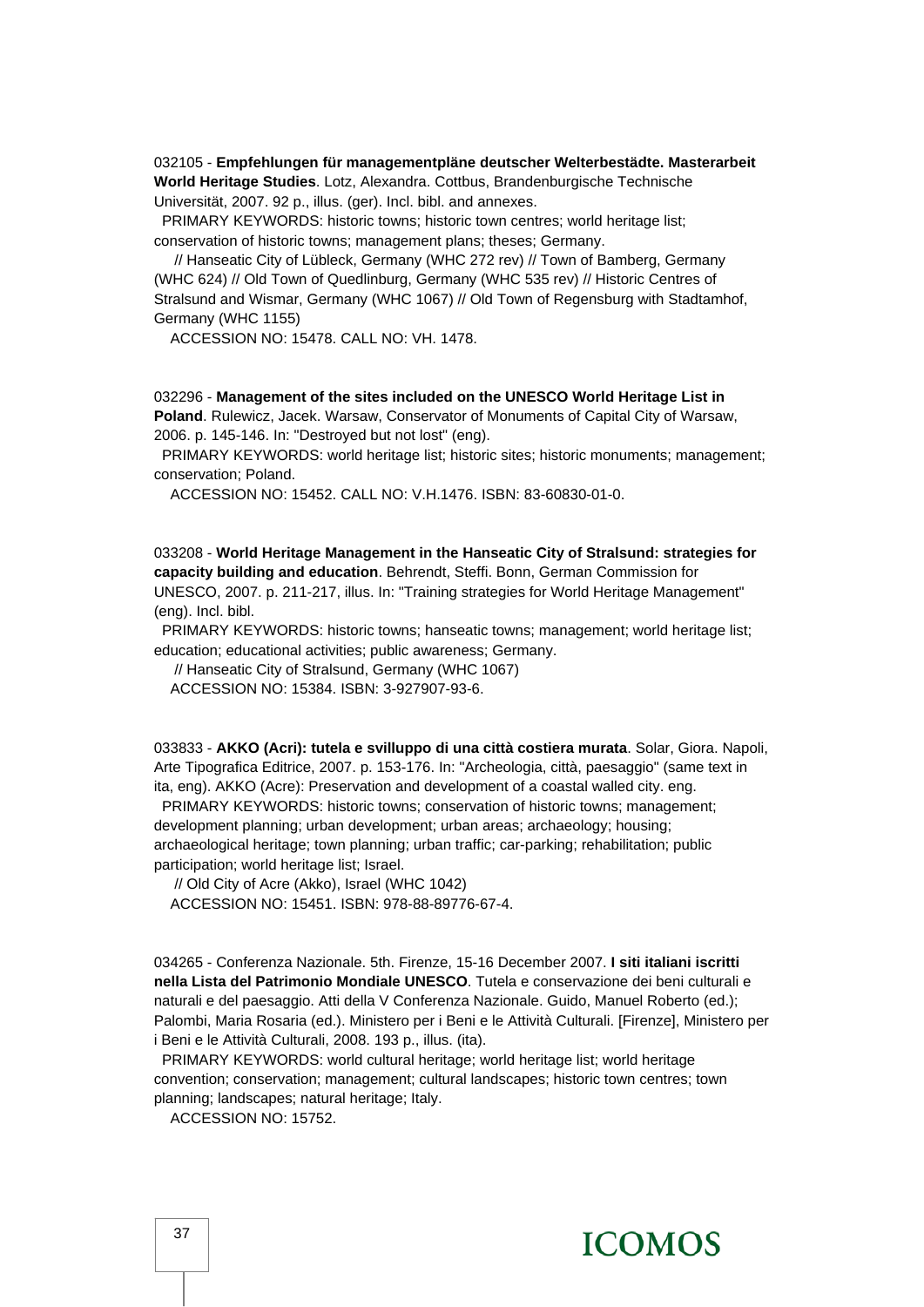034272 - **Frontiers of the Roman Empire: the European dimension of a World Heritage Site**. Breeze, David J. (ed.); Jilek, Sonja (ed.). Edinburgh, Historic Scotland, 2008. 205 p., illus. (eng).

 PRIMARY KEYWORDS: world heritage list; archaeological heritage; world heritage convention; documentation; legal protection; conservation; presentation; management; walls; Europe; UK; Germany.

// Frontiers of the Roman Empire, UK and Germany (WHC 430 ter)

ACCESSION NO: 15754. CALL NO: Arch. 614-2. ISBN: 978-1-904966-89-0.

034907 - **Management for a historic site: Complex of St. Peter and Paul Church in Marianka by Paslek**. Cielatkowska, Roma; Lorenz, Piotr. Scientific Committee on Common Heritage PNC ICOMOS. Gdansk, PNC ICOMOS, 2008. 68 p., illus, maps. (various texts in pol, eng). Plan zarzadzania obiektem zabytkowym: kosciol pw. sw. Piotra i Pawla w Mariance Kolo Pasleka. pol.

 PRIMARY KEYWORDS: historic sites; churches; gothic architecture; management plans; conservation; Poland.

 // Historic Site Complex of St. Peter and Paul Church, Marianka, Poland ACCESSION NO: 15750. ISBN: 83-907931-2-1.

#### **Latin America and the Caribbean**

018125 - **El Parque archeológico de Tierradentro patrimonio de la humanidad**. Mora, Silvia. Santafé de Bogota, Centre Nacional de Restauración, 1999. 5-11, illus. (Restauración Hoy. 10, 1999) (spa). Incl.bibl.

 PRIMARY KEYWORDS: world heritage list; archaeological sites; national parks; rock paintings; rock engravingsstone carving; management plans; Colombia.

 // National Archaeological Park of Tierradentro, Colombia (WHC 743) ACCESSION NO: K-457. ISSN: 0121-5264.

019799 - **Plan de gestion pour le centre historique de São Luis do Maranhão (Brésil)**. Do Espirito Santo, José Marcelo. Québec, OVPM, 2002. p. 66-70. In: "Actas del 6° Coloquio Internacional de las Ciudades del Patrimonio Mundial" (fre).

PRIMARY KEYWORDS: historic towns; world heritage list; management plans; Brazil.

// São Luis de Maranhão, Brazil (WHC 821)

ACCESSION NO: 14272. CALL NO: V.H. 1390.

019800 - **La villa de Trinidad; Desafios y metas de su plan de manejo para la** 

**conservación integrada.** López Bastida, Roberto. Québec, OVPM, 2002. p.71-77. In: "Actas del 6° Coloquio Internacional de las Ciudades del Patrimonio Mundial" (spa).

PRIMARY KEYWORDS: historic town centres; world heritage list; management plans;

conservation of historic towns; Cuba.

// Trinidad, Cuba (WHC 460)

ACCESSION NO: 14272. CALL NO: V.H. 1390.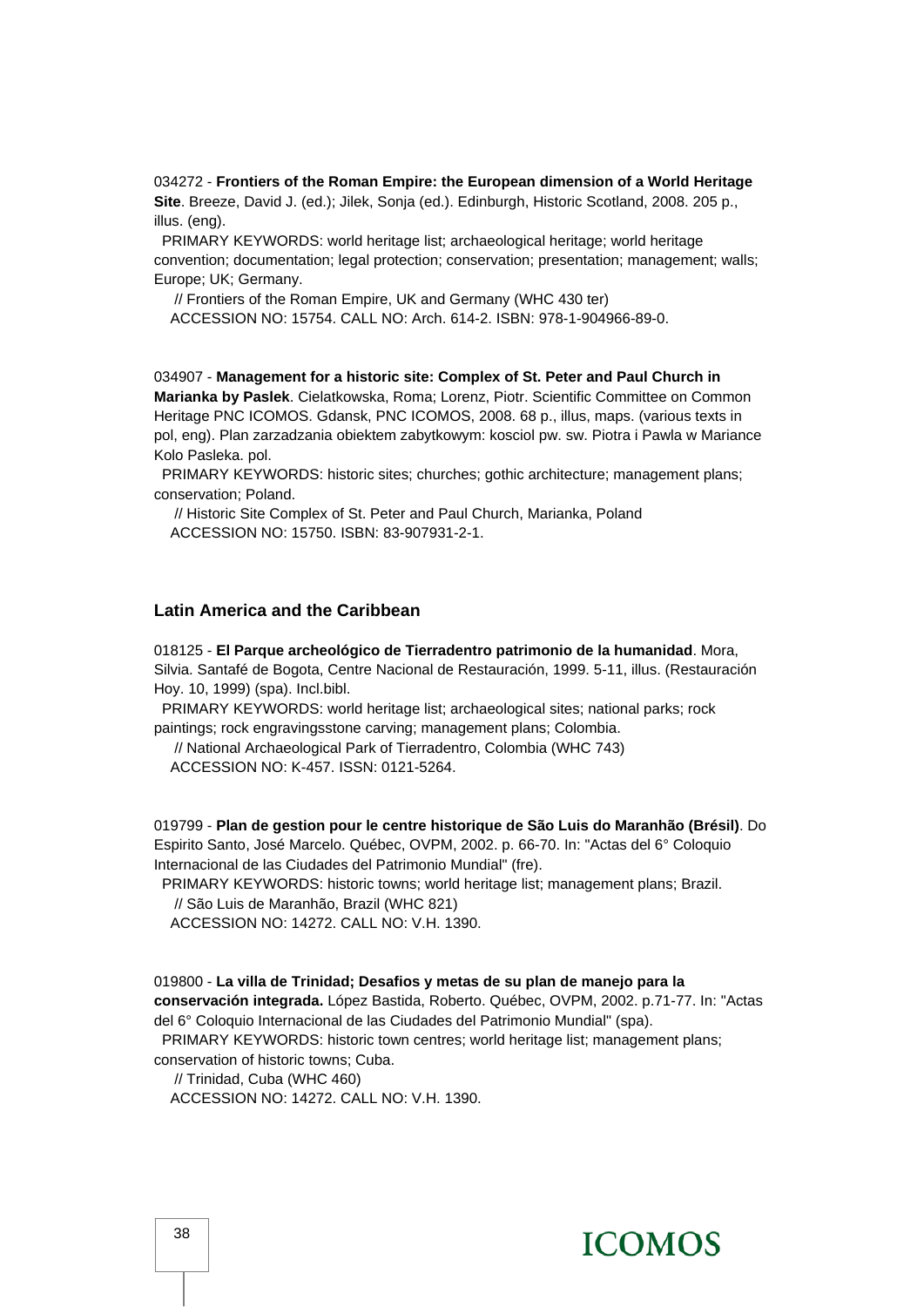021249 - **El Centro histórico de Morelia: su revitalización y los retos y estrategias para su conservación integral**. Hiriart Pardo, Carlos Alberto. Madrid, ICOMOS, 2002. p. 239-242. In: "XIII Asamblea General del ICOMOS. Actas" (spa).

 PRIMARY KEYWORDS: historic town centres; world heritage list; management plans; conservation of historic towns; Mexico.

// Historic centre of Morelia, Mexico (WHC 585)

ACCESSION NO: 14328. URL:

<http://www.international.icomos.org/madrid2002/actas/239.pdf>

021463 - **Joya de Cerén, El Salvador: Plan de manejo**. Castellanos, Carolina; Des Camps, Françoise; Arauz, Maria Isaura; Valero, Lucía (il.). The Getty Conservaton Institute; Consejo Nacional para la Cultura y el Arte de El Salvador. Concultura. Los Angeles, The Getty Conservaton Institute, 2002. 250 p., illus. (spa).

 PRIMARY KEYWORDS: world heritage list; management plans; archaeological sites; El Salvador.

 // Joya de Ceren Archaeological Site, El Salvador (WHC 675) ACCESSION NO: 14516. CALL NO: Arch. 578.

021464 - **Chaco Culture National Historical Park: U.S. National Park Service**. **A case study**. Torre, Marta de la; Mac Lean, Margaret G.M.; Myers, David. The Getty Conservaton Institute. Los Angeles, The Getty Conservaton Institute, 2003. 61 p., illus. (eng). Incl. bibl. and appendices.

 PRIMARY KEYWORDS: world heritage list; national parks; conservation policy; management; USA.

 // Chaco Culture National Historical Park, U.S.A. (WHC 353 rev) ACCESSION NO: 14504-2.

021808 - **Hadrian's Wall World Heritage Site: English Heritage. A case study**. Mason, Randall; Machean, Margaret G.H.; Torre, Marta de la. The Getty Conservation Institute. Los Angeles, The Getty Conservation Institute, 2003. 47 p., illus. (eng).

 PRIMARY KEYWORDS: world heritage list; management; conservation policy; UK. // Hadrian's Wall, UK (WHC 430) ACCESSION NO: 14574.

021952 - **Hadrian's Wall, United Kingdom. Young, Christopher**. Los Angeles, GCI, 2002. p. 60-67, illus. In: "Management planning for archaeological sites. Proceedings" (eng). Incl. bibl.

PRIMARY KEYWORDS: management of archaeological sites; world heritage list; management plans; UK.

// Hadrian's Wall, UK (WHC 430)

ACCESSION NO: 14539. CALL NO: Arch. 580. ISBN: 0-89236-691-5.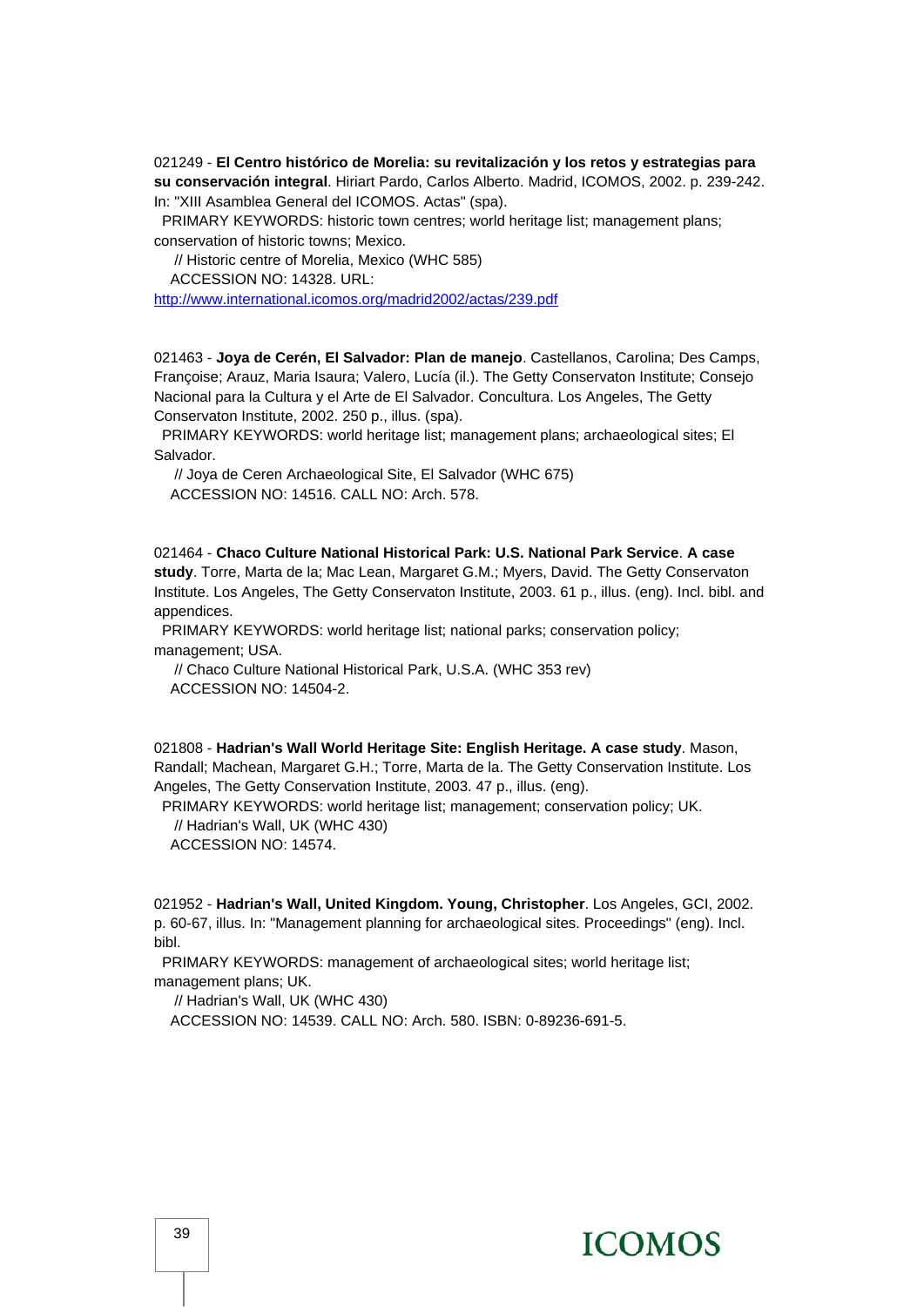021953 - **Chan Chan, Peru**. Castellanos, Carolina. Los Angeles, GCI, 2002. p. 68-82, illus. In: "Management planning for archaeological sites. Proceedings" (eng). Incl. bibl.

 PRIMARY KEYWORDS: management of archaeological sites; world heritage list; management plans; Peru.

// Chan Chan archaeological site, Peru (WHC 366)

ACCESSION NO: 14539. CALL NO: Arch. 580. ISBN: 0-89236-691-5.

025685 - **Site management and partnerships : the Sian Ka'an Biosphere Reserve experience**. Arellano-Guillermo, Alfredo. Paris, UNESCO WHC, 2004. p.136-141. (World Heritage Papers. 13) In: "Linking universal and local values : managing a sustainable future for world heritage" (eng).

 PRIMARY KEYWORDS: natural sites; biosphere; maya; world heritage list; management plans; local communities; community participation; Mexico.

 // Sian Ka'an, Mexico (WHC 410) ACCESSION NO: 14553-13.

025689 - **Role of local communities in the management of world heritage in Argentina : the case of Cueva de las Manos**. Podestá, María Mercedes; Onetto, María. Paris, UNESCO WHC, 2004. p.159-164, illus. (World Heritage Papers. 13) In: "Linking universal and local values : managing a sustainable future for world heritage" (eng). Incl. bibl.

 PRIMARY KEYWORDS: world heritage list; rock art sites; rock paintings; management; local communities; Argentina.

 // Cueva de las Manos, Argentina (WHC 936) ACCESSION NO: 14553-13.

025718 - **Management effectiveness, monitoring and reporting in Sangay National Park (Ecuador)**. Rivas, Jorge. Paris, UNESCO WHC, 2004. p. 86-91, illus. (World Heritage Papers. 10) In: "Monitoring World Heritage" (eng).

 PRIMARY KEYWORDS: national parks; world heritage list; management; monitoring; Ecuador.

 // Sangay National Park, Ecuador (WHC 260) ACCESSION NO: 14553-10.

026569 - **Banco Chinchorro. Retos en torno a la conservación, manejo y disfrute del patrimonio mixto (natural y cultural)**. Luna Erreguerena, Pilar; Carrillo Márquez, Laura. Mexico, INAH, 2005. p. 26-39, illus. (Hereditas. 11) (spa).

 PRIMARY KEYWORDS: natural heritage; cultural heritage; natural sites; underwater heritage; biosphere; world heritage convention; conservation; management.

 // Banco Chinchorro, Mexico ACCESSION NO: K-536.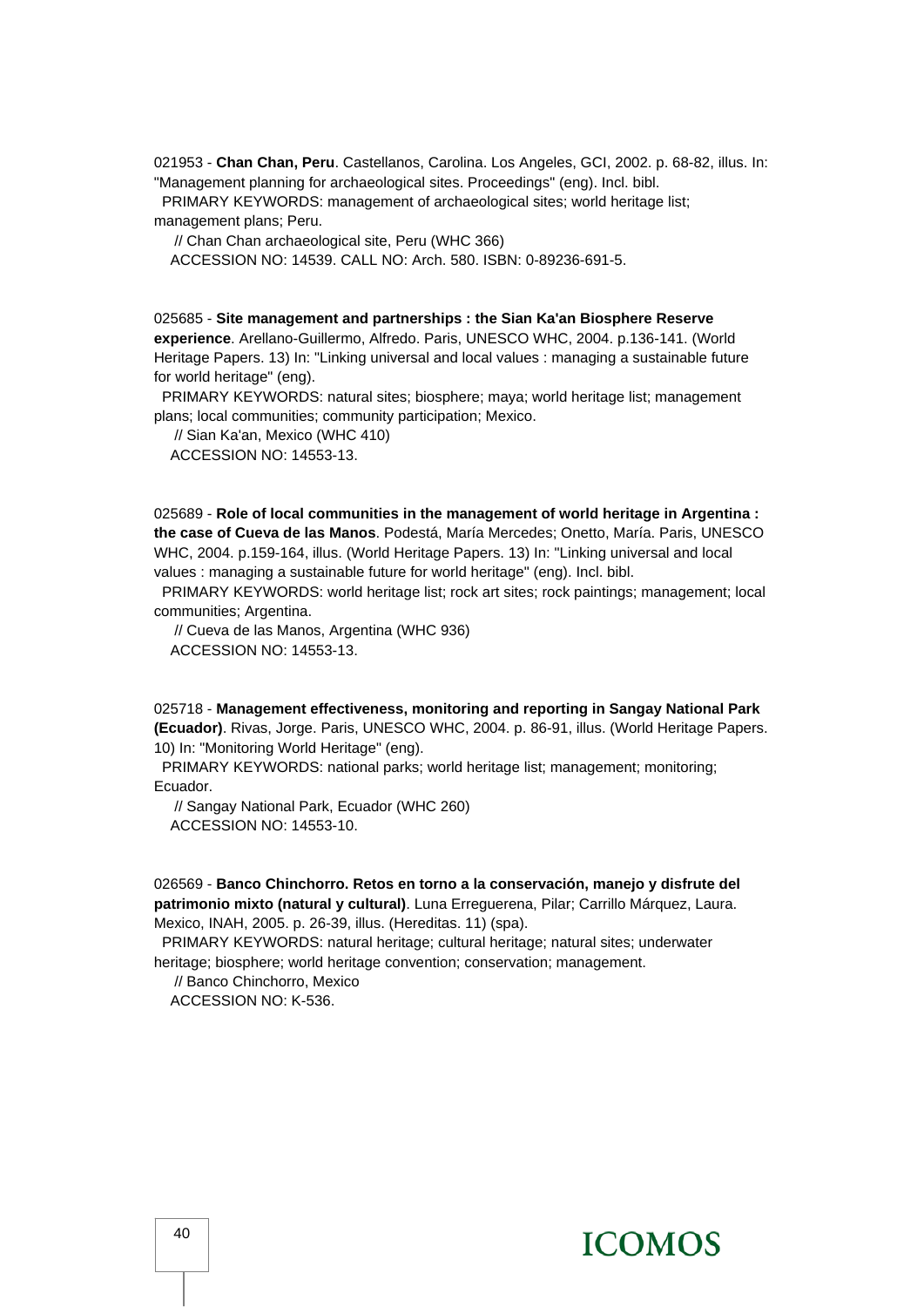031621 - **Nuevas miradas sobre la autenticidad e integridad en el Patrimonio Mundial de las Américas**. San Miguel de Allende, Guanajuato, Mexico, 2005. Nuevas miradas sobre la autenticidad e integridad en el patrimonio mundial de las Américas. López Morales, Francisco Javier (ed.). s.l., ICOMOS, 2007. 192 p., illus. (Monuments and Sites. XIII) (various texts in eng, spa). New views on authenticity and integrity in the world heritage of the Americas. eng. Incl. bibl. and list of participants.

 PRIMARY KEYWORDS: authenticity; integrity; world heritage convention; world heritage; management; America.

 // ICOMOS // IUCN // Declaracion de San Miguel de Allende, 2005 ACCESSION NO: 15401.

031772 - **Taller para el Manejo y Conservación de las Oficinas Salitreras Humberstone y Santa Laura**. Gobierno de Chile, Consejo de Monumentos Nacionales Santiago, Consejo de Monumentos Nacionales, 2004. 125 p., illus. (spa). Incl. bibl.

 PRIMARY KEYWORDS: world heritage list; management; management plans; industrial heritage; conservation; conservation plans; Chile.

// Oficinas Salineras Humberstone y Santa Clara, Chile (WHC 1178)

ACCESSION NO: 15425. CALL NO: WHC 1178. ISBN: 956-7953-19-8.

031955 - **Parque Nacional Serra da Capivara: A arte rupestre**. Fundação Museu do Homem Americano (FUMDHAM). São Raimundo Nonato, FUMDHAM, 2005. 18 p., illus. (Incl. bibl.) (por). Incl. bibl.

 PRIMARY KEYWORDS: national parks; rock art; rock paintings; rock engravings; iconographic analysis; management; management; world heritage list; Brazil.

 // Parque Nacional Serra da Capivara, Brazil (WHC 606) ACCESSION NO: 15368. CALL NO: A.R.320 (1).

034404 - **Planificación y gestión en la ciudad de Potosi**. Endara, Italo D. Valparaiso, ICOMOS Chile, 2006. p. 24-26. In: "ICOMOS, 40 años de reflexión y acción en el patrimonio" (spa).

 PRIMARY KEYWORDS: historic towns; conservation of historic towns; world heritage list; management; rehabilitation; restoration; town planning; Bolivia.

// Potosi, Bolivia (WHC 420)

ACCESSION NO: 15720. ISBN: 956-310-472-2.

034413 - **Antecedentes jurídicos y prácticos para un buen plan de manejo del centro histórico y de las fortificaciones de Cartagena de Indias**. Fadul, Claudia. Valparaiso, ICOMOS Chile, 2006. p. 74-80, illus. In: "ICOMOS, 40 años de reflexión y acción en el patrimonio" (spa).

 PRIMARY KEYWORDS: historic town centres; fortifications; conservation; management plans; world heritage list; legal protection; legislation; Colombia.

 // Centro histórico y fortificaciones de Cartagena de indias, Colombia ACCESSION NO: 15720. ISBN: 956-310-472-2.